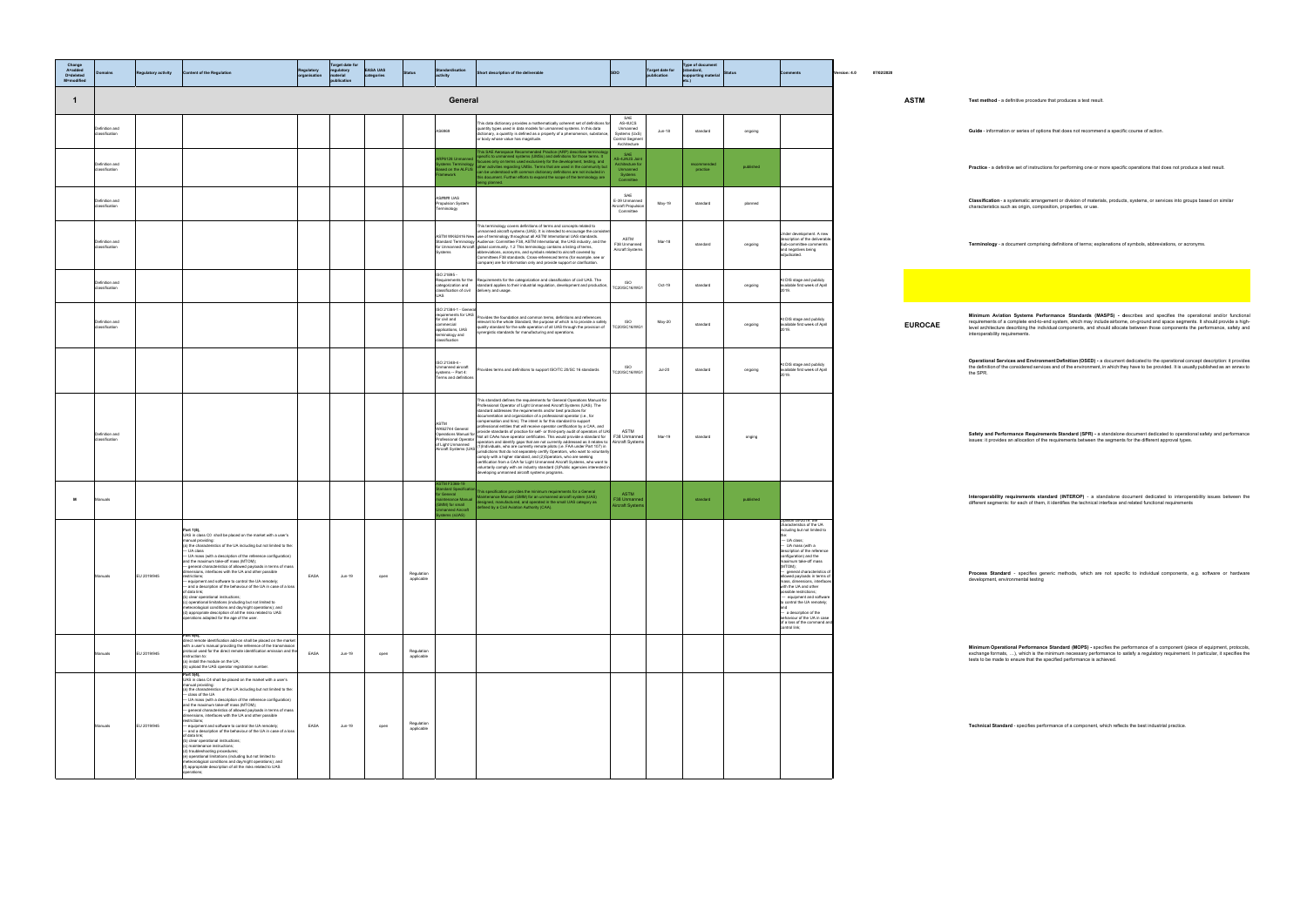**Guidance Document** - supplements the information contained in the types of documents described above. Usually illustrative information to another EUROCAE document.

**Internal Report** - represents the opinion of a WG on a certain technical topic. It is identified with a WG reference number and date only.

 $S$ pecifications - Define technical and/or operational procedures that advance ATM

Guidelines - Provide more general implementation support to stakeholders.

**NOTE**: Standards are developed and maintained as both harmonising standards and as means of compilance. Standards are used as<br>reference material by ICAO and EASA, and continue to provide the basis of Community Specificati

**International Standard** - provides rules, guidelines or characteristics for activities or for their results, aimed at achieving the optimum<br>degree of order in a given context. It can take many forms. Apart from product st

**Technical Specification -** addresses work still under technical development, or where it is believed that there will be a future, but not<br>immediate, possibility of agreement on an International Standard. A Technical Speci

Technical Report - contains information of a different kind from that of the previous two publications. It may include data obtained from<br>a survey, for example, or from an informative report, or information of the perceive

**Publicly Available Specificatio**n- is published to respond to an urgent market need, representing either the consensus of the experts<br>within a working group, or a consensus in an organization external to ISO. As with Tech

International Workshop Agreement - is a document developed outside the normal ISO committee system to enable market players<br>to negotiale in an "open workshop " environment. International Workshop Agreements are typically a

**Guides -** help readers understand more about the main areas where standards add value. Some Guides talk about how, and why, ISO<br>standards can make it work better, safer, and more efficiently.

**Standards -** these Technical Reports are a documentation of broadly accepted engineering practices or specifications for a material, product, process, procedure<br>or test method

| anuals                               | EU 2019/945                        | Part 2(18), 3(19) and 4(15)<br>UAS in class C1, C2 and C3 shall be placed on the market with<br>a user's manual providing:<br>(a) the characteristics of the UA including but not limited to the:<br>- class of the UA;<br>- UA mass (with a description of the reference configuration)<br>and the maximum take-off mass (MTOM);<br>- general characteristics of allowed payloads in terms of mass<br>dimensions, interfaces of with the UA and other possible<br>restrictions;<br>- equipment and software to control the UA remotely;<br>- reference of the transmission protocol used for the direct<br>emote identification emission;<br>- sound power level;<br>- and a description of the behaviour of the UA in case of a loss<br>of data link;<br>(b) clear operational instructions;<br>(c) procedure to upload the airspace limitations;<br>(d) maintenance instructions:<br>(e) troubleshooting procedures;<br>(f) operational limitations (including but not limited to<br>neteorological conditions and day/night operations); and<br>(g) appropriate description of all the risks related to UAS<br>perations; | EASA | Jun-19   | open     | Regulation<br>applicable |                                                  |                                                                                                                                              |                                                                                                                  |          |           | <b>Pillion 03-2018</b><br>(a)the characteristics of the<br>UA including but not limited<br>to the:<br>- class of the UA;<br>- UA mass (with a<br>description of the reference<br>configuration) and the<br>maximum take-off mass<br>(MTOM);<br>- general characteristics of<br>allowed payloads in terms of<br>mass, dimensions, interfaces<br>of with the UA and other<br>possible restrictions;<br>- equipment and software<br>control the UA remotely;<br>- the procedures to upload<br>the UAS operator registration<br>number into the electronic<br>identification system;<br>- reference of the<br>transmission protocol used<br>for the direct remote<br>identification emission;<br>- sound power level;<br>description of the<br>behaviour of the UA in case<br>of a loss of the command and<br>control link, and the method |                      |         |
|--------------------------------------|------------------------------------|-------------------------------------------------------------------------------------------------------------------------------------------------------------------------------------------------------------------------------------------------------------------------------------------------------------------------------------------------------------------------------------------------------------------------------------------------------------------------------------------------------------------------------------------------------------------------------------------------------------------------------------------------------------------------------------------------------------------------------------------------------------------------------------------------------------------------------------------------------------------------------------------------------------------------------------------------------------------------------------------------------------------------------------------------------------------------------------------------------------------------------|------|----------|----------|--------------------------|--------------------------------------------------|----------------------------------------------------------------------------------------------------------------------------------------------|------------------------------------------------------------------------------------------------------------------|----------|-----------|----------------------------------------------------------------------------------------------------------------------------------------------------------------------------------------------------------------------------------------------------------------------------------------------------------------------------------------------------------------------------------------------------------------------------------------------------------------------------------------------------------------------------------------------------------------------------------------------------------------------------------------------------------------------------------------------------------------------------------------------------------------------------------------------------------------------------------------|----------------------|---------|
|                                      |                                    |                                                                                                                                                                                                                                                                                                                                                                                                                                                                                                                                                                                                                                                                                                                                                                                                                                                                                                                                                                                                                                                                                                                               |      |          |          |                          |                                                  |                                                                                                                                              |                                                                                                                  |          |           |                                                                                                                                                                                                                                                                                                                                                                                                                                                                                                                                                                                                                                                                                                                                                                                                                                        |                      |         |
|                                      |                                    |                                                                                                                                                                                                                                                                                                                                                                                                                                                                                                                                                                                                                                                                                                                                                                                                                                                                                                                                                                                                                                                                                                                               |      |          |          |                          |                                                  |                                                                                                                                              |                                                                                                                  |          |           |                                                                                                                                                                                                                                                                                                                                                                                                                                                                                                                                                                                                                                                                                                                                                                                                                                        |                      |         |
| anuals                               | Opinion 05-2019                    | Part 16(7)<br>UAS class C5 shall in addition to the information indicated in<br>point (15)(a) of Part 4, include in the user's manual a description<br>of the means to terminate the flight                                                                                                                                                                                                                                                                                                                                                                                                                                                                                                                                                                                                                                                                                                                                                                                                                                                                                                                                   | EASA | $Jun-20$ | Specific | Opinion<br>published     |                                                  |                                                                                                                                              |                                                                                                                  |          |           |                                                                                                                                                                                                                                                                                                                                                                                                                                                                                                                                                                                                                                                                                                                                                                                                                                        | <b>EUROCONTROL s</b> |         |
| anuals                               | Opinion 05-2019                    | Part 17(8)<br>UAS class C6 shall in addition to the information indicated in<br>point (15)(a) of Part 4, include in the user's manual:<br>(a) a description of the means to terminate the flight;<br>(b) a description of the function that limits the access of the UA to<br>certain airspace areas or volumes; and<br>(c) the distance most likely to be travelled by the UA after<br>activation of the means to terminate the flight defined in<br>paragraph (5), to be considered by the UAS operator when<br>defining the ground risk buffer                                                                                                                                                                                                                                                                                                                                                                                                                                                                                                                                                                             | EASA | Jun-20   | Specific | Opinion<br>published     |                                                  |                                                                                                                                              |                                                                                                                  |          |           |                                                                                                                                                                                                                                                                                                                                                                                                                                                                                                                                                                                                                                                                                                                                                                                                                                        |                      |         |
| anuals                               | Opinion 05-2019                    | Part 16<br>UAS class C6 accessories kit shall be accompanied by a user's<br>manual providing:<br>(a) the list of all class C3 UAS to which the kit can be applied;<br>(b) instructions on how to install and operate the accessory kit.                                                                                                                                                                                                                                                                                                                                                                                                                                                                                                                                                                                                                                                                                                                                                                                                                                                                                       | EASA | Jun-20   | Specific | Opinion<br>published     |                                                  |                                                                                                                                              |                                                                                                                  |          |           |                                                                                                                                                                                                                                                                                                                                                                                                                                                                                                                                                                                                                                                                                                                                                                                                                                        |                      |         |
| Definition and<br>classification     | EU 2019/945                        | Part 2(11), 3(13), 4(8) and 6(2)<br>UAS in class C1, C2, C3 and the direct remote identification add-<br>on shall have a unique physical serial number compliant with<br>standard ANSI/CTA-2063 Small Unmanned Aerial Systems<br>rial Numbers                                                                                                                                                                                                                                                                                                                                                                                                                                                                                                                                                                                                                                                                                                                                                                                                                                                                                 | EASA | Jun-19   | open     | Regulation<br>applicable |                                                  |                                                                                                                                              |                                                                                                                  |          |           | Opinion 05-2019:<br>have a unique serial number<br>of the UA compliant with<br>standard ANSI/CTA-2063-A<br>Small Unmanned Aerial<br>Systems Serial Numbers                                                                                                                                                                                                                                                                                                                                                                                                                                                                                                                                                                                                                                                                             |                      |         |
| Definition and<br>classification     |                                    |                                                                                                                                                                                                                                                                                                                                                                                                                                                                                                                                                                                                                                                                                                                                                                                                                                                                                                                                                                                                                                                                                                                               |      |          |          |                          | <b>NSI/CTA - 2063</b><br>mall Unmanned<br>umbers | This standard outlines the elements and characteristics of a serial number<br>erial Systems Serial be used by small unmanned aerial systems. | CTA R6 Portable<br>Handled and In-<br>Vehicle Electronic<br>Committee WG 23<br><b>Jnmanned Aerial</b><br>Systems | standard | published |                                                                                                                                                                                                                                                                                                                                                                                                                                                                                                                                                                                                                                                                                                                                                                                                                                        | <b>ISO</b>           |         |
| Definition and<br>classification     | <b>EASA Decision</b><br>2019/021/R | 0S0#23 Environmental conditions for safe operations defined,<br>measurable and adhered to (Criterion #1 Defintion)                                                                                                                                                                                                                                                                                                                                                                                                                                                                                                                                                                                                                                                                                                                                                                                                                                                                                                                                                                                                            | EASA | Oct-19   | Specific | published                |                                                  |                                                                                                                                              |                                                                                                                  |          |           |                                                                                                                                                                                                                                                                                                                                                                                                                                                                                                                                                                                                                                                                                                                                                                                                                                        |                      |         |
| Operator organisations EASA Decision |                                    | 0S0#1 Ensure the operator is competent and/or proven                                                                                                                                                                                                                                                                                                                                                                                                                                                                                                                                                                                                                                                                                                                                                                                                                                                                                                                                                                                                                                                                          | EASA | Oct-19   | Specific | published                |                                                  |                                                                                                                                              |                                                                                                                  |          |           |                                                                                                                                                                                                                                                                                                                                                                                                                                                                                                                                                                                                                                                                                                                                                                                                                                        |                      |         |
| manufacturer<br>organisation         | <b>EASA Decision</b><br>2019/021/R | 0SO#2 UAS manufactured by competent and/or proven entity                                                                                                                                                                                                                                                                                                                                                                                                                                                                                                                                                                                                                                                                                                                                                                                                                                                                                                                                                                                                                                                                      | EASA | Oct-19   | Specific | published                |                                                  |                                                                                                                                              |                                                                                                                  |          |           |                                                                                                                                                                                                                                                                                                                                                                                                                                                                                                                                                                                                                                                                                                                                                                                                                                        |                      |         |
| Maintenance<br>organisation          | <b>EASA Decision</b><br>2019/021/R | 0S0#3 UAS maintained by competent and/or proven entity (e.g.<br>industry standards). (Criterion #1 Procedure)                                                                                                                                                                                                                                                                                                                                                                                                                                                                                                                                                                                                                                                                                                                                                                                                                                                                                                                                                                                                                 | EASA | Oct-19   | Specific | published                |                                                  |                                                                                                                                              |                                                                                                                  |          |           |                                                                                                                                                                                                                                                                                                                                                                                                                                                                                                                                                                                                                                                                                                                                                                                                                                        |                      |         |
| Maintenance<br>organisation          | ASA Decision<br>2019/021/R         | OSO#3 UAS maintained by competent and/or proven entity (e.g.<br>ndustry standards). (Criterion #2 Training)                                                                                                                                                                                                                                                                                                                                                                                                                                                                                                                                                                                                                                                                                                                                                                                                                                                                                                                                                                                                                   | EASA | Oct-19   | Specific | published                |                                                  |                                                                                                                                              |                                                                                                                  |          |           |                                                                                                                                                                                                                                                                                                                                                                                                                                                                                                                                                                                                                                                                                                                                                                                                                                        |                      |         |
| service provider                     | <b>EASA Decision</b>               | OSO #13 - External services supporting UAS operations are<br>adequate to the operation                                                                                                                                                                                                                                                                                                                                                                                                                                                                                                                                                                                                                                                                                                                                                                                                                                                                                                                                                                                                                                        | EASA | Oct-19   | Specific | published                |                                                  |                                                                                                                                              |                                                                                                                  |          |           |                                                                                                                                                                                                                                                                                                                                                                                                                                                                                                                                                                                                                                                                                                                                                                                                                                        |                      |         |
| Operator organisations EASA Decision |                                    | OSO #07 - Inspection of the UAS (product inspection) to ensure<br>consistency to the ConOps                                                                                                                                                                                                                                                                                                                                                                                                                                                                                                                                                                                                                                                                                                                                                                                                                                                                                                                                                                                                                                   | EASA | Oct-19   | Specific | published                |                                                  |                                                                                                                                              |                                                                                                                  |          |           |                                                                                                                                                                                                                                                                                                                                                                                                                                                                                                                                                                                                                                                                                                                                                                                                                                        | SAE                  | $\circ$ |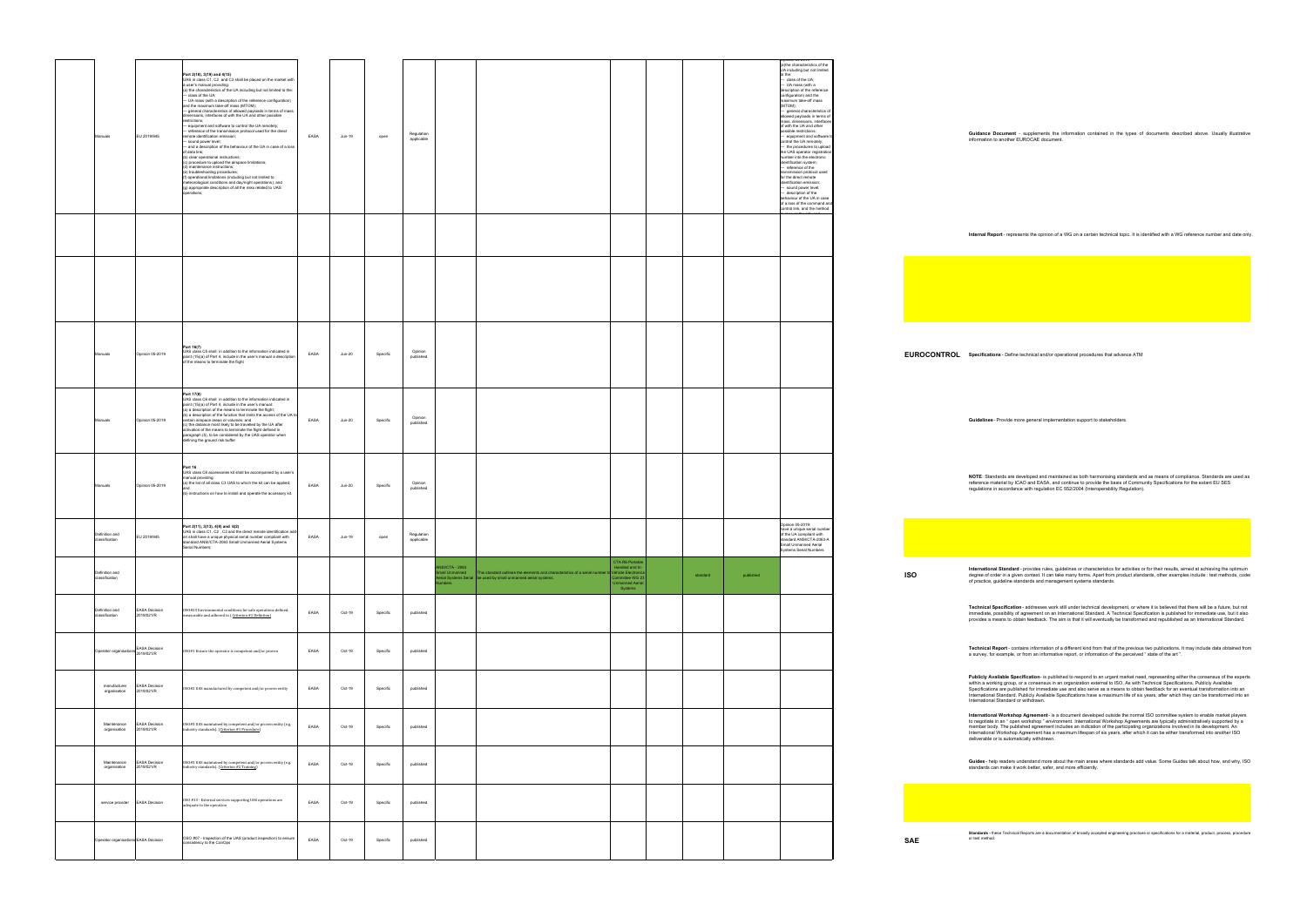|                | Operator organisations EASA Decision |                 | OSO #08 - Operational procedures are defined, validated and<br>adhered to (to address technical issues with the UAS): Criteria 1<br>23                                                                                                                                                                                                                                                             | EASA | Oct-19   | Specific                      | published            |                                                                                                                                                                                                                                        |                                                                                                                                                                                                                                                                                                                                                                                                                                                                                                                                                                                                                                                                                                                                                                  |                                                                                       |               |                         |         |                                                                            |
|----------------|--------------------------------------|-----------------|----------------------------------------------------------------------------------------------------------------------------------------------------------------------------------------------------------------------------------------------------------------------------------------------------------------------------------------------------------------------------------------------------|------|----------|-------------------------------|----------------------|----------------------------------------------------------------------------------------------------------------------------------------------------------------------------------------------------------------------------------------|------------------------------------------------------------------------------------------------------------------------------------------------------------------------------------------------------------------------------------------------------------------------------------------------------------------------------------------------------------------------------------------------------------------------------------------------------------------------------------------------------------------------------------------------------------------------------------------------------------------------------------------------------------------------------------------------------------------------------------------------------------------|---------------------------------------------------------------------------------------|---------------|-------------------------|---------|----------------------------------------------------------------------------|
|                | Operator organisations EASA Decision |                 | OSO #11 - Procedures are in-place to handle the deterioration o<br>external systems supporting UAS operation: Criteria 1, 2,3                                                                                                                                                                                                                                                                      | EASA | Oct-19   | Specific                      | published            |                                                                                                                                                                                                                                        |                                                                                                                                                                                                                                                                                                                                                                                                                                                                                                                                                                                                                                                                                                                                                                  |                                                                                       |               |                         |         |                                                                            |
|                | Operator organisations EASA Decision |                 | OSO #14 - Operational procedures are defined, validated and<br>adhered to (to address Human Errors): Criteria 1, 2,3                                                                                                                                                                                                                                                                               | EASA | Oct-19   | Specific                      | published            |                                                                                                                                                                                                                                        |                                                                                                                                                                                                                                                                                                                                                                                                                                                                                                                                                                                                                                                                                                                                                                  |                                                                                       |               |                         |         |                                                                            |
|                | Operator organisations EASA Decision |                 | OSO #21 - Operational procedures are defined, validated and<br>adhered to (to address Adverse Operating Conditions): Criteria<br>2.3                                                                                                                                                                                                                                                               | EASA | Oct-19   | Specific                      | published            |                                                                                                                                                                                                                                        |                                                                                                                                                                                                                                                                                                                                                                                                                                                                                                                                                                                                                                                                                                                                                                  |                                                                                       |               |                         |         |                                                                            |
|                | Operator organisations EASA Decision |                 | 0S0#19 Safe recovery from Human Error (Criterion #1<br>Procedures and checklists)                                                                                                                                                                                                                                                                                                                  | EASA | Oct-19   | Specific                      | published            |                                                                                                                                                                                                                                        |                                                                                                                                                                                                                                                                                                                                                                                                                                                                                                                                                                                                                                                                                                                                                                  |                                                                                       |               |                         |         |                                                                            |
|                | Operator organisations EASA Decision |                 | 0S0#16 Multi crew coordination. (Criterion #1 Procedures)                                                                                                                                                                                                                                                                                                                                          | EASA | Oct-19   | Specific                      | published            |                                                                                                                                                                                                                                        |                                                                                                                                                                                                                                                                                                                                                                                                                                                                                                                                                                                                                                                                                                                                                                  |                                                                                       |               |                         |         |                                                                            |
|                | Operator organisations EASA Decision |                 | 0SO#23 Environmental conditions for safe operations defined,<br>measurable and adhered to (Criterion #1 Procedures)                                                                                                                                                                                                                                                                                | EASA | Oct-19   | Specific                      | published            |                                                                                                                                                                                                                                        |                                                                                                                                                                                                                                                                                                                                                                                                                                                                                                                                                                                                                                                                                                                                                                  |                                                                                       |               |                         |         |                                                                            |
|                | Operator organisations EASA Decision |                 | M#1 An Emergency Response Plan (ERP) is in place, operator<br>validated and effective (Criterion #1 Operational)                                                                                                                                                                                                                                                                                   | EASA | Oct-19   | Specific                      | published            |                                                                                                                                                                                                                                        |                                                                                                                                                                                                                                                                                                                                                                                                                                                                                                                                                                                                                                                                                                                                                                  |                                                                                       |               |                         |         |                                                                            |
| $\overline{2}$ |                                      |                 |                                                                                                                                                                                                                                                                                                                                                                                                    |      |          |                               |                      | <b>UAS Traffic Management</b>                                                                                                                                                                                                          |                                                                                                                                                                                                                                                                                                                                                                                                                                                                                                                                                                                                                                                                                                                                                                  |                                                                                       |               |                         |         |                                                                            |
|                | U-space                              | Opinion 05-2019 | Part 2(20), 3(21), and 4(17)<br>UAS in class C1, C2, C3, if equipped with a network remote<br>identification system it shall:<br>(a) allow the upload of the UAS operator registration number in<br>accordance with Article 14 of Implementing Regulation (EU)<br>2019/947 and exclusively following the process provided by the<br>inistration system. The system shall not accept an invalid UAS | EASA | $Jun-20$ | Open category and<br>Specific | Opinion<br>published |                                                                                                                                                                                                                                        |                                                                                                                                                                                                                                                                                                                                                                                                                                                                                                                                                                                                                                                                                                                                                                  |                                                                                       |               |                         |         |                                                                            |
|                |                                      |                 |                                                                                                                                                                                                                                                                                                                                                                                                    |      |          |                               |                      | ISO TR 23629-1 -<br><b>UAS Traffic</b><br>Management (UTM) --<br>Part 1: General<br>requirements for UTM<br>Survey results on<br><b>UTM</b>                                                                                            | This project intends to start s survey on UTMs in each country, which is<br>expected to reveal hundreds of commercial applications already in place, a<br>well as social systems as their background conditions. Based on those<br>results, we will analyze benefits and gaps for possible future standardizatio<br>topics in consultation with authorities such as ICAO.                                                                                                                                                                                                                                                                                                                                                                                        | ISO/TC 20/SC<br>16/WG 4                                                               | Sep-22        | <b>Technical Report</b> | ongoing | Will be published before<br>2022; currently showing limit<br>date          |
|                |                                      |                 |                                                                                                                                                                                                                                                                                                                                                                                                    |      |          |                               |                      | ISO 23629-7 - UAS<br>Traffic Management<br>(UTM) -- Part 7: UTM<br>data and information<br>ransfer at interface of<br>traffic management<br><b>UAS service suppliers</b><br>- Data model related to<br>spatial data for UAS<br>and UTM | This standard specifies the data model that is related to various spatial<br>information for common use between the operator for drone flight planning<br>(UAS: Unmanned Aircraft System) and the system for operation control<br>integration system and (UAS, URINGHING / W. L.L.,                                                                                                                                                                                                                                                                                                                                                                                                                                                                              | ISO/TC 20/SC<br>16/WG 4                                                               | $Jan-22$      | Standard                | ongoing | Will be published before<br>2022; currently showing limit<br>date          |
| D              | Electronic<br>Identification         |                 |                                                                                                                                                                                                                                                                                                                                                                                                    |      |          |                               |                      | ASPS for UAS e-                                                                                                                                                                                                                        | "Minimun Aviation Systems Performance Standard for UAS e-identification"<br>defining minimum system level end-to-end requirements for the                                                                                                                                                                                                                                                                                                                                                                                                                                                                                                                                                                                                                        | <b>EUROCAE</b>                                                                        | <b>Nov-18</b> | standard                |         |                                                                            |
|                | Electronic<br>Identification         |                 |                                                                                                                                                                                                                                                                                                                                                                                                    |      |          |                               |                      | MOPS for UAS e-<br>dentifcation                                                                                                                                                                                                        | "Minimum Operational Performance Standard for UAS e-identification"<br>defining minimum requirements for the e-identification function at the level<br>of individual components.                                                                                                                                                                                                                                                                                                                                                                                                                                                                                                                                                                                 | <b>FUROCAE</b><br><b>WG-105</b>                                                       | $Dec-19$      | standard                | planned |                                                                            |
|                | U-space                              |                 |                                                                                                                                                                                                                                                                                                                                                                                                    |      |          |                               |                      | ASTM WK63418<br>rotocol for Service<br>rovided under UAS<br>Traffic Management<br>(UTM)                                                                                                                                                | Develop minimum requirements ensuring deconfliction of routes in the<br>same operating region and develop industry agreed protocols that would<br>romote the interchange and use of data between USSs (UAS Service<br>Suppliers) to enable aircraft separation in the same region. These<br>protocols will enable safe and efficient low-altitude airspace operations by<br>providing services such as airspace design, corridors, dynamic geofencing,<br>severe weather and wind avoidance, congestion management, terrain<br>avoidance, route planning and re-routing, separation management,<br>sequencing and spacing, and contingency management.                                                                                                           | ASTM<br>F38 Unmanned<br>Aircraft Systems                                              | TBD           | standard                | ongoing | Draftiong of standard has<br>begun.                                        |
|                | U-space                              |                 |                                                                                                                                                                                                                                                                                                                                                                                                    |      |          |                               |                      | ASTM WK65041 New<br>Practice for UAS<br>Remote ID and<br>Tracking                                                                                                                                                                      | Identify the requirements and data transmission protocols for meeting the<br>security and public safety needs of the law enforcement, homeland defence<br>and national security communities for the remote identification and tracking<br>of UAS. Evaluate the need to provide information that could assist in threat<br>discrimination and determination of hostile intent. Will also inform<br>requirement for civil and commercial operators to ensure appropriate<br>compliance with regulation.                                                                                                                                                                                                                                                            | <b>ASTM</b><br>F38 Unmanned<br>Aircraft Systems                                       | TBD           | standard                | ongoing | Intial draft to near completio<br>with a target date of early<br>February. |
|                | U-space                              |                 |                                                                                                                                                                                                                                                                                                                                                                                                    |      |          |                               |                      | AIR6388 Remote<br>dentification and<br>terrogation of<br><b>Jnmanned Aerial</b><br>Systems                                                                                                                                             | The information presented in this AIR is intended to provide information<br>about current remote identification methods and practical considerations for<br>emotely identifying UAS. Depending on rigor and adherence requirements.<br>Aerospace Standard (AS) and Aerospace Recommended Practice (ARP)<br>documents may be developed. For example, ARPs may provide methods to<br>emotely identify UAS using existing hardware technologies typically<br>available to most consumers. ARPs may also specify the information<br>exchange and message format between unmanned aerial systems and<br>remote interrogation instruments. An AS, however, may highlight the<br>wireless frequency band, message type, message encoding bits, and<br>message contents. | SAE<br>AS-4UCS<br>Unmanned<br>Systems (UxS)<br><b>Control Segment</b><br>Architecture | Dec-18        | information report      | ongoing |                                                                            |
|                |                                      |                 |                                                                                                                                                                                                                                                                                                                                                                                                    |      |          |                               |                      |                                                                                                                                                                                                                                        | efines a message structure allowing transmitting the identification of a                                                                                                                                                                                                                                                                                                                                                                                                                                                                                                                                                                                                                                                                                         |                                                                                       |               |                         |         |                                                                            |

Recommended Practices - these Technical Reports are documentations of practice, procedures and technology that are intended as guides to standard<br>engineering practice. Their content may be of a more general nature, or they

Information Reports - these Technical Reports are compilations of engineering reference data or educational material useful to the technical community.

Aerospace Material Specifications - these Technical Reports identify material and process specifications conforming to sound, established engineering and<br>metallurgical practices in aerospace sciences and practices.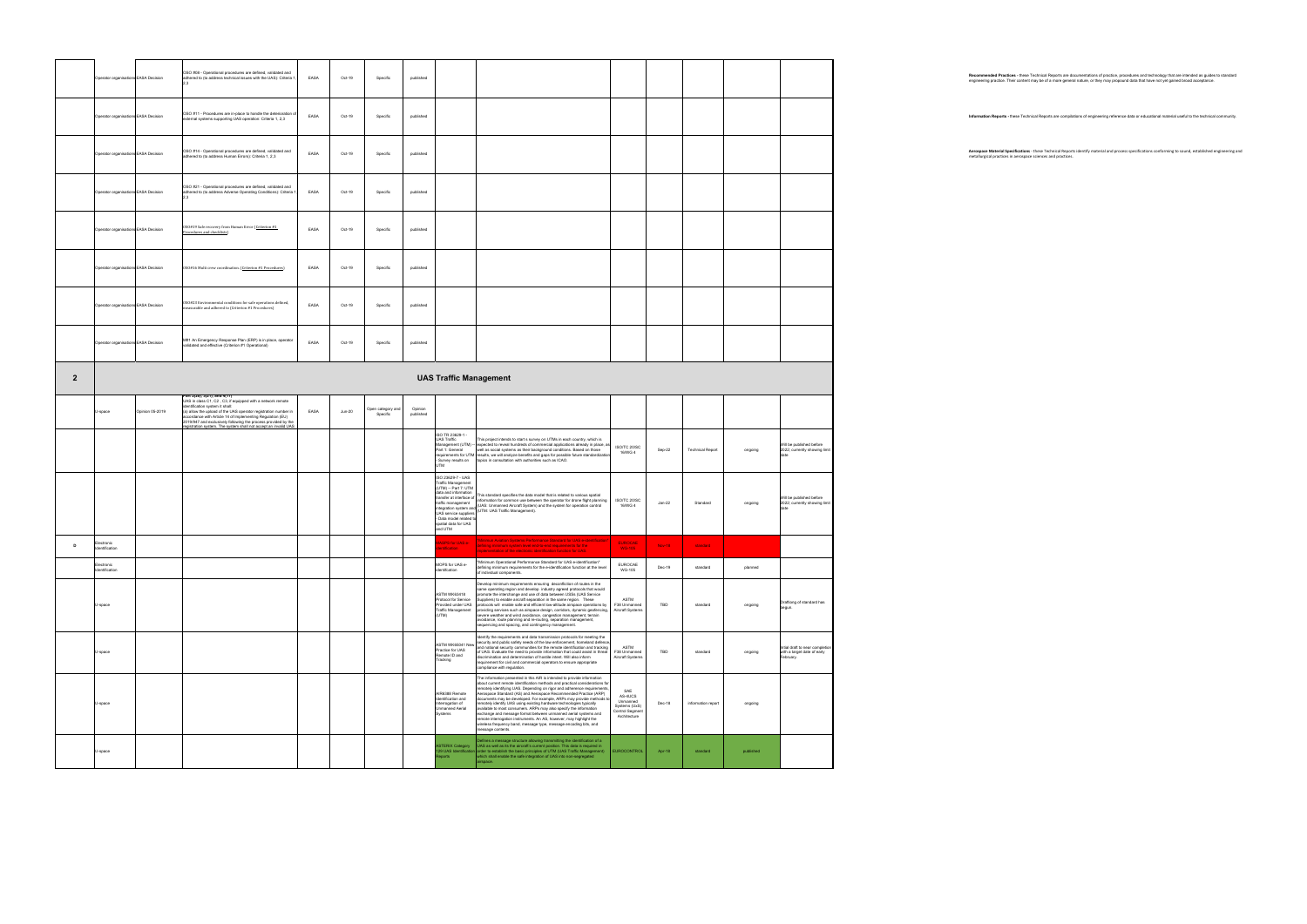|              | Local E-identification EU 2019/945 |             | Part 2(12), 3(14) and 4(9)<br>UAS in class C1, C2 and C3 shall hhave a direct remote<br>identification that:<br>(a) allows the upload of the UAS operator registration number in<br>accordance with Article 14 of Implementing Regulation (EU)<br>[20190517-120] and exclusively following the process provided<br>by the registration system;<br>(b) ensures, in real time during the whole duration of the flight,<br>the direct periodic broadcast from the UA using an open and<br>documented transmission protocol, of the following data, in a way<br>that they can be received directly by existing mobile devices<br>within the broadcasting range:<br>i the UAS operator registration number;<br>ii the unique physical serial number of the UA compliant with<br>standard ANSI/CTA-2063:<br>iii the geographical position of the UA and its height above the<br>surface or take-off point;<br>iv the route course measured clockwise from true north and<br>ground speed of the UA; and<br>v the geographical position of the remote pilot;<br>(c) ensures that the user cannot modify the data mentioned under<br>paragraph (b) points ii, iii, iv and v;                                              | EASA | Jun-19 | open category and<br>specific | Regulation<br>applicable                          |                                                                       |                                                                                                                                                                                                                                                                                                                                                                |               |          |           | siass C1, C2, C3 an shall<br>have a direct remote<br>identification system that:<br>(a) allows the upload of the<br>UAS operator registration<br>number in accordance with<br>Article 14 of Implementing<br>Regulation (EU) 2019/947<br>and exclusively following the<br>process provided by the<br>registration system. The<br>system shall not accept an<br>invalid UAS operator<br>registration number;<br>(b) ensures, in real time<br>during the whole duration of<br>the flight, thedirect periodic<br>broadcast from the UA using<br>an open and documented<br>transmission protocol, of at<br>least the following data, in a<br>way that it can be received<br>directly by existing mobile<br>devices within the<br>broadcasting range:<br>i the UAS operator<br>registration number;<br>ii the unique serial number of<br>the UA compliant with                                           |
|--------------|------------------------------------|-------------|-------------------------------------------------------------------------------------------------------------------------------------------------------------------------------------------------------------------------------------------------------------------------------------------------------------------------------------------------------------------------------------------------------------------------------------------------------------------------------------------------------------------------------------------------------------------------------------------------------------------------------------------------------------------------------------------------------------------------------------------------------------------------------------------------------------------------------------------------------------------------------------------------------------------------------------------------------------------------------------------------------------------------------------------------------------------------------------------------------------------------------------------------------------------------------------------------------------------|------|--------|-------------------------------|---------------------------------------------------|-----------------------------------------------------------------------|----------------------------------------------------------------------------------------------------------------------------------------------------------------------------------------------------------------------------------------------------------------------------------------------------------------------------------------------------------------|---------------|----------|-----------|----------------------------------------------------------------------------------------------------------------------------------------------------------------------------------------------------------------------------------------------------------------------------------------------------------------------------------------------------------------------------------------------------------------------------------------------------------------------------------------------------------------------------------------------------------------------------------------------------------------------------------------------------------------------------------------------------------------------------------------------------------------------------------------------------------------------------------------------------------------------------------------------------|
|              | Local E-identification EU 2019/945 |             | Part 6(1, 3 and 4)<br>A direct remote identification add-on shall comply with the<br>following:<br>(1) allows the upload of the UAS operator registration number in<br>accordance with Article 14 of Implementing Regulation (EU)<br>[20190517-120] and exclusively following the process provided<br>by the registration system;<br>(3) ensures, in real time during the whole duration of the flight,<br>the direct periodic broadcast from the UA using an open and<br>documented transmission protocol, of the following data, in a way<br>that they can be received directly by existing mobile devices<br>within the broadcasting range:<br>i the UAS operator registration number;<br>ii the unique physical serial number of the add-on compliant with<br>standard ANSI/CTA-2063;<br>iii the geographical position of the UA and its height above the<br>surface or take-off point;<br>iv the route course measured clockwise from true north and<br>ground speed of the UA; and<br>v the geographical position of the remote pilot or, if not available<br>the take-off point;<br>(4) ensures that the user cannot modify the data mentioned unde<br>paragraph (3) points ii, iii, iv and v;             | EASA | Jun-19 | open category and<br>specific | Regulation<br>applicable                          |                                                                       |                                                                                                                                                                                                                                                                                                                                                                |               |          |           | <del>:JpinlorrU9*264G.TA aNika</del><br>remote identification add-on<br>shall comply with the<br>following:<br>(1) allow the upload of the<br>UAS operator registration<br>number in accordance with<br>Article 14 of Implementing<br>Regulation (EU) 2019/947<br>and exclusively following the<br>process provided by the<br>registration system. The<br>system shall not accept an<br>invalid UAS operator<br>registration number:<br>(3) ensure, in real time during<br>the whole duration of the<br>flight, the direct periodic<br>broadcast from the UA using<br>an open and documented<br>transmission protocol, of at<br>least the following data, in a<br>way that it can be received<br>directly by existing mobile<br>devices within the<br>broadcasting range:<br>(a) the UAS operator<br>registration number;<br>(b) the unique serial number<br>of the UA compliant with<br>CROC ATOU |
|              | Marking and<br>Registration        | EU 2019/947 | Art 14(8)<br>The UAS operators shall display their registration number on<br>every unmanned aircraft meeting the conditions described in<br>paragraph 5                                                                                                                                                                                                                                                                                                                                                                                                                                                                                                                                                                                                                                                                                                                                                                                                                                                                                                                                                                                                                                                           | EASA | Jun-19 | Open category and<br>Specific | Regulation<br>applicable from<br><b>July 2020</b> |                                                                       |                                                                                                                                                                                                                                                                                                                                                                |               |          |           |                                                                                                                                                                                                                                                                                                                                                                                                                                                                                                                                                                                                                                                                                                                                                                                                                                                                                                    |
|              | Marking and<br>Registration        |             |                                                                                                                                                                                                                                                                                                                                                                                                                                                                                                                                                                                                                                                                                                                                                                                                                                                                                                                                                                                                                                                                                                                                                                                                                   |      |        |                               |                                                   | STM F2851-18<br>arking (Excluding<br>nall Unmanned<br>rcraft Systems) | andard Practice for This practice follows ICAO Annex 7 SARPS except in areas where the<br>ASTM<br>AS Registration and unique aspects of UAS may not allow compliance. In these cases, this<br>F38 Unmanned<br>focument will address the issue and recommend the need for an alternate<br><b>Aircraft Systems</b><br>mpliance method.                           |               | standard | published | Renewed 2018                                                                                                                                                                                                                                                                                                                                                                                                                                                                                                                                                                                                                                                                                                                                                                                                                                                                                       |
| D            | Marking and<br>Registration        |             |                                                                                                                                                                                                                                                                                                                                                                                                                                                                                                                                                                                                                                                                                                                                                                                                                                                                                                                                                                                                                                                                                                                                                                                                                   |      |        |                               |                                                   | <b>STM F2851-10</b><br>mall Unmanned<br>ircraft Systems)              | andard Practice for This practice follows ICAO Annex 7 SARPS except in areas where the<br><b>ASTM</b><br>AS Registration and unique aspects of UAS may not allow compliance. In these cases, this<br>F38 Unmanned<br>arking (Excluding document will address the issue and recommend the need for an alternate<br><b>Aircraft Systems</b><br>compliance method |               | standard | published | Delete this is duplicated                                                                                                                                                                                                                                                                                                                                                                                                                                                                                                                                                                                                                                                                                                                                                                                                                                                                          |
|              |                                    |             |                                                                                                                                                                                                                                                                                                                                                                                                                                                                                                                                                                                                                                                                                                                                                                                                                                                                                                                                                                                                                                                                                                                                                                                                                   |      |        |                               |                                                   |                                                                       |                                                                                                                                                                                                                                                                                                                                                                |               |          |           | opinion 05-2019: be<br>equipped with a geo-<br>wareness function that                                                                                                                                                                                                                                                                                                                                                                                                                                                                                                                                                                                                                                                                                                                                                                                                                              |
|              | Geo-awareness                      | EU 2019/945 | Part 2(13), 3(15) and 4(10)<br>UAS in class C1, C2 and C3 shall be equipped with a geo-<br>awareness system that provides:<br>(a) an interface to load and update data containing information or<br>airspace limitations related to UA position and altitude imposed<br>by the geographical zones, as defined by Article 15 of<br>Implementing Regulation (EU) [20190517-120], which ensures<br>that the process of loading or updating such data does not<br>degrade its integrity and validity;<br>(b) a warning alert to the remote pilot when a potential breach of<br>airspace limitations is detected; and<br>(c) information to the remote pilot on the UA's status as well as a<br>warning alert when its positioning or navigation systems cannot<br>ensure the proper functioning of the geo-awareness system                                                                                                                                                                                                                                                                                                                                                                                           | EASA | Jun-19 | Open category and<br>Specific | Regulation<br>applicable                          |                                                                       |                                                                                                                                                                                                                                                                                                                                                                |               |          |           | provides:<br>(a) an interface to load and<br>update data containing<br>information on airspace<br>limitations related to UA<br>position and altitude imposed<br>by the geographical zones, as<br>defined by Article 15 of<br>Implementing Regulation<br>(EU) 2019/947, which<br>ensures that the process of<br>loading or updating such data<br>does not degrade its integrity<br>and validity; and<br>(b) a warning alert to the<br>remote pilot when a potential<br>breach of airspace limitations<br>is detected; and (c)<br>information to the remote pilot<br>on the UA's status as well as<br>a warning alert when its<br>positioning or navigation<br>systems cannot ensure the<br>proper functioning of the geo-<br>awareness function;                                                                                                                                                    |
|              | Definition of zones                | EU 2019/947 | MITTLE 12<br>Operational conditions for UAS geographical zones<br>1. When defining UAS geographical zones for safety, security,<br>privacy or environmental reasons, Member States may:<br>(a) prohibit certain or all UAS operations, request particular<br>conditions for certain or all UAS operations or request a prior<br>operational authorisation for certain or all UAS operations;<br>(b) subject UAS operations to specified environmental standards<br>(c) allow access to certain UAS classes only;<br>(d) allow access only to UAS equipped with certain technical<br>features, in particular remote identification systems or geo<br>awareness systems.<br>2. On the basis of a risk assessment carried out by the compete<br>authority, Member States may designate certain geographical<br>zones in which UAS operations are exempt from one or more of<br>the 'open' category requirements.<br>3. When pursuant to paragraphs 1 or 2 Member States define<br>UAS geographical zones, for geo awareness purposes they shall<br>ensure that the information on the UAS geographical zones,<br>including their period of validity, is made publicly available in a<br>ommon unique digital format. | EASA | Jun-19 | Open category and<br>Specific | Regulation<br>applicable from<br><b>July 2020</b> |                                                                       |                                                                                                                                                                                                                                                                                                                                                                |               |          |           |                                                                                                                                                                                                                                                                                                                                                                                                                                                                                                                                                                                                                                                                                                                                                                                                                                                                                                    |
| $\mathsf{D}$ | U-space                            |             |                                                                                                                                                                                                                                                                                                                                                                                                                                                                                                                                                                                                                                                                                                                                                                                                                                                                                                                                                                                                                                                                                                                                                                                                                   |      |        |                               |                                                   | <b>ISPS for UAS Geo-</b><br>encing                                    | "Minimun Aviation Systems Performance Standard for UAS geo-fencing"<br><b>EUROCAE</b><br>defining minimum system level end-to-end requirements for the<br><b>WG-105</b><br>implementation of the geo-fencing function for UAS.                                                                                                                                 | <b>Nov-18</b> | standard | ongoing   |                                                                                                                                                                                                                                                                                                                                                                                                                                                                                                                                                                                                                                                                                                                                                                                                                                                                                                    |
|              | U-space                            |             |                                                                                                                                                                                                                                                                                                                                                                                                                                                                                                                                                                                                                                                                                                                                                                                                                                                                                                                                                                                                                                                                                                                                                                                                                   |      |        |                               |                                                   | MOPS for UAS Geo-<br>encing                                           | "Minimum Operational Performance Standard for UAS geo-fencing" defining<br><b>EUROCAE</b><br>minimum requirements for the geo-fencing function at the level of individual<br><b>WG-105</b><br>components.                                                                                                                                                      | Dec-19        | standard | ongoing   |                                                                                                                                                                                                                                                                                                                                                                                                                                                                                                                                                                                                                                                                                                                                                                                                                                                                                                    |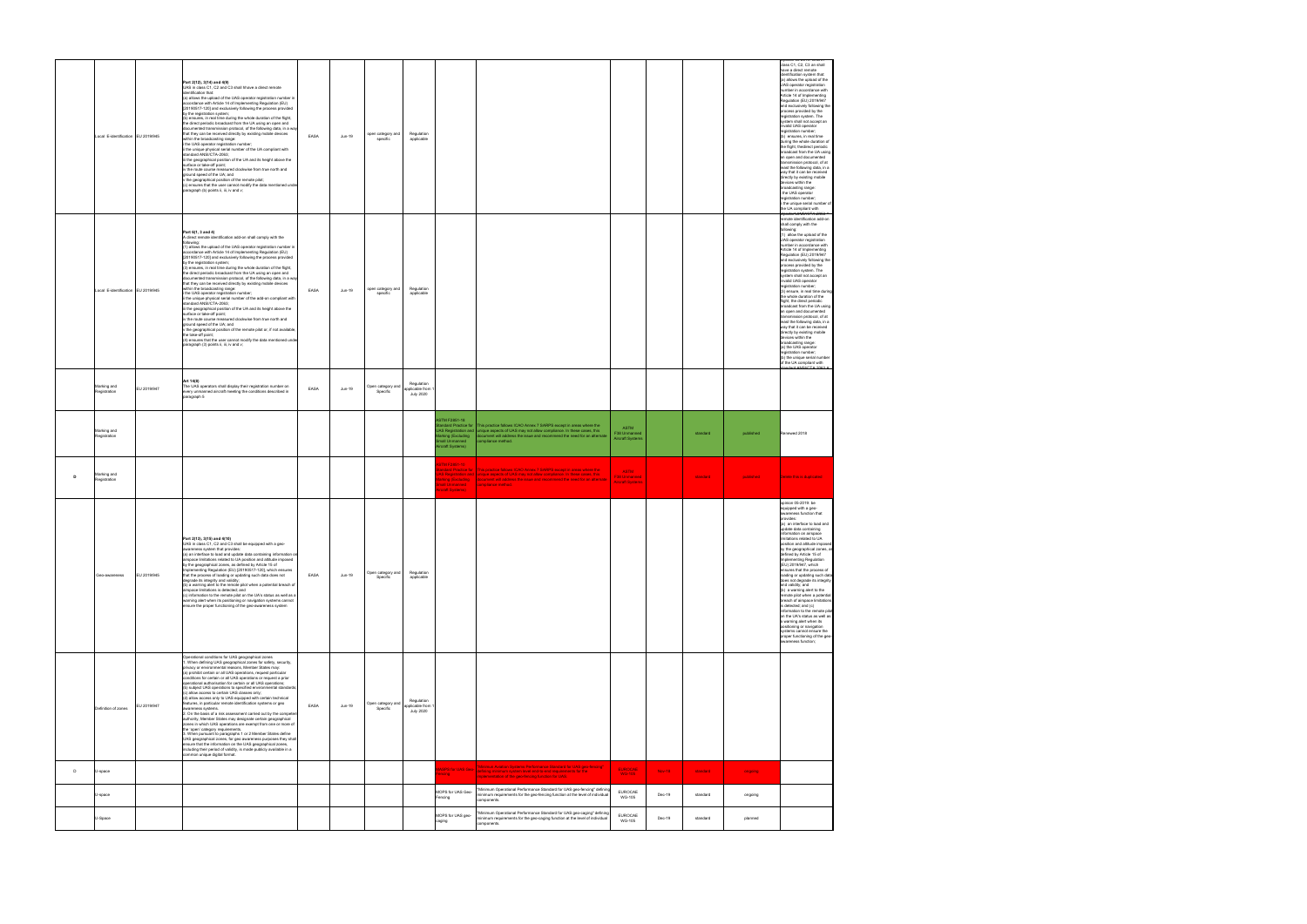| м | U-space                          |  | prEN4709-3<br>Aerospace series -<br><b>Jnmanned Aircraft</b><br>Systems (UAS) -<br>Security<br>Requirements                                          | his European standard will provide means of compliance to cover geo<br>awareness related requirements for Part 2 to 4 of the delegated act.<br>More specifically, the standard will provide requirements related to the mai<br>characteristics of the geo-awareness function, namely:<br>.An interface to load and update data containing information on airspace<br>imitations which ensures that the process of loading or updating of this data<br>does not degrade its integrity and validity<br>A warning alert to the pilot when a potential breach of airspace limitations<br>etected<br>Information to the pilot on the UA's status as well as a warning alert when<br>its positioning or navigation cannot ensure the proper functioning of the geo<br>awareness system<br>In the context of this standard, geo-awareness is defined as an UAS functio<br>that warns the remote pilot if the UA is going to enter into an unauthorized<br>zone.<br>The standard will be developed in coordination with EUROCAEWG 105 /<br>SG 33                                                                                                                                                                 | ASD-STAN<br>D5WG8                                                                           | <b>Jun-20</b> | preEN / European<br>standard | ongoing   |                     |
|---|----------------------------------|--|------------------------------------------------------------------------------------------------------------------------------------------------------|----------------------------------------------------------------------------------------------------------------------------------------------------------------------------------------------------------------------------------------------------------------------------------------------------------------------------------------------------------------------------------------------------------------------------------------------------------------------------------------------------------------------------------------------------------------------------------------------------------------------------------------------------------------------------------------------------------------------------------------------------------------------------------------------------------------------------------------------------------------------------------------------------------------------------------------------------------------------------------------------------------------------------------------------------------------------------------------------------------------------------------------------------------------------------------------------------------|---------------------------------------------------------------------------------------------|---------------|------------------------------|-----------|---------------------|
| 3 |                                  |  |                                                                                                                                                      | <b>Command, Control and Communication</b>                                                                                                                                                                                                                                                                                                                                                                                                                                                                                                                                                                                                                                                                                                                                                                                                                                                                                                                                                                                                                                                                                                                                                                |                                                                                             |               |                              |           |                     |
|   | C3 datalink and<br>communication |  | MOPS (Terrestrial<br>LOS)                                                                                                                            | linimum Operational Performance Standard for the terrestrial Line of Sight<br>ommand and Control Data Link                                                                                                                                                                                                                                                                                                                                                                                                                                                                                                                                                                                                                                                                                                                                                                                                                                                                                                                                                                                                                                                                                               | <b>EUROCAE</b><br><b>WG-105</b>                                                             | $Jun-20$      | standard                     | ongoing   |                     |
|   | C3 datalink and<br>ommunication  |  | MOPS (SATCOM)                                                                                                                                        | linimum Operational Performance Standard for the satellite Command and<br><b>Control Data Link</b>                                                                                                                                                                                                                                                                                                                                                                                                                                                                                                                                                                                                                                                                                                                                                                                                                                                                                                                                                                                                                                                                                                       | EUROCAE<br><b>WG-105</b>                                                                    | Nov-18        | standard                     | ongoing   | Jnder WG-105 review |
|   | C3 datalink and<br>communication |  | <b>MASPS</b>                                                                                                                                         | Minimum Aviation System Performance Standard for the Command and<br>Control Link                                                                                                                                                                                                                                                                                                                                                                                                                                                                                                                                                                                                                                                                                                                                                                                                                                                                                                                                                                                                                                                                                                                         | EUROCAE<br><b>WG-105</b>                                                                    | Sep-19        | standard                     | ongoing   |                     |
|   | C3 datalink and<br>communication |  | ASTM F3002-14a<br><b>Standard Specification</b><br>for Design of the<br>Command and Contr<br>System for Small<br>Inmanned Aircraft<br>Systems (sUAS) | This specification is provided as a consensus standard in support of an<br>application to a nation's governing aviation authority (GAA) for a permit to<br>operate a small unmanned aircraft system (sUAS) for commercial or public<br>use purposes. This standard outlines the general, spectrum and link<br>equirements for C2.                                                                                                                                                                                                                                                                                                                                                                                                                                                                                                                                                                                                                                                                                                                                                                                                                                                                        | ASTM<br>F38 Unmanned<br>Aircraft Systems                                                    |               | standard                     | published | Under revision      |
|   | C3 datalink and<br>communication |  | R6514 LivS Control<br>ment (UCS)<br>itecture: Interface<br>Introl Document                                                                           | This interface control document (ICD) specifies all software services in the<br><b>Jnmanned Systems (UxS) Control Segment Architecture, including</b><br>nterfaces, messages, and data model.                                                                                                                                                                                                                                                                                                                                                                                                                                                                                                                                                                                                                                                                                                                                                                                                                                                                                                                                                                                                            | AS-4UCS<br>Unmanned<br><b>Systems (UxS)</b><br>Control Segmer<br>Architecture               |               | information report           | published |                     |
|   | C3 datalink and<br>communication |  | <b>IR6514A UxS</b><br>ontrol Segment<br><b>JCS)</b> Architecture:<br>erface Control<br>ocument (ICD)                                                 | This interface control document (ICD) specifies all software services in the<br>nmanned Systems (UxS) Control Segment Architecture, including<br>erfaces, messages, and data model.                                                                                                                                                                                                                                                                                                                                                                                                                                                                                                                                                                                                                                                                                                                                                                                                                                                                                                                                                                                                                      | SAE<br>AS-4UCS<br>Unmanned<br><b>Systems (UxS)</b><br>Control Segmen<br>Architecture        | <b>Nov-18</b> | information report           | ongoing   |                     |
| м | C3 datalink and<br>ommunication  |  | S6522A Unmanned<br>Systems (UxS)<br>Control Segment<br>(UCS) Architecture:<br>Architecture Technical<br>overnance                                    | he UCS technical governance comprises a set of policies, processes, and<br>standard definitions to establish consistency and quality in the development<br>of architecture artifacts and documents. It provides guidance for the use of<br>adopted industry standards and modeling conventions in the use of Unified<br>Modeling Language (UML) and Service Oriented Architecture Modeling<br>Language (SoaML), including where the UCS Architecture deviates from<br>ormal UML conventions. This document identifies the defining policies,<br>uidelines, and standards of technical governance in the following subjects                                                                                                                                                                                                                                                                                                                                                                                                                                                                                                                                                                               | SAE<br>AS-4UCS<br>Unmanned<br>Systems (UxS)<br>Control Segment<br>Architecture              | Nov-18        |                              | ongoing   |                     |
|   | C3 datalink and<br>communication |  | <b>UR6515 Unmanned</b><br>stems (UxS)<br>.<br>Control Segment<br>UCS) Architecture:<br>EA Version of UCS<br><b>ICD Model</b>                         | This User Guide describes the content of the Enterprise Architect (EA)<br>version of the UCS Architectural Model and how to use this model within t<br>EA modeling tool environment. The purpose of the EA version of the UCS<br>vchitectural Interface Control Document (ICD) model is to provide a<br>orking model for Enterprise Architect tool users and to serve as the sourc<br>odel for the Rational Software Architect (RSA) and Rhapsody models<br>AIR6516 and AIR6517). The AIR6515 EA Model has been validated to<br>ontain the same content as the AS6518 model for: - all UCS ICD interface<br>I UCS ICD messages - all UCS ICD data directly or indirectly referenced<br>/ ICD messages and interfaces - the Domain Participant, Information,<br>ervice, and Non Functional Properties Models. Preconditions for using the<br>AIR6515 EA Model include:-access to / experience with Enterprise Archite<br>10 or higher, Corporate Edition. -experience with the Unified Modeling<br>Language (UML) $\frac{1}{2n}$ -an understanding of the UCS Architectural Model as originally created in the EA Model AS6518-MODEL                                                                      | AS-4UCS<br>Unmanned<br>Systems (UxS)<br><b>Control Segmen</b><br>Architecture               |               | information report           | published |                     |
|   | C3 datalink and<br>communication |  | AIR6516 Unmanned<br>vstems (UxS)<br><b>Control Segment</b><br>UCS) Architecture:<br><b>RSA Version of UCS</b><br><b>ICD Model</b>                    | This User Guide describes the content of the Rational Software Architect<br>(RSA) version of the UCS Architectural Model and how to use this model<br>within the RSA modeling tool environment. The purpose of the RSA versio<br>of the UCS Architectural Interface ICD model is to provide a model for<br>ational Software Architect (RSA) users, derived from the Enterprise<br>rchitect (EA) ICD model (AIR6515). The AIR6515 EA Model, and by<br>rivation, the AIR6516 RSA Model, have been validated to contain the<br>me content as the AS6518 model for: - all UCS ICD interfaces - all UCS<br>CD messages - all UCS ICD data directly or indirectly referenced by ICD<br>essages and interfaces - the Domain Participant, Information, Service an<br>Ion Functional Properties Models. Preconditions for using the AIR6516<br>RSA Model include:-access to Rational Software Architect. Version 9.0 or<br>igher. This release was checked with version 9.1.1. -experience with the<br>Unified Modeling Language (UML) (i) an understanding of the UCS<br>Architectural Model as originally created in the EA model AS6518 MODEL.                                                                 | SAE<br>AS-4UCS<br>Unmanned<br>Systems (UxS)<br>Control Segmen<br>Architecture               |               | <b>Information Report</b>    | published |                     |
|   | C3 datalink and<br>communication |  | AIR6517 Unmanned<br>Systems (UxS)<br>ontrol Segment<br>UCS) Architecture:<br>ansody Version of<br><b>JCS ICD Model</b>                               | This User Guide describes the content of the Rhapsody version of the UCS<br>rchitectural Model and how to use this model within the Rhapsody<br>odeling tool environment. The purpose of the Rhapsody version of the<br>UCS Architectural Interface Control Document (ICD) model is to provide a<br>odel for Rhapsody users, derived from the Enterprise Architect (EA) mod<br>AIR6515). The AIR6515 EA Model, and by derivation, the AIR6517<br>apsody Model, have been validated to contain the same content as the<br>AS6518 model for: - all UCS ICD interfaces - all UCS ICD messages - all<br>JCS ICD data directly or indirectly referenced by ICD messages and<br>erfaces - the Domain Participant, Information, Service and Non Function<br>roperties Models. Preconditions for using the AIR6517 Rhapsody Model<br>clude: -access to / experience with the Rhapsody Modeling Tool<br>nvironment version 8.1 or higher. This product was validated using<br>Rational Rhapsody Architect for System Engineers, version 8.1.1<br>experience with the Unified Modeling Language (UML) are an<br>nderstanding of the UCS Architectural Model as originally created in the<br>EA model AS6518-MODEL. | SAE<br>AS-4UCS<br>Unmanned<br>Systems (UxS)<br><b>Control Segment</b><br>Architecture       |               | information report           | published |                     |
|   | C3 datalink and<br>communication |  | Segment (UCS)<br>Architecture:<br><b>JCTRACE</b>                                                                                                     | The Use Case Trace (UCTRACE) is SAE publication AIR6519 of the<br>Department of Defense Unmanned Control Segment (UCS) Architecture.<br>This document is the SAE publication of the Department of Defense UAS<br>Control Segment (UCS) Architecture: Use Case Trace (UCTRACE) Versic<br>3.4(PR) approved for Distribution A public release 15.S-1859. This<br>formation is produced from a script run against the System Use Case<br>AIR6519 UxS Control Model contained in the UCS Architecture Model AS6518-MODEL.eap<br>configuration item. The System Use Case Model includes, at its lowest level<br>of elaboration, use cases Level 2/3 (L2/L3) that describe specific scenarios<br>of message exchanges between Actors and internal system Participants via<br>ServiceInterfaces. These message exchanges provide a way to create<br>detailed traces that answer the question: "What UCS service interfaces mu<br>ny components implement to satisfy functional requirements represented<br>by a given Level 2/3 UCS use case?" The AIR6519-UCTRACE spreadshe<br>ntains trace information derived directly from the message sequences in<br>the L2/L3 use cases.                                  | 20-Dec-16                                                                                   |               | information report           | published |                     |
|   | C3 datalink and<br>communication |  | AIR6520 Unmanned<br>stems (UxS)<br>ntrol Segment<br>UCS) Architecture:<br>ersion Description<br>cument.                                              | overnance of the Unmanned Aircraft System (UAS) Control Segment<br>(UCS) Architecture was transferred from the United States Office of the<br>cretary of Defense (OSD) to SAE International in April 2015.<br>nsequently, a subset of the UCS Architecture Library Release 3.4(PR)<br>as been published under SAE as the Unmanned Systems (UxS) Control<br>egment (UCS) Architecture, AS6512. This Version Description Document<br>(VDD) describes the correspondence and differences between the two<br>architecture libraries.                                                                                                                                                                                                                                                                                                                                                                                                                                                                                                                                                                                                                                                                         | SAE<br>AS-4UCS<br>Unmanned<br>Systems (UxS)<br><b>Control Segment</b><br>Architecture       |               | <b>Information Report</b>    | published |                     |
|   | C3 datalink and<br>communication |  | AIR6521 Unmanned<br>ystems (UxS)<br><b>Introl Segment</b><br><b>JCS)</b> Architecture:<br>Jata Distribution<br>Service (DDS)                         | This platform specific Interface Control Document (ICD) provides an<br>xample mapping to the Object Management Group's (OMG) Data<br>istribution Service (DDS) infrastructure middleware. The mapping is base<br>on the Unmanned Systems (UxS) Control Segment (UCS) Architecture:<br>Aodel, AS6518. A series of non-normative implementation choices have<br>en made that are specific to this ICD. These implementation choices ma<br>ot be appropriate for different system implementations. The machine<br>adable ICD and result of this mapping and implementation choices are<br>ovided with AIR6521. Use and understanding of this document assumes<br>orking knowledge of the UCS Architecture, the model structure and its                                                                                                                                                                                                                                                                                                                                                                                                                                                                      | <b>SAF</b><br>AS-4UCS<br>Unmanned<br>Systems (UxS)<br><b>Control Segmen</b><br>Architecture |               | information report           | published |                     |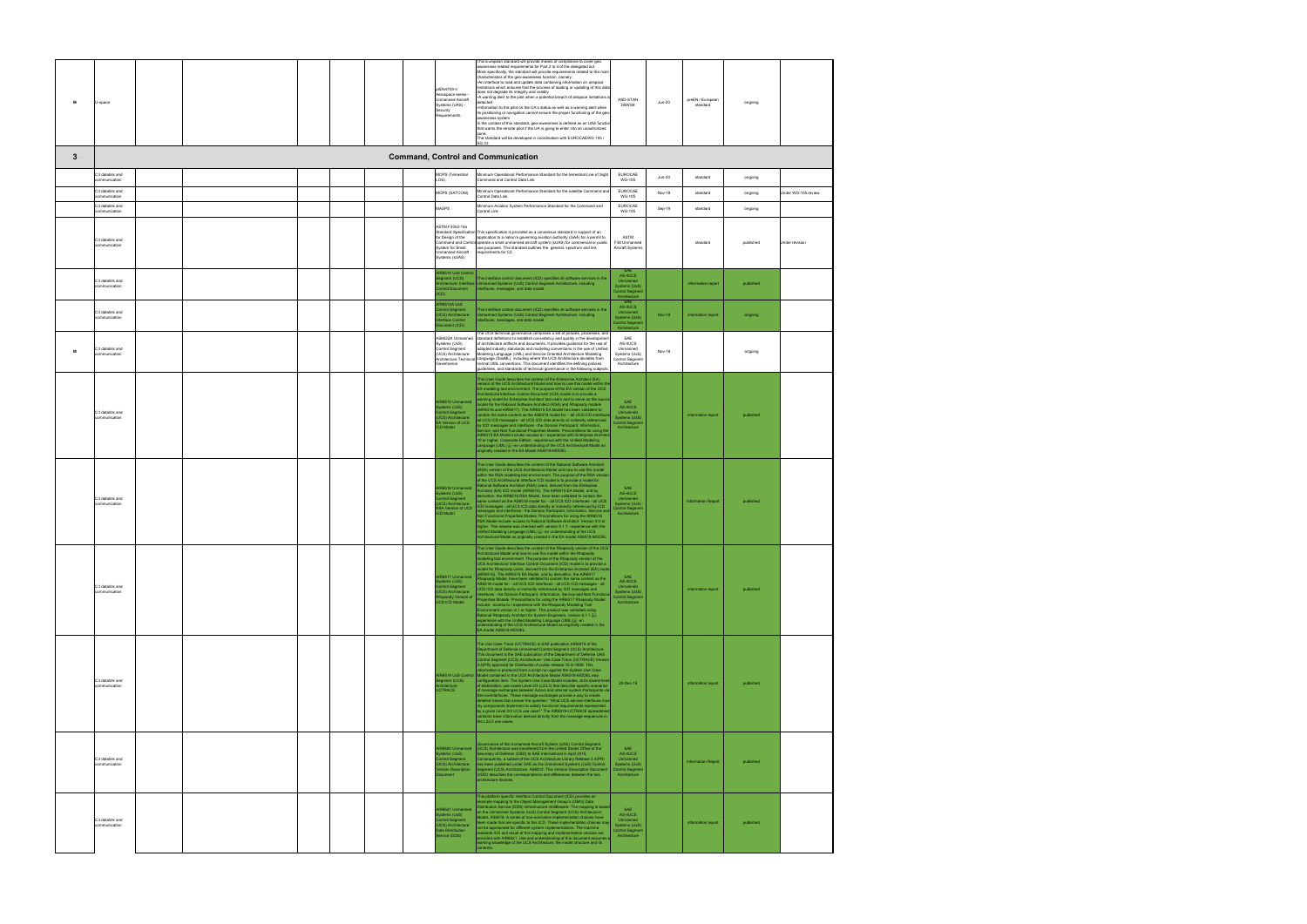| C3 datalink and<br>communication |  |  |  | S6512 Unmanned<br>stems (UxS)<br>iontrol Segment<br>JCS) Architecture:<br>chitecture<br>scription                                                                                            | This document is the Architecture Description (AD) for the SAE Unmanned<br>ystems (UxS) Control Segment (UCS) Architecture. This AD serves as the<br>ficial designation of the UCS Architecture - SAE AS6512. The UCS<br>rchitecture is expressed by a library of SAE publications as referenced<br>herein. The other publications in the UCS Architecture Library are: AS6513,<br>AIR6514, AIR6515, AIR6516, AIR6517, AS6518, AIR6519, AIR6520,<br>AIR6521, and AS6522.                                                                                                                                                                                                                                                                                                                                                                                                                                                                                                                                                                                                                                                                                                                                                                                                                                                                                                                                                                                                                                                                                                                                                                                                                                                                                                                                                                           | <b>SAF</b><br>AS-4UCS<br>Unmanned<br>Systems (UxS)<br><b>Control Segment</b><br>Architecture |        | standard | published |                                                                                                    |
|----------------------------------|--|--|--|----------------------------------------------------------------------------------------------------------------------------------------------------------------------------------------------|----------------------------------------------------------------------------------------------------------------------------------------------------------------------------------------------------------------------------------------------------------------------------------------------------------------------------------------------------------------------------------------------------------------------------------------------------------------------------------------------------------------------------------------------------------------------------------------------------------------------------------------------------------------------------------------------------------------------------------------------------------------------------------------------------------------------------------------------------------------------------------------------------------------------------------------------------------------------------------------------------------------------------------------------------------------------------------------------------------------------------------------------------------------------------------------------------------------------------------------------------------------------------------------------------------------------------------------------------------------------------------------------------------------------------------------------------------------------------------------------------------------------------------------------------------------------------------------------------------------------------------------------------------------------------------------------------------------------------------------------------------------------------------------------------------------------------------------------------|----------------------------------------------------------------------------------------------|--------|----------|-----------|----------------------------------------------------------------------------------------------------|
| C3 datalink and<br>ommunication  |  |  |  | S6513 Unmanned<br>stems (UxS)<br>.<br>JCS) Architecture:<br>JCS) Architecture:<br>onformance<br>ecification                                                                                  | This document is the authoritative specification within the SAE Unmanned<br>Systems (UxS) Control Segment (UCS) Architecture for establishing<br>nformance requirements for UCS products. The UCS products address<br>by this specification are UCS software components and UCS software<br>.<br>onfigurations that provide one or more UCS services, and UCS systems<br>that employ one or more UCS services. The conformance of UCS products<br>is determined by assessing the conformance of the UCS product descriptio<br>to the UCS Architecture. The UCS product description includes test<br>artifacts.                                                                                                                                                                                                                                                                                                                                                                                                                                                                                                                                                                                                                                                                                                                                                                                                                                                                                                                                                                                                                                                                                                                                                                                                                                     | SAF<br>AS-4UCS<br>Unmanned<br>Systems (UxS)<br><b>Control Segment</b><br>Architecture        |        | standard | published |                                                                                                    |
| C3 datalink and<br>communication |  |  |  | S6518 Unmanned<br>stems (UxS)<br>.<br>Iontrol Segment<br>JCS) Architecture:<br>CS Architecture<br>del                                                                                        | This brief User Guide recaps the content of the AS6518 UCS Architectural<br>lodel described in detail in AS6512 UCS Architecture: Architecture<br>Description. The purpose of the UCS Architecture Model is to provide the<br>uthoritative source for other models and products within the UCS<br>vchitecture as shown in the AS6512 UCS Architecture: Architecture<br>Description. Preconditions for using the AS6518 EA Model include: -access<br>to / experience with Enterprise Architect 10 or higher, Corporate Edition. -<br>experience with the Unified Modeling Language (UML) -installation of the<br>[included] UCS_MDG.xml add in for Sparx Enterprise Architect per<br>structions below                                                                                                                                                                                                                                                                                                                                                                                                                                                                                                                                                                                                                                                                                                                                                                                                                                                                                                                                                                                                                                                                                                                                               | <b>SAF</b><br>AS-4UCS<br>Unmanned<br>Systems (UxS)<br><b>Control Segment</b><br>Architecture |        | standard | published |                                                                                                    |
| C3 datalink and<br>ommunication  |  |  |  | S6522 Unmanned<br>ystems (UxS)<br>ontrol Segment<br><b>JCS)</b> Architecture:<br>chitecture Technica<br>vernance                                                                             | The UCS technical governance comprises a set of policies, processes, and<br>standard definitions to establish consistency and quality in the developmer<br>of architecture artifacts and documents. It provides guidance for the use of<br>adopted industry standards and modeling conventions in the use of Unified<br>Modeling Language (UML) and Service Oriented Architecture Modeling<br>.anguage (SoaML), including where the UCS Architecture deviates from<br>normal UML conventions. This document identifies the defining policies,<br>guidelines, and standards of technical governance in the following subjects<br>dustry standards adopted by the AS-4UCS Technical Committee: These<br>are the industry standards and specifications adopted by AS-4UCS in the<br>eneration and documentation of the architecture. - UCS Architecture<br>Development: UCS specific policies on the development of the UCS<br>rchitecture. The AS-4UCS Technical Committee governance policies are<br>tentionally minimal. The object is to provide direction specific to the intent<br>and scope of developing architecture artifacts that follow a consistent set o<br>specifications and industry best practices. Standards are referenced within<br>oolicies. Standards may place constraints on policies that are implemente<br>by processes. Each process is intended to guide the development of<br>rchitecture artifacts. For example, a standard may dictate that a UML<br>diagram be modeled in a particular methodology using only approved<br>ereotypes from the SoaML UML profile. UCS technical governance appl<br>to the following technical work products that are generated within the AS-<br>4UCS Technical Committee. It is not applicable to third party developers,<br>programs, or any other consumer of the UCS Architecture. | SAE<br>AS-4UCS<br>Unmanned<br>Systems (UxS)<br>Control Segmen<br>Architecture                |        | standard | published |                                                                                                    |
| Navigation                       |  |  |  | WK58931 Evaluating<br>AerialResponse<br>RobotManeuvering:<br>Maintain Position and<br>Orientation                                                                                            | A suite of standard test methods has been developed to measure<br>anueverability, endurance,communications, durability, logisitics,autonomy<br>and safety to guide purchasing decisions, support operator training and<br>easure proficiency.                                                                                                                                                                                                                                                                                                                                                                                                                                                                                                                                                                                                                                                                                                                                                                                                                                                                                                                                                                                                                                                                                                                                                                                                                                                                                                                                                                                                                                                                                                                                                                                                      | ASTM<br>E54 Homeland<br>Security<br>Applications                                             | Apr-18 | standard | ongoing   | Publication Delayed -Full<br>Committee Meting Feb 28-<br>Mar 2 2018 for adudication of<br>comments |
| Navigation                       |  |  |  | AerialResponse<br>RobotManeuvering:<br>Orbit a Point                                                                                                                                         | WK58932 Evaluating A suite of standard test methods has been developed to measure<br>manueverability, endurance.communications, durability, logisitics.autonom<br>and safety to guide purchasing decisions, support operator training and<br>easure proficiency.                                                                                                                                                                                                                                                                                                                                                                                                                                                                                                                                                                                                                                                                                                                                                                                                                                                                                                                                                                                                                                                                                                                                                                                                                                                                                                                                                                                                                                                                                                                                                                                   | ASTM<br>E54 Homeland<br>Security<br>Applications                                             | Apr-18 | standard | ongoing   | Publication Delaved -Full<br>Committee Meting Feb 28-<br>Mar 2 2018 for adudication o<br>comments  |
| Navigation                       |  |  |  | AerialResponse<br>Avoid Static Obstacles measure proficiency.                                                                                                                                | WK58933 Evaluating A suite of standard test methods has been developed to measure<br>manueverability, endurance,communications, durability, logisitics,autonom<br>RobotManeuvering: and safety to guide purchasing decisions, support operator training and                                                                                                                                                                                                                                                                                                                                                                                                                                                                                                                                                                                                                                                                                                                                                                                                                                                                                                                                                                                                                                                                                                                                                                                                                                                                                                                                                                                                                                                                                                                                                                                        | ASTM<br>E54 Homeland<br>Security<br>Applications                                             | Jun-18 | standard | ongoing   |                                                                                                    |
| Navigation                       |  |  |  | WK58934 Evaluating<br>AerialResponse<br>RobotManeuvering:<br>Pass Through<br>Openings                                                                                                        | A suite of standard test methods has been developed to measure<br>nanueverability, endurance,communications, durability, logisitics,autonomy<br>and safety to guide purchasing decisions, support operator training and<br>easure proficiency.                                                                                                                                                                                                                                                                                                                                                                                                                                                                                                                                                                                                                                                                                                                                                                                                                                                                                                                                                                                                                                                                                                                                                                                                                                                                                                                                                                                                                                                                                                                                                                                                     | ASTM<br>E54 Homeland<br>Security<br>Applications                                             | Apr-18 | standard | ongoing   | Publication Delayed -Full<br>Committee Meting Feb 28-<br>Mar 2 2018 for adudication o<br>comments  |
| Navigation                       |  |  |  | WK58935 Evaluating<br>AerialResponse<br>RobotManeuvering:<br>Land Accurately<br>Vertical)                                                                                                    | A suite of standards test methods has been developed to measure<br>nanueverability, endurance,communications, durability, logisitics,autonom<br>and safety to guide purchasing decisions, support operator training and<br>easure proficiency.                                                                                                                                                                                                                                                                                                                                                                                                                                                                                                                                                                                                                                                                                                                                                                                                                                                                                                                                                                                                                                                                                                                                                                                                                                                                                                                                                                                                                                                                                                                                                                                                     | ASTM<br>E54 Homeland<br>Security<br>Applications                                             | Apr-18 | standard | ongoing   | Publication Delayed -Full<br>Committee Meting Feb 28-<br>Mar 2 2018 for adudication of<br>comments |
| C3 datalink and<br>communication |  |  |  | WK58942 Evaluating<br>AerialResponse<br>RobotRadio<br>Communication<br>Range : Line of Sight                                                                                                 | A suite of standards test methods has been developed to measure<br>nanueverability, endurance.communications, durability, logisitics.autonom<br>and safety to guide purchasing decisions, support operator training and<br>easure proficiency.                                                                                                                                                                                                                                                                                                                                                                                                                                                                                                                                                                                                                                                                                                                                                                                                                                                                                                                                                                                                                                                                                                                                                                                                                                                                                                                                                                                                                                                                                                                                                                                                     | ASTM<br>E54 Homeland<br>Security<br>Applications                                             | Apr-18 | standard | ongoing   | Publication Delayed -Full<br>Committee Meting Feb 28-<br>Mar 2 2018 for adudication o<br>comments  |
| C3 datalink and<br>communication |  |  |  | WK58941 Evaluating<br>AerialResponse<br><b>RobotRadio</b><br>Communications<br>Range: Non Line of<br>Sight                                                                                   | A suite of standards test methods has been developed to measure<br>nanueverability, endurance,communications, durability, logisitics,autonomy<br>and safety to guide purchasing decisions, support operator training and<br>measure proficiency.                                                                                                                                                                                                                                                                                                                                                                                                                                                                                                                                                                                                                                                                                                                                                                                                                                                                                                                                                                                                                                                                                                                                                                                                                                                                                                                                                                                                                                                                                                                                                                                                   | ASTM<br>E54 Homeland<br>Security<br>Applications                                             | Apr-18 | standard | ongoing   | Publication Delayed -Full<br>Committee Meting Feb 28-<br>Mar 2 2018 for adudication of<br>comments |
| C3 datalink and<br>communication |  |  |  | - GANAG 4660<br>roperable<br>nmand and Contro<br>atalink for<br><b>Imanned Systems</b>                                                                                                       | Common standard Line-Of-Sight command and control data link for the safe<br>and reliable operation of unmanned systems within a joint, coalition and<br>controlled airspace operating environment.                                                                                                                                                                                                                                                                                                                                                                                                                                                                                                                                                                                                                                                                                                                                                                                                                                                                                                                                                                                                                                                                                                                                                                                                                                                                                                                                                                                                                                                                                                                                                                                                                                                 | <b>NATO</b><br><b>NNAG/JCGUAS</b>                                                            |        | standard | published |                                                                                                    |
| Navigation                       |  |  |  | SAE6856 Improving<br><b>Navigation Solutions</b><br>Using Raw<br>leasurements from<br><b>Global Navigation</b><br>Satellite System<br>(GNSS) Receivers                                       | This recommended practice provides users with the technical requirements<br>and methods for accessing, viewing, and processing raw GNSS receiver<br>neasurements for improved unmanned vehicle navigation solutions.                                                                                                                                                                                                                                                                                                                                                                                                                                                                                                                                                                                                                                                                                                                                                                                                                                                                                                                                                                                                                                                                                                                                                                                                                                                                                                                                                                                                                                                                                                                                                                                                                               | <b>SMCPNT Position</b><br>Navigation, and<br><b>Timing Committee</b>                         | Mar-19 | standard | ongoing   |                                                                                                    |
| Navigation                       |  |  |  | SAE6857<br>Requirements for a<br>Terrestrial Based<br>osition, Navigation,<br>and Timing (PNT)<br>System to Improve<br>Navigation Solutions<br>and Ensure Critical<br>nfrastructure Security | This recommended practice defines the technical requirements for a<br>terrestrial-based PNT system to improve vehicle (e.g. unmanned, aerial,<br>ground, maritime) positioning/navigation solutions and ensure critical<br>frastructure security, complementing GNSS technologies.                                                                                                                                                                                                                                                                                                                                                                                                                                                                                                                                                                                                                                                                                                                                                                                                                                                                                                                                                                                                                                                                                                                                                                                                                                                                                                                                                                                                                                                                                                                                                                 | MCPNT Position<br>Navigation, and<br><b>Timing Committee</b>                                 | Mar-19 | standard | ongoing   |                                                                                                    |
| C3 datalink and<br>communication |  |  |  | MASPS on C3<br>spectrum<br>Management for the<br>5030/5091 MHz band                                                                                                                          | Minimun Aviation Systems Performance Standard defining requirements for<br>the management of the 5030/5091 MHz band fir use by C2 Link Services                                                                                                                                                                                                                                                                                                                                                                                                                                                                                                                                                                                                                                                                                                                                                                                                                                                                                                                                                                                                                                                                                                                                                                                                                                                                                                                                                                                                                                                                                                                                                                                                                                                                                                    | <b>EUROCAE</b><br><b>WG-105</b>                                                              | Dec-18 | standard | ongoing   |                                                                                                    |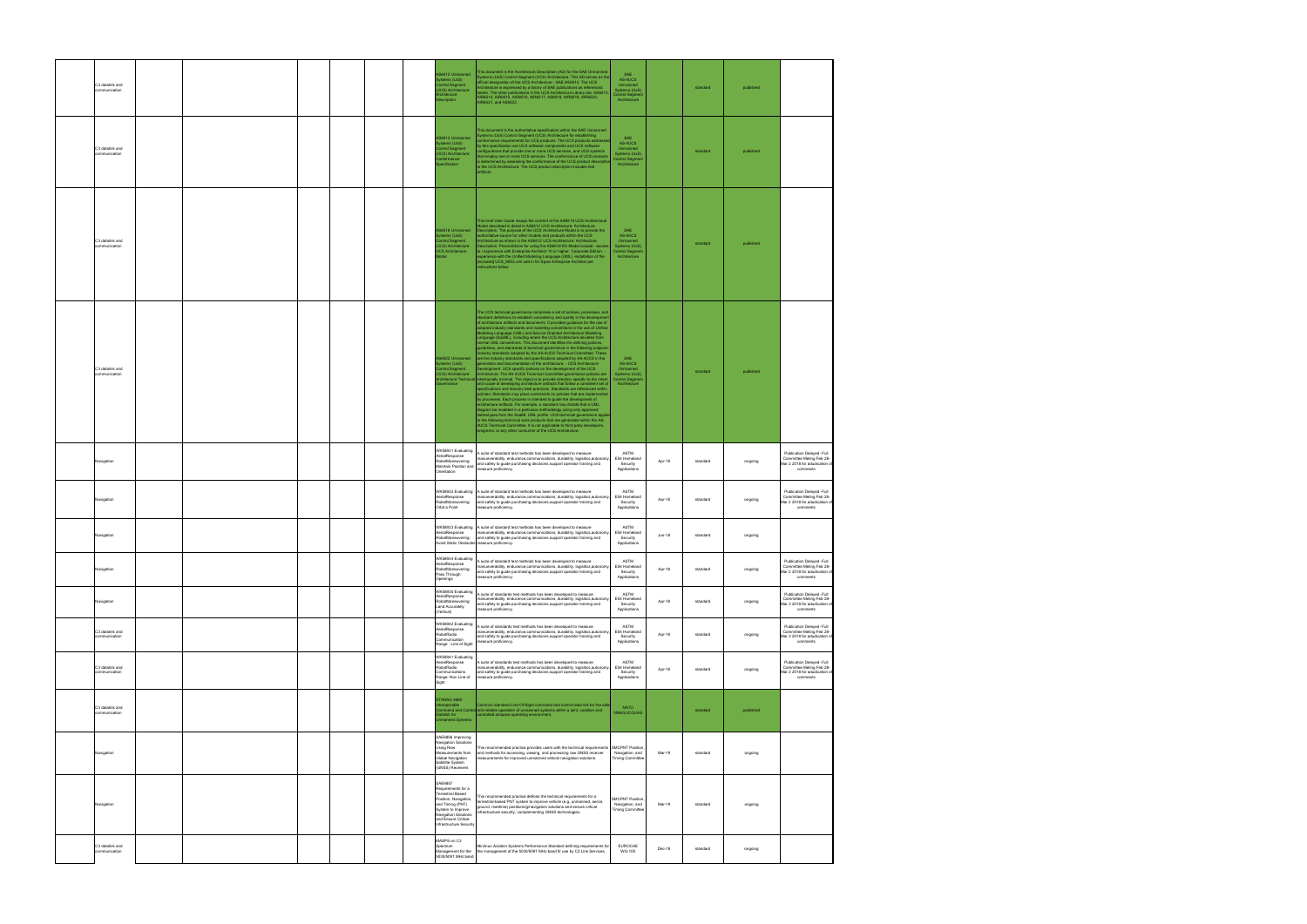|   | C3 datalink and<br>ommunication                           |                      |                                                                                                                                                                                                                                                                                            |      |        |                               |                          | <b>Guidance on</b><br>and Management                                                                                                                                                       | Guidance on<br>Spectrum Access, Use Guidance material describing considerations for the use of spectrum for<br>and Management                                                                                                                                                                                                                                                                                                                                                                                                                                                                                                                                                                                                                                                                                                                                                                                                                                                                                                                                                                     | EUROCAE<br><b>WG-105</b>                        | Mar-19         | guidance | ongoing   |                                                                                                                                                                                                                                                                                                 |
|---|-----------------------------------------------------------|----------------------|--------------------------------------------------------------------------------------------------------------------------------------------------------------------------------------------------------------------------------------------------------------------------------------------|------|--------|-------------------------------|--------------------------|--------------------------------------------------------------------------------------------------------------------------------------------------------------------------------------------|---------------------------------------------------------------------------------------------------------------------------------------------------------------------------------------------------------------------------------------------------------------------------------------------------------------------------------------------------------------------------------------------------------------------------------------------------------------------------------------------------------------------------------------------------------------------------------------------------------------------------------------------------------------------------------------------------------------------------------------------------------------------------------------------------------------------------------------------------------------------------------------------------------------------------------------------------------------------------------------------------------------------------------------------------------------------------------------------------|-------------------------------------------------|----------------|----------|-----------|-------------------------------------------------------------------------------------------------------------------------------------------------------------------------------------------------------------------------------------------------------------------------------------------------|
|   | Cyber security                                            | EU 2019/945          | Part 3(8) and 4(12)<br>UAS in class C2 and C3 shall be equipped with a data link<br>protected against unauthorised access to the command and                                                                                                                                               | EASA | Jun-19 | open                          | Regulation<br>applicable |                                                                                                                                                                                            |                                                                                                                                                                                                                                                                                                                                                                                                                                                                                                                                                                                                                                                                                                                                                                                                                                                                                                                                                                                                                                                                                                   |                                                 |                |          |           | Joinion US-2019 : Uniess<br>tethered, be equipped with a<br>command and control link<br>protected against                                                                                                                                                                                       |
|   | Cyber security                                            |                      | control functions;                                                                                                                                                                                                                                                                         |      |        |                               |                          | MASPS on RPAS C3                                                                                                                                                                           | Minimun Aviation Systems Performance Standard defining system level                                                                                                                                                                                                                                                                                                                                                                                                                                                                                                                                                                                                                                                                                                                                                                                                                                                                                                                                                                                                                               | EUROCAE                                         | Jun-19         | standard | ongoing   | unauthorised access to the<br>mand and contro                                                                                                                                                                                                                                                   |
|   | C3 datalink and                                           |                      |                                                                                                                                                                                                                                                                                            |      |        |                               |                          | Security<br><b>Suidance on RPAS</b>                                                                                                                                                        | equirements for the application of Security measures to the UAS C3 Link<br>Suidance material for the application of the MASPS listed above                                                                                                                                                                                                                                                                                                                                                                                                                                                                                                                                                                                                                                                                                                                                                                                                                                                                                                                                                        | <b>WG-105</b><br><b>EUROCAE</b>                 | Dec-19         | guidance | ongoing   |                                                                                                                                                                                                                                                                                                 |
|   | communication<br>C3 datalink and                          | <b>EASA Decision</b> | OSO#6 C3 link performance is appropriate for the operation                                                                                                                                                                                                                                 | EASA | Oct-19 | Specific                      | published                | C3 security                                                                                                                                                                                |                                                                                                                                                                                                                                                                                                                                                                                                                                                                                                                                                                                                                                                                                                                                                                                                                                                                                                                                                                                                                                                                                                   | <b>WG-105</b>                                   |                |          |           |                                                                                                                                                                                                                                                                                                 |
|   | communication                                             |                      |                                                                                                                                                                                                                                                                                            |      |        |                               |                          |                                                                                                                                                                                            |                                                                                                                                                                                                                                                                                                                                                                                                                                                                                                                                                                                                                                                                                                                                                                                                                                                                                                                                                                                                                                                                                                   |                                                 |                |          |           |                                                                                                                                                                                                                                                                                                 |
|   | C3 datalink and<br>communication                          | <b>EASA Decision</b> | 0S0#16 Multi crew coordination. (Criterion #3 Communication<br>devices)                                                                                                                                                                                                                    | EASA | Oct-19 | Specific                      | published                |                                                                                                                                                                                            |                                                                                                                                                                                                                                                                                                                                                                                                                                                                                                                                                                                                                                                                                                                                                                                                                                                                                                                                                                                                                                                                                                   |                                                 |                |          |           |                                                                                                                                                                                                                                                                                                 |
| 4 |                                                           |                      |                                                                                                                                                                                                                                                                                            |      |        |                               |                          | <b>Detect and Avoid</b>                                                                                                                                                                    |                                                                                                                                                                                                                                                                                                                                                                                                                                                                                                                                                                                                                                                                                                                                                                                                                                                                                                                                                                                                                                                                                                   |                                                 |                |          |           |                                                                                                                                                                                                                                                                                                 |
|   | Detect and avoid                                          |                      |                                                                                                                                                                                                                                                                                            |      |        |                               |                          | MASPS                                                                                                                                                                                      | Minimum Aviation System Performance Standard (End-to-end<br>Requirements at system level) for DAA of IFR Flights in class A-C airspace                                                                                                                                                                                                                                                                                                                                                                                                                                                                                                                                                                                                                                                                                                                                                                                                                                                                                                                                                            | EUROCAE<br><b>WG-105</b>                        | Dec-18         | standard | ongoing   |                                                                                                                                                                                                                                                                                                 |
|   | Detect and avoid                                          |                      |                                                                                                                                                                                                                                                                                            |      |        |                               |                          | MOPS                                                                                                                                                                                       | Minimum Operational Performance Standard (Requirements at equipment<br>evel) for DAA of IFR Flights in class A-C airspace.                                                                                                                                                                                                                                                                                                                                                                                                                                                                                                                                                                                                                                                                                                                                                                                                                                                                                                                                                                        | EUROCAE<br><b>WG-105</b>                        | Dec-19         | standard | ongoing   |                                                                                                                                                                                                                                                                                                 |
|   | Detect and avoid                                          |                      |                                                                                                                                                                                                                                                                                            |      |        |                               |                          | OSED                                                                                                                                                                                       | Operational Services and Environment Description for DAA for DAA in Class<br>D-G airspaces under VFR/IFR                                                                                                                                                                                                                                                                                                                                                                                                                                                                                                                                                                                                                                                                                                                                                                                                                                                                                                                                                                                          | EUROCAE<br><b>WG-105</b>                        | $Jan-19$       | standard | published |                                                                                                                                                                                                                                                                                                 |
|   | Detect and avoid                                          |                      |                                                                                                                                                                                                                                                                                            |      |        |                               |                          | MASPS                                                                                                                                                                                      | Minimum Aviation System Performance Standard (End-to-end<br>Requirements at system level) for DAA against conflicting traffic for RPAS                                                                                                                                                                                                                                                                                                                                                                                                                                                                                                                                                                                                                                                                                                                                                                                                                                                                                                                                                            | EUROCAE<br><b>WG-105</b>                        | Dec-19         | standard | ongoing   |                                                                                                                                                                                                                                                                                                 |
|   | Detect and avoid                                          |                      |                                                                                                                                                                                                                                                                                            |      |        |                               |                          | <b>MOPS</b>                                                                                                                                                                                | operating under IFR and VFR in all airspace classes<br>Minimum Operational Performance Standard (Requirements at equipment<br>level) for DAA against conflicting traffic for RPAS operating under IFR and                                                                                                                                                                                                                                                                                                                                                                                                                                                                                                                                                                                                                                                                                                                                                                                                                                                                                         | EUROCAE<br><b>WG-105</b>                        | Jun-20         | standard | planned   |                                                                                                                                                                                                                                                                                                 |
|   | Detect and avoid                                          |                      |                                                                                                                                                                                                                                                                                            |      |        |                               |                          | OSED                                                                                                                                                                                       | VFR in all airspace classes<br>OperationalServices and Environmental Description for DAA in very Low<br>Level Operations                                                                                                                                                                                                                                                                                                                                                                                                                                                                                                                                                                                                                                                                                                                                                                                                                                                                                                                                                                          | EUROCAE<br><b>WG-105</b>                        | Jun-19         | standard | ongoing   | under WG-105 peer review                                                                                                                                                                                                                                                                        |
|   | Detect and avoid                                          |                      |                                                                                                                                                                                                                                                                                            |      |        |                               |                          | <b>MOPS</b>                                                                                                                                                                                | Minimum Operational Performance Standard (Requirements at equipment<br>level) for DAA at Very Low Level (VLL)                                                                                                                                                                                                                                                                                                                                                                                                                                                                                                                                                                                                                                                                                                                                                                                                                                                                                                                                                                                     | EUROCAE<br><b>WG-105</b>                        | $Jun-20$       | standard | planned   |                                                                                                                                                                                                                                                                                                 |
|   | Detect and avoid                                          |                      |                                                                                                                                                                                                                                                                                            |      |        |                               |                          | STANREC 4811 Ed.<br>/ AEP-, 101 Ed. A<br>er.1 "UAS sense and                                                                                                                               | To detail comprehensive guidance and recommended practice for the<br>development of Sense and Avoid systems, referencing and providing<br>guidance regarding application of existing standards and best practice.                                                                                                                                                                                                                                                                                                                                                                                                                                                                                                                                                                                                                                                                                                                                                                                                                                                                                 | <b>NATO</b><br><b>FINAS</b>                     | Feb-18         | guide    | published |                                                                                                                                                                                                                                                                                                 |
|   | Detect and avoid                                          |                      |                                                                                                                                                                                                                                                                                            |      |        |                               |                          | <b>KXXXXX</b>                                                                                                                                                                              |                                                                                                                                                                                                                                                                                                                                                                                                                                                                                                                                                                                                                                                                                                                                                                                                                                                                                                                                                                                                                                                                                                   |                                                 |                |          |           | The work it is now being<br>overed under WK<br>62668/62669                                                                                                                                                                                                                                      |
|   | Detect and avoid                                          |                      |                                                                                                                                                                                                                                                                                            |      |        |                               |                          | WK62668<br>Specification for DAA<br>Performance<br>Requirements                                                                                                                            | Defines minimum performance standards<br>comprehensive DAA Standard under annex to define test methods AND<br>ninimum performance standards for DAA systems and sensors applicable<br>smaller UAS BLVOS operations for the protection of manned aircraft in<br>wer altitude airspace                                                                                                                                                                                                                                                                                                                                                                                                                                                                                                                                                                                                                                                                                                                                                                                                              | <b>ASTM</b><br>F38 Unmanned<br>Aircraft Systems | Jun-19         | standard | ongoing   | <b>Norking Group formed under</b><br>erms of reference                                                                                                                                                                                                                                          |
|   | Detect and avoid                                          |                      |                                                                                                                                                                                                                                                                                            |      |        |                               |                          | WK62669 Test<br><b>Aethod</b><br>for DAA                                                                                                                                                   | overing systems and sensors<br>Comprehensive DAA Standard under annex to define test methods AND<br>ninimum performance standards for DAA systems and sensors applicable<br>smaller UAS BLVOS operations for the protection of manned aircraft in<br>wer altitude airspace.                                                                                                                                                                                                                                                                                                                                                                                                                                                                                                                                                                                                                                                                                                                                                                                                                       | ASTM<br>F38 Unmanned<br>Aircraft Systems        | Jun-19         | standard | ongoing   | Vorking Group formed under<br>terms of reference. Number<br>changed to WK62669 instead of<br>VK62668                                                                                                                                                                                            |
|   | Detect and avoid                                          |                      |                                                                                                                                                                                                                                                                                            |      |        |                               |                          | K60936<br>pecification for<br>oustic-based Detect<br>d Avoid for sUAS                                                                                                                      |                                                                                                                                                                                                                                                                                                                                                                                                                                                                                                                                                                                                                                                                                                                                                                                                                                                                                                                                                                                                                                                                                                   |                                                 |                |          |           | Performance requirements to<br>be covered unde WK62668                                                                                                                                                                                                                                          |
| 5 |                                                           |                      |                                                                                                                                                                                                                                                                                            |      |        |                               |                          | <b>RPAS Automation</b>                                                                                                                                                                     |                                                                                                                                                                                                                                                                                                                                                                                                                                                                                                                                                                                                                                                                                                                                                                                                                                                                                                                                                                                                                                                                                                   |                                                 |                |          |           |                                                                                                                                                                                                                                                                                                 |
|   | Development<br>assurance (Software                        |                      |                                                                                                                                                                                                                                                                                            |      |        |                               |                          | <b>ASTM F3269</b><br>andard Practice for<br>thods to Safely<br>und Flight Behavior<br><b>Unmanned Aircraft</b><br>ystems Containing<br>complex Eunctions                                   | This standard practice defines design and test best practices that if follows<br>would provide guidance to an applicant for providing evidence to the civil<br>iviation authority (CAA) that the flight behavior of an unmanned aircraft<br>ystem (UAS) containing complex function(s) is constrained through a run-<br>me assurance (RTA) architecture to maintain an acceptable level of flight<br>afety.                                                                                                                                                                                                                                                                                                                                                                                                                                                                                                                                                                                                                                                                                       | ASTM<br>F38 Unmanned<br><b>Aircraft Systems</b> |                | standard | published | FAA Notice Of Availability<br>(NOA) Pending approval of<br>ASTM WK57659 as<br>foundational document                                                                                                                                                                                             |
|   | Automatic modes,<br>takeoff, Landing,<br>taxing           |                      |                                                                                                                                                                                                                                                                                            |      |        |                               |                          | ASTM WK65056<br>revision to ASTM<br>F3269<br>Standard Practice for<br>Methods to Safely<br><b>Bound Flight Behavior</b><br>of Unmanned Aircraft<br>Systems Containing<br>Complex Functions | Goal is to develop the standard to a level of capability that defines run-time<br>monitoring (RTA) attributes to a level that the FAA or CAA will agree that<br>nonitors developed to this standard are sufficient to allow the UAS to evolv<br>the complex function with its associated avionics equipment and sensors<br>vithout requiring vehicle recertification as the CONOPS evolve after initial<br>certification. a. Provide additional guidance on Safety Monitor design best<br>practices, to explicitly include guidance on partitioning, dissimilarity, and the<br>option for multiple individual safety monitors comprising the Safety Monitor<br>unction, as well as defining safety monitor classes and key attributes. b.<br>rovide additional use cases as Appendices. c. Provide additional<br>iformation contrasting the F3269 approach with other architectural<br>approaches (e.g., SAE ARP 4754A, RTCA DO-178C). d. Modify<br>requirements to performance based to allow multiple implementation and<br>mplementation architectures e. Make additional updates as required. | ASTM<br>F38 Unmanned<br>Aircraft Systems        | Spetember 2019 | standard | ongoing   | Draft Under Develment                                                                                                                                                                                                                                                                           |
|   | Automatic modes,<br>takeoff, Landing,<br>taxing           |                      |                                                                                                                                                                                                                                                                                            |      |        |                               |                          | <b>ED-252 OSED</b>                                                                                                                                                                         | Operational Services and Enironment Description for Automatic Take-Off<br>and Landing.                                                                                                                                                                                                                                                                                                                                                                                                                                                                                                                                                                                                                                                                                                                                                                                                                                                                                                                                                                                                            | EUROCAE<br><b>WG-105</b>                        |                | standard | published |                                                                                                                                                                                                                                                                                                 |
|   | Automatic modes,<br>takeoff, Landing,<br>taxing           |                      |                                                                                                                                                                                                                                                                                            |      |        |                               |                          | MASPS                                                                                                                                                                                      | Minimum Aviation System Performance Standard (End-to-end<br>Requirements at system level) for Automatic Take-Off and Landing                                                                                                                                                                                                                                                                                                                                                                                                                                                                                                                                                                                                                                                                                                                                                                                                                                                                                                                                                                      | EUROCAE<br>WG-105                               | $Jun-20$       | standard | ongoing   |                                                                                                                                                                                                                                                                                                 |
|   | Automatic modes.<br>takeoff, Landing,<br>taxing           |                      |                                                                                                                                                                                                                                                                                            |      |        |                               |                          | ED-251 OSED                                                                                                                                                                                | perational Services and Enironment Description for Automatic Taxiing                                                                                                                                                                                                                                                                                                                                                                                                                                                                                                                                                                                                                                                                                                                                                                                                                                                                                                                                                                                                                              | <b>EUROCAE</b><br><b>WG-105</b>                 |                | standard | published |                                                                                                                                                                                                                                                                                                 |
|   | Automatic modes<br>takeoff, Landing,<br>taxing            |                      |                                                                                                                                                                                                                                                                                            |      |        |                               |                          | MASPS                                                                                                                                                                                      | Minimum Aviation System Performance Standard (End-to-end<br>Requirements at system level) for Automatic Taxiing                                                                                                                                                                                                                                                                                                                                                                                                                                                                                                                                                                                                                                                                                                                                                                                                                                                                                                                                                                                   | EUROCAE<br>WG-105                               | $Jun-20$       | standard | ongoing   |                                                                                                                                                                                                                                                                                                 |
|   | Emergency<br>recovery/terminations EU 2019/945<br>systems |                      | Parts 2(7), 3(7) and 4(5)<br>A UAS Class C1, C2 and C3 shall:<br>in case of a loss of data link, have a reliable and predictable<br>method for the UA to recover the data link or terminate the flight<br>in a way that reduces the effect on third parties in the air or on the<br>around | EASA | Jun-19 | open category and<br>specific | Regulation<br>applicable |                                                                                                                                                                                            |                                                                                                                                                                                                                                                                                                                                                                                                                                                                                                                                                                                                                                                                                                                                                                                                                                                                                                                                                                                                                                                                                                   |                                                 |                |          |           | Opinion 05-2019: in case of a<br>loss of the command and<br>control link, have a reliable<br>and predictable method for<br>the UA to recover the<br>command and control link or<br>terminate the flight in a way<br>that reduces the effect on<br>third parties in the air or on<br>the ground; |
|   | Emergency<br>recovery/termination                         |                      |                                                                                                                                                                                                                                                                                            |      |        |                               |                          | ED-253 OSED                                                                                                                                                                                | Operational Services and Enironment Description for Automation and<br>mergency Recovery                                                                                                                                                                                                                                                                                                                                                                                                                                                                                                                                                                                                                                                                                                                                                                                                                                                                                                                                                                                                           | <b>EUROCAE</b><br><b>WG-105</b>                 | Dec-18         | standard | published | Currently nder Council<br>approval                                                                                                                                                                                                                                                              |
|   | systems<br>Emergency<br>recovery/termination<br>systems   |                      |                                                                                                                                                                                                                                                                                            |      |        |                               |                          | MASPS                                                                                                                                                                                      | Minimum Aviation System Performance Standard (End-to-end<br>Requirements at system level) for automation and Emergency Recovery                                                                                                                                                                                                                                                                                                                                                                                                                                                                                                                                                                                                                                                                                                                                                                                                                                                                                                                                                                   | EUROCAE<br>WG-105                               | $Jun-20$       | standard | planned   |                                                                                                                                                                                                                                                                                                 |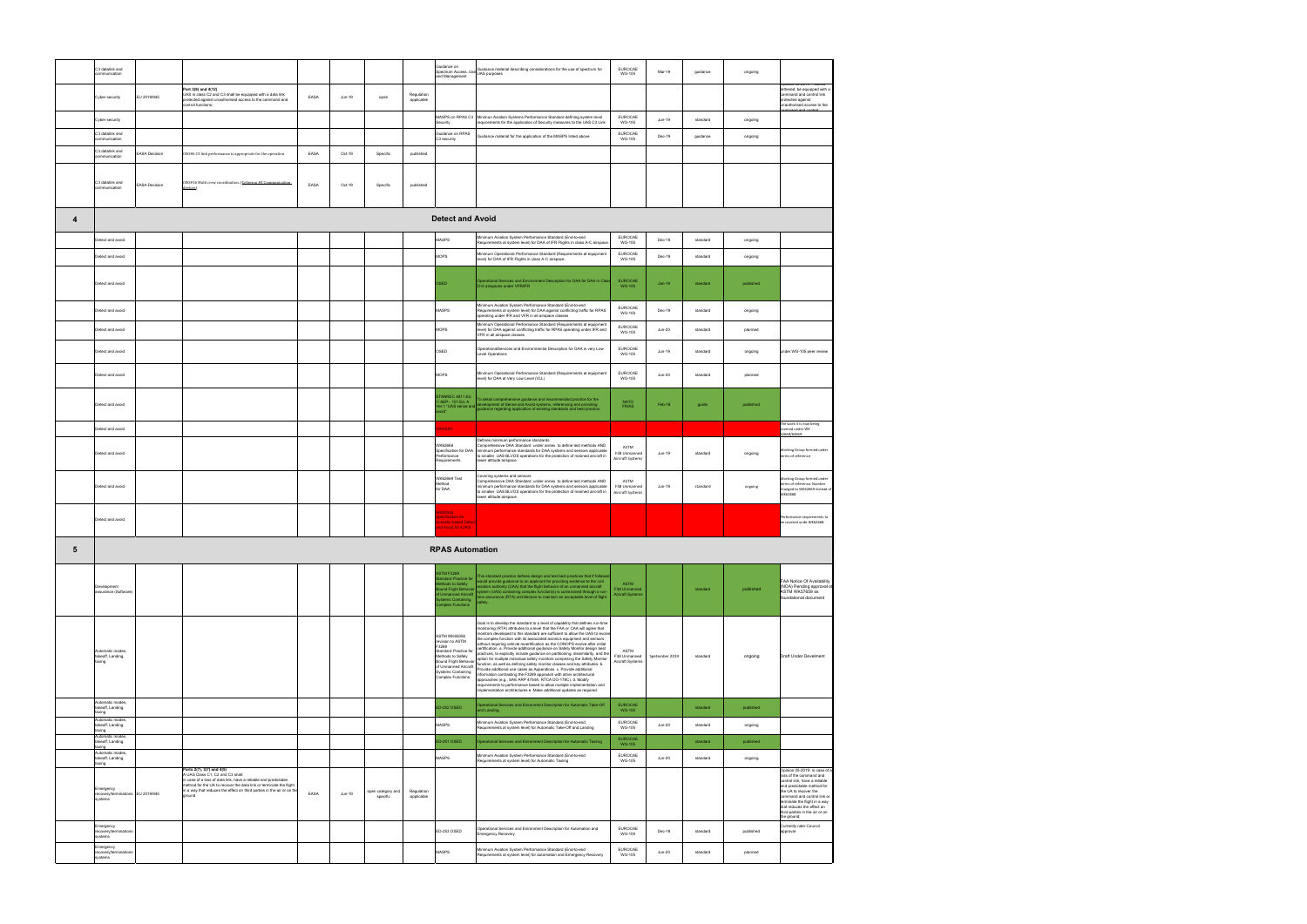| 6                                     |  |  | <b>Design &amp; Airworthiness</b>                                        |                                                                                                                                                                                                                                                                                                                                                                                                                                                                                                                                                                                                                                                                                                                                                                                                                                                                                                                                                                                                                                                                                                                                                                                                                                                                                                                                                             |                                                                                             |                         |           |                                                                                                                                    |
|---------------------------------------|--|--|--------------------------------------------------------------------------|-------------------------------------------------------------------------------------------------------------------------------------------------------------------------------------------------------------------------------------------------------------------------------------------------------------------------------------------------------------------------------------------------------------------------------------------------------------------------------------------------------------------------------------------------------------------------------------------------------------------------------------------------------------------------------------------------------------------------------------------------------------------------------------------------------------------------------------------------------------------------------------------------------------------------------------------------------------------------------------------------------------------------------------------------------------------------------------------------------------------------------------------------------------------------------------------------------------------------------------------------------------------------------------------------------------------------------------------------------------|---------------------------------------------------------------------------------------------|-------------------------|-----------|------------------------------------------------------------------------------------------------------------------------------------|
| Development<br>assurance (Software)   |  |  | <b>ASTM F3151</b><br>ndard Specification                                 | This specification provides a process by which the<br>tended function and compliance with safety objectives of<br>avionics systems may be verified by system-level testing. Software and<br>rdware development assurance are not<br>erification of Avionics in the scope of this specification and this specification should<br>not be used if a development assurance process is required.                                                                                                                                                                                                                                                                                                                                                                                                                                                                                                                                                                                                                                                                                                                                                                                                                                                                                                                                                                 | <b>ASTM</b><br>F39 Aircraft<br>Systems                                                      | standard                | published | This will be reference in AC<br>for Special Class §21.17(b)<br>To be uses where appropria<br>in lieu of DO 178. NEW<br>DELIVERABLE |
| UA Design and<br>Airworthiness        |  |  | S6009A JAUS<br><b>Iobility Service Set</b>                               | This document defines a set of standard application layer interfaces called<br>JAUS Mobility Services. JAUS Services provide the means for software<br>ntities in an unmanned system or system of unmanned systems to<br>ommunicate and coordinate their activities. The Mobility Services represe<br>the vehicle platform-independent capabilities commonly found across all<br>lomains and types of unmanned systems (referred to as UxVs). At presen<br>over 15 services are defined in this document many of which were updated<br>in this revision to support Unmanned Underwater Vehicles (UUVs).                                                                                                                                                                                                                                                                                                                                                                                                                                                                                                                                                                                                                                                                                                                                                     | SAF<br><b>AS-4JAUS Joint</b><br>Architecture for<br>Unmanned<br>Systems<br>Committee        | standard                | published |                                                                                                                                    |
| UA Design and<br>Airworthiness        |  |  | S5684B JAUS<br>rvice Interface<br>inition Language                       | The SAE Aerospace Information Report AIR5315 - Generic Open<br>Architecture (GOA) defines "a framework to identify interface classes for<br>applying open systems to the design of a specific hardware/software<br>system." [sae] JAUS Service (Interface) Definition Language defines an XM<br>chema for the interface definition of services at the Class 4L, or Application<br>Layer, and Class 3L, or System Services Layer, of the Generic Open<br>Architecture stack (see Figure 1). The specification of JAUS services shall<br>be defined according to the JAUS Service (Interface) Definition Language<br>document.                                                                                                                                                                                                                                                                                                                                                                                                                                                                                                                                                                                                                                                                                                                                | SAE<br><b>AS-4JAUS Joint</b><br>Architecture for<br>Unmanned<br>Systems<br>Committee        | standard                | published |                                                                                                                                    |
| UA Design and<br>Airworthiness        |  |  |                                                                          | This document defines a set of standard application layer interfaces called<br>JAUS Mission Spooling Services. JAUS Services provide the means for<br>oftware entities in an unmanned system or system of unmanned systems<br>to communicate and coordinate their activities. The Mission Spooling<br>Services represent the platform-independent capabilities commonly found<br>across all domains and types of unmanned systems. At present, 1 service i<br>AS6062 JAUS Mission <b>Bullets an unified and view of European are planned</b> for future versions of<br>oling Service Set this document): • Mission Spooler: Stores mission plans, coordinates<br>ission plans, and parcels out elements of the mission plan for execution<br>The Mission Spooler service is described by a JAUS Service Definition<br>(JSD) which specifies the message set and protocol required for<br>ompliance. The JSD is fully compliant with the JAUS Service Interface<br>Definition Language [JSIDL].                                                                                                                                                                                                                                                                                                                                                              | SAE<br><b>AS-4JAUS Joint</b><br>Architecture for<br>Unmanned<br>Systems<br>Committee        | standard                | published |                                                                                                                                    |
| UA Design and<br>Airworthiness        |  |  | <b>AS6060 JAUS</b><br>ironment Sensing<br>rvice Set                      | This document defines a set of standard application layer interfaces called<br>JAUS Environment Sensing Services. JAUS Services provide the means fo<br>software entities in an unmanned system or system of unmanned systems<br>to communicate and coordinate their activities. The Environment Sensing<br>Services represent typical environment sensing capabilities commonly<br>found across all domains and types of unmanned systems in a platform-<br>dependent manner. At present, five services are defined in this documer<br>Range Sensor: Determine the proximity of objects in the platform's<br>nvironment • Visual Sensor: Provides common configuration and setup fo<br>different types of imaging systems . Digital Video: A type of Visual Sensor<br>that manages digital video . Analog Video: A type of Visual Sensor that<br>manages analog video . Still Image: A type of Visual Sensor that manages<br>and encodes individual digital images Each service is described by a JAUS<br>Service Definition (JSD) which specifies the message set and protocol<br>required for compliance. Each JSD is fully compliant with the JAUS Service<br>Interface Definition Language [AS5684].                                                                                                                                                   | SAE<br><b>AS-4JAUS Joint</b><br>Architecture for<br>Unmanned<br>Systems<br>Committee        | standard                | published |                                                                                                                                    |
| IMF                                   |  |  | IMH 2UAL 0N034<br>ervice Set                                             | This document defines a set of standard application layer interfaces called<br>JAUS HMI Services. JAUS Services provide the means for software entitie<br>in an unmanned system or system of unmanned systems to communicate<br>and coordinate their activities. The HMI Services represent the platform-<br>dependent Human Machine Interface (HMI) capabilities commonly found<br>cross all domains and types of unmanned systems. Five services are<br>defined in this document: • Drawing • Pointing Device • Keyboard • Digital<br>Control · Analog Control Each service is described by a JAUS Service<br>Definition (JSD) which specifies the message set and protocol required for<br>compliance. Each JSD is fully compliant with the JAUS Service Interface<br>Definition Language (JSIDL) [AS5684].                                                                                                                                                                                                                                                                                                                                                                                                                                                                                                                                              | SAE<br><b>AS-4JAUS Joint</b><br>Architecture for<br>Unmanned<br>Systems<br>Committee        | standard                | published |                                                                                                                                    |
| <b>UA Design and</b><br>Airworthiness |  |  | S5710A JAUS Core<br>ervice Set                                           | This document defines a set of standard application layer interfaces called<br>JAUS Core Services. JAUS Services provide the means for software entiti<br>in an unmanned system or system of unmanned systems to communicate<br>and coordinate their activities. The Core Services represent the<br>infrastructure commonly found across all domains and types of unmanned<br>systems. At present, eight services are defined in this document: . Transpo<br>Service: Abstracts the functionality of the underlying communication<br>ansport layer · Events Service: Establishes a publish/subscribe<br>echanism for automatic messaging . Access Control: Manages<br>reemptable exclusive control for safety critical operations . Manager<br>Defines component life-cycle management . Time: Allows clients to query<br>and set the system time for the component . Liveness: Provides a means to<br>maintain connection liveness between communicating components .<br>Discovery: Governs automatic discovery of remote entities and their<br>capabilities • List Manager: Encompasses behavior common to doubly<br>linked lists Each service is described by a JAUS Service Definition (JSD)<br>which specifies the message set and protocol required for compliance. Ead<br>JSD is fully compliant with the JAUS Service Interface Definition Language | <b>AS-4JAUS Joint</b><br>Architecture for<br>Unmanned<br>Systems<br>Committee               | standard                | published |                                                                                                                                    |
| UA Design and<br>Airworthiness        |  |  | ARP6012A JAUS<br>mpliance and<br>operability Policy                      | This document, the JAUS Compliance and Interoperability Policy<br>ARP6012), recommends an approach to documenting the complete<br>terface of an unmanned system or component in regard to the application<br>of the standard set. While non-SAE AS-4 JAUS documents are referenced<br>in this ARP they are not within the scope of this document and should be<br>iewed as examples only.                                                                                                                                                                                                                                                                                                                                                                                                                                                                                                                                                                                                                                                                                                                                                                                                                                                                                                                                                                   | SAF<br>AS-4JAUS Joint<br>Architecture for<br>Unmanned<br>Systems<br>Committee               | recommended<br>practice | published |                                                                                                                                    |
| UA Design and<br>Airworthiness        |  |  | R5645A JAUS<br>ansport<br>siderations                                    | This SAE Aerospace Information Report (AIR) discusses characteristics of<br>data communications for the Joint Architecture for Unmanned Systems<br>(JAUS). This document provides guidance on the aspects of transport<br>media, unmanned systems and the characteristics of JAUS itself that are<br>elevant to the definition of a JAUS transport specification.                                                                                                                                                                                                                                                                                                                                                                                                                                                                                                                                                                                                                                                                                                                                                                                                                                                                                                                                                                                           | SAF<br><b>AS-4JAUS Joint</b><br>Architecture for<br>Unmanned<br>Systems<br>Committee        | information report      | published |                                                                                                                                    |
| UA Design and<br>Airworthiness        |  |  | S5669A JAUS/SDP<br>nsport                                                | This SAE Aerospace Standard (AS) specifies a data communications layer<br>for the transport of messages defined by the Joint Architecture for<br>Unmanned Systems (JAUS) or other Software Defined Protocols (SDP).<br>This Transport Specification defines the formats and protocols used for<br>mmunication between compliant entities for all supported link-layer<br>protocols and media. Although JAUS is the SDP used as the example<br>nplemented throughout this document, AS5669 can be used for any SDP<br>that meets the required capabilities. A Software Defined Protocol is defined<br>as an application data interface for communicating between software<br>elements. The SDP is agnostic of the underlying communications protocol<br>and in fact communicates in much the same manner regardless if the<br>communicating entities are collocated in the same memory space or<br>separated by a satellite link.                                                                                                                                                                                                                                                                                                                                                                                                                            | SAE<br><b>AS-4JAUS Joint</b><br>Architecture for<br>Unmanned<br>Systems<br>Committee        | standard                | published |                                                                                                                                    |
| UA Design and<br>Airworthiness        |  |  | S6091 JAUS<br>manned Ground<br>hicle Service Set                         | This document defines a set of standard application layer interfaces called<br>JAUS Unmanned Ground Vehicle Services. JAUS Services provide the<br>neans for software entities in an unmanned system or system of unmanne<br>ystems to communicate and coordinate their activities. The Unmanned<br>Ground Vehicle Services represent the platform-specific capabilities<br>mmonly found in UGVs, and augment the Mobilty Service Set [AS6009]<br>which is platform-agnostic. At present ten (10) services are defined in this                                                                                                                                                                                                                                                                                                                                                                                                                                                                                                                                                                                                                                                                                                                                                                                                                              | SAF<br>AS-4JAUS Joint<br>Architecture for<br>Unmanned<br>Systems<br>Committee               | standard                | published |                                                                                                                                    |
| UA Design and<br>Airworthiness        |  |  | S6057A JAUS<br>nipulator Service                                         | This document defines a set of standard application layer interfaces called<br>JAUS Manipulator Services, JAUS Services provide the means for software<br>ntities in an unmanned system or system of unmanned systems to<br>ommunicate and coordinate their activities. The Manipulator Services<br>present platform-independent capabilities commonly found across<br>omains and types of unmanned systems. At present, twenty-five (25)<br>services are defined in this document.                                                                                                                                                                                                                                                                                                                                                                                                                                                                                                                                                                                                                                                                                                                                                                                                                                                                         | <b>SAF</b><br><b>AS-4JAUS Joint</b><br>Architecture for<br>Unmanned<br>Systems<br>Committee | standard                | published |                                                                                                                                    |
| UA Design and<br>Airworthiness        |  |  | RP6227 JAUS<br>Messaging over the<br>DMG Data Distributio<br>rvice (DDS) | This document defines a standard representation of JAUS AS5684A<br>ssage data in DDS IDL defined by the Object Management Group (OMG<br>CORBA 3.2 specification. This document does NOT address how JAUS<br>ransport considerations or JAUS service protocols are implemented on<br>OMG DDS platforms.                                                                                                                                                                                                                                                                                                                                                                                                                                                                                                                                                                                                                                                                                                                                                                                                                                                                                                                                                                                                                                                      | <b>AS-4JAUS Joint</b><br>Architecture for<br>Unmanned<br>Systems                            | recommended<br>practice | published |                                                                                                                                    |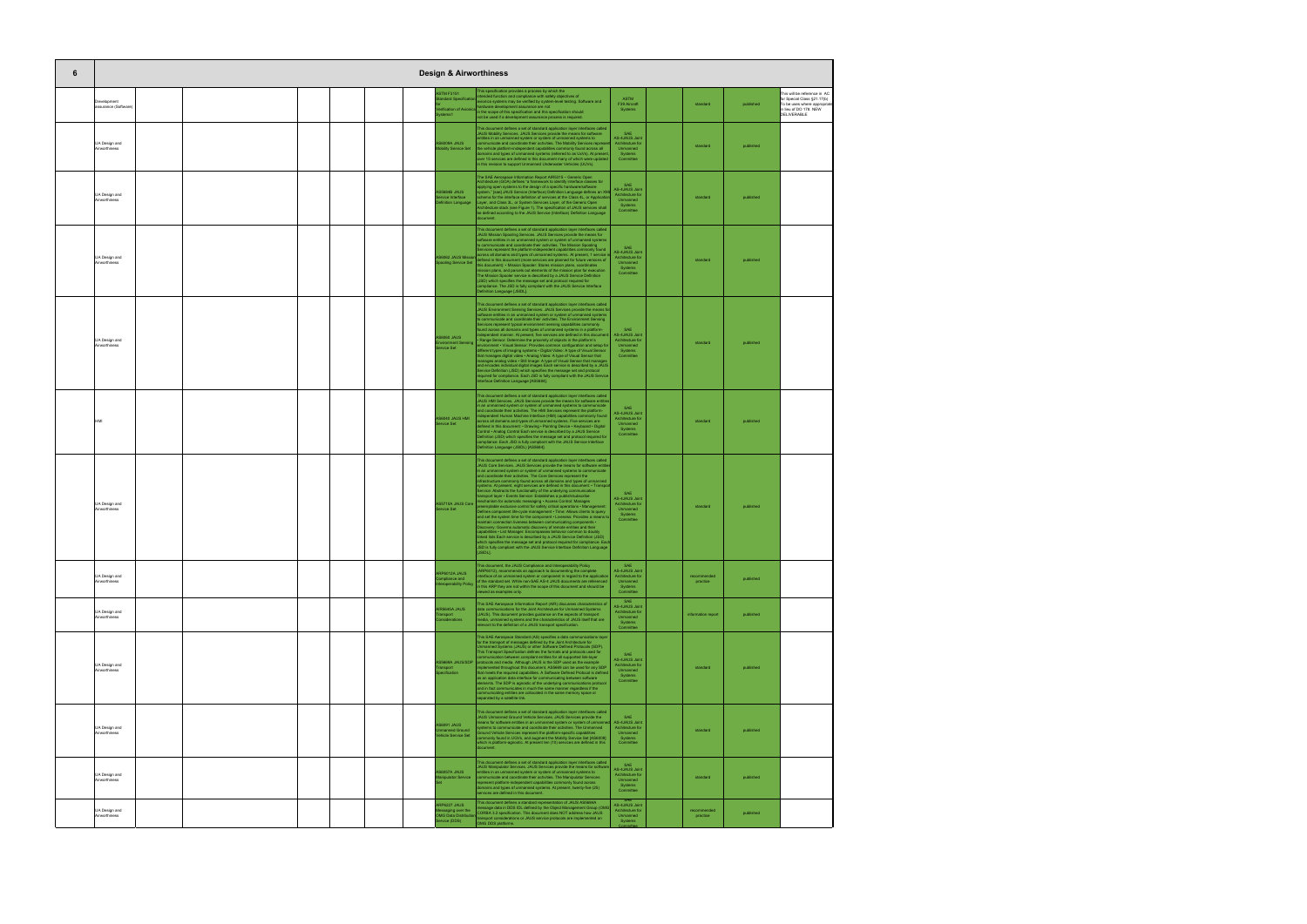| UA Design and<br>Airworthiness |  |  | <b>IR5665B</b><br>hitecture<br>nework for<br>anned Systems                                                                                                                                                                                                                                                                  | This SAE Aerospace Information Report (AIR) describes the Architecture<br>ramework for Unmanned Systems (AFUS). AFUS comprises a Conceptu<br>View, a Capabilities View, and an Interoperability View. The Conceptual<br>.<br>View provides definitions and background for key terms and concepts used<br>in the unmanned systems domain. The Capabilities View uses terms and<br>concepts from the Conceptual View to describe capabilities of unmanned<br>systems and of other entities in the unmanned systems domain. The<br>.<br>teroperability View provides guidance on how to design and develop<br>systems in a way that supports interoperability.                                                                                                                                                                                                                                                                                                                                                                                                                                                                                                                                                                                                                                                                                                                                                                                                                                                                                                                                                                                                   | SAE<br>AS-4JAUS Joint<br>Architecture for<br>Unmanned<br>Systems<br>Committee                             |          | information report      | published |  |
|--------------------------------|--|--|-----------------------------------------------------------------------------------------------------------------------------------------------------------------------------------------------------------------------------------------------------------------------------------------------------------------------------|---------------------------------------------------------------------------------------------------------------------------------------------------------------------------------------------------------------------------------------------------------------------------------------------------------------------------------------------------------------------------------------------------------------------------------------------------------------------------------------------------------------------------------------------------------------------------------------------------------------------------------------------------------------------------------------------------------------------------------------------------------------------------------------------------------------------------------------------------------------------------------------------------------------------------------------------------------------------------------------------------------------------------------------------------------------------------------------------------------------------------------------------------------------------------------------------------------------------------------------------------------------------------------------------------------------------------------------------------------------------------------------------------------------------------------------------------------------------------------------------------------------------------------------------------------------------------------------------------------------------------------------------------------------|-----------------------------------------------------------------------------------------------------------|----------|-------------------------|-----------|--|
| UA Design and<br>Airworthiness |  |  | AIR5664A JAUS<br>story and Domain                                                                                                                                                                                                                                                                                           | The purpose of this SAE Aerospace Information Report (AIR) is two-fold: to<br>form the reader of the extent of effort that went into the development of th<br>Joint Architecture for Unmanned Systems (JAUS); and to capture for<br>posterity the domain analysis that provides the underpinnings for the work<br>by the AS-4 Committee (Unmanned Systems).                                                                                                                                                                                                                                                                                                                                                                                                                                                                                                                                                                                                                                                                                                                                                                                                                                                                                                                                                                                                                                                                                                                                                                                                                                                                                                   | SAE<br><b>AS-4JAUS Joint</b><br>Architecture for<br>Unmanned<br>Systems<br>Committee                      |          | information report      | published |  |
| UA Design and<br>Airworthiness |  |  | AS6062A JAUS<br>ission Spooling<br>rvice Set                                                                                                                                                                                                                                                                                | This document defines a set of standard application layer interfaces called<br>JAUS Mission Spooling Services. JAUS Services provide the means for<br>software entities in an unmanned system or system of unmanned systems<br>to communicate and coordinate their activities. The Mission Spooling<br>Services represent the platform-independent capabilities commonly found<br>across all domains and types of unmanned systems. At present, 1 service<br>defined in this document (more services are planned for future versions of<br>this document): • Mission Spooler: Stores mission plans, coordinates<br>ission plans, and parcels out elements of the mission plan for execution<br>The Mission Spooler service is described by a JAUS Service Definition<br>(JSD) which specifies the message set and protocol required for<br>ompliance. The JSD is fully compliant with the JAUS Service Interface<br>Definition Language [JSIDL].                                                                                                                                                                                                                                                                                                                                                                                                                                                                                                                                                                                                                                                                                                              | SAF<br><b>AS-4JAUS Joint</b><br>Architecture for<br>Unmanned<br>Systems<br>Committee                      |          | standard                | published |  |
| UA Design and<br>Airworthiness |  |  | AS6111 JAUS<br><b>Unmanned Maritime</b><br>Vehicle Service Set                                                                                                                                                                                                                                                              | This document defines a message-passing interface for services<br>representing the platform-specific capabilities common across unmanned<br>maritime vehicles.                                                                                                                                                                                                                                                                                                                                                                                                                                                                                                                                                                                                                                                                                                                                                                                                                                                                                                                                                                                                                                                                                                                                                                                                                                                                                                                                                                                                                                                                                                | SAE<br>AS-4JAUS Joint<br>Architecture for<br>Unmanned<br>Systems<br>mmittee                               | Jun-19   | standard                | ongoing   |  |
| UA Design and<br>Airworthiness |  |  | (Intermittent) Engines<br>as Primary Thrust<br>Mechanism                                                                                                                                                                                                                                                                    | This standard is intended to provide a method (or methods) to obtain<br>repeatable and consistent measurements to reflect true engine performand<br>and durability in customer. Standardized methodology is needed to<br>normalize engine performance to fairly rate engine operating variables and<br>parameters. Operational protocols will be defined according to engine class<br>AS6971 Test Protocol and will be based on those developed for on-highway applications. Based<br>for UAS Reciprocating on typical engine operation, a series of speed and load combinations and/or<br>for UAS Reciprocating December<br>sequences will be determined. The scope will include dynamometer based<br>testing and static propeller-based experiments. The industry consists of<br>many platforms that use reciprocating engines as the main (or sole) provider<br>of rotational energy to propeller. There also exists a significant move<br>towards hybrid-based engine-battery systems that are expected to have<br>different operational requirements. This standard will focus on those using<br>the engine as the main thrust provider, but allowances will also be<br>considered for hybrid designs. The scope will include power correction<br>methodologies to provide a more accurate description of performance.                                                                                                                                                                                                                                                                                                                                   | SAE<br>E-39 Unmanned<br>Aircraft Propulsion<br>Committee                                                  | May-19   | standard                | ongoing   |  |
| UA Design and<br>Airworthiness |  |  | AS#### Ground<br>support equipment<br>(preheaters, starters,<br>fuel pumps, fuel<br>couplings, fuel mixing,<br>fuel filters, preflight<br>weight/balance, bore-<br>sighting of payload,<br>storage containers,<br>alignment hardware,<br>wheel chocks,<br>remove before flight'<br>items, electronic and<br>software links. |                                                                                                                                                                                                                                                                                                                                                                                                                                                                                                                                                                                                                                                                                                                                                                                                                                                                                                                                                                                                                                                                                                                                                                                                                                                                                                                                                                                                                                                                                                                                                                                                                                                               | SAE<br>E-39 Unmanned<br>Aircraft Propulsion<br>Committee                                                  | Jun-19   | standard                | planned   |  |
| UA Design and<br>Airworthiness |  |  | AS#### Propeller<br>hubs                                                                                                                                                                                                                                                                                                    |                                                                                                                                                                                                                                                                                                                                                                                                                                                                                                                                                                                                                                                                                                                                                                                                                                                                                                                                                                                                                                                                                                                                                                                                                                                                                                                                                                                                                                                                                                                                                                                                                                                               | SAE<br>E-39 Unmanned<br>Aircraft Propulsion<br>Committee                                                  | $Jul-19$ | standard                | planned   |  |
| UA Design and<br>Airworthiness |  |  | ARP#### Propeller<br>Information Report                                                                                                                                                                                                                                                                                     |                                                                                                                                                                                                                                                                                                                                                                                                                                                                                                                                                                                                                                                                                                                                                                                                                                                                                                                                                                                                                                                                                                                                                                                                                                                                                                                                                                                                                                                                                                                                                                                                                                                               | SAE<br>E-39 Unmanned<br>Aircraft Propulsion<br>Committee                                                  | Aug-19   | information report      | ongoing   |  |
| UA Design and                  |  |  | AIR6962 Ice                                                                                                                                                                                                                                                                                                                 | review of icing materials that would be educational to a designer of a UA\<br>ice protection system is provided. Additionally, the differences between                                                                                                                                                                                                                                                                                                                                                                                                                                                                                                                                                                                                                                                                                                                                                                                                                                                                                                                                                                                                                                                                                                                                                                                                                                                                                                                                                                                                                                                                                                        | SAE AC-9C Aircraf                                                                                         |          |                         |           |  |
| Airworthiness                  |  |  | Protection for<br><b>Unmanned Aerial</b><br>Vehicles                                                                                                                                                                                                                                                                        | unmanned and manned ice protection systems are explored along with a<br>discussion on how these differences can be addressed                                                                                                                                                                                                                                                                                                                                                                                                                                                                                                                                                                                                                                                                                                                                                                                                                                                                                                                                                                                                                                                                                                                                                                                                                                                                                                                                                                                                                                                                                                                                  | Icing Technology<br>Committee                                                                             | Dec-18   | information report      | ongoing   |  |
| UA Design and<br>Airworthiness |  |  | ARP94910 Aerospace<br>Vehicle Management<br>stems - Flight<br>Introl Design,                                                                                                                                                                                                                                                | This document establishes recommended practices for the specification of<br>general performance, design, test, development, and quality assurance<br>requirements for the flight control related functions of the Vehicle<br>Management Systems (VMS) of military Unmanned Aircraft (UA), the<br>airborne element of Unmanned Aircraft Systems (UAS), as defined by<br>allation and Test ASTM F 2395-07. The document is written fo<br>of, Military Unmanned Note that was explored the military operational areas. The document also<br>Aircraft, Specification provides a foundation for considerations applicable to safe flight in all<br>Accredition provides a founda<br>classes of airspace.                                                                                                                                                                                                                                                                                                                                                                                                                                                                                                                                                                                                                                                                                                                                                                                                                                                                                                                                                           | SAE<br>A-6 Aerospace<br>Actuation, Control<br>and Fluid Powe<br>Systems                                   |          | recommended<br>practice | published |  |
| UA Design and<br>Airworthiness |  |  | sting of<br><b>stromechanical</b><br>uators, General<br>idelines For                                                                                                                                                                                                                                                        | This document provides an overview of the tests, and issues related to<br>testing, that are unique to Electromechanical Actuators (EMAs). The tests,<br>and issues documented, are not necessarily all-inclusive. This document<br>discusses both the tests applicable to EMAs and the test methodologies to<br>accomplish the test objectives. EMAs may be used in a wide variety of<br>applications such as utility, secondary flight controls and primary flight<br>controls, in a wide variety of markets including manned and unmanned civil<br>and military aircraft, small missile fin and thrust vector control applications<br>RP5724 Aerospace - up to high powered utility and flight controls. EMAs may also have either a<br>rotary or a linear output, be servo controlled or use simple open loop point-t<br>point or other control topologies. As such this document covers a wide range<br>of potential applications, the application of any given test requirement is<br>determined by the application and the user. This document attempts to<br>provide basic guidance on which tests should be considered for various<br>applications. This document also lists tests that are not unique to EMAs, but<br>are still applicable to EMAs. In these instances a discussion of such tests is<br>not contained in this document, and as applicable, the reader may refere<br>the appropriate documents as indicated in the text. While many EMA<br>configurations include digital power drive electronics (PDE), the specific<br>tests required for the electronic hardware, software, or firmware are outside<br>the scope of this document. | A-6 Aerospace<br><b>Actuation, Contro</b><br>and Fluid Power<br>Systems                                   |          | recommended<br>practice | published |  |
| UA Design and<br>Airworthiness |  |  | AIR744™ Aerospace<br>uxiliary Power<br><b>Irces</b>                                                                                                                                                                                                                                                                         | This SAE Aerospace Information Report (AIR) is a review of the general<br>haracteristics of power sources that may be used to provide secondary,<br>uxiliary, or emergency power for use in aircraft, space vehicles, missiles,<br>motely piloted vehicles, air cushion vehicles, surface effect ships, or othe<br>ehicles in which aerospace technology is used. The information contained<br>herein is intended for use in the selection of the power source most<br>appropriate to the needs of a particular vehicle or system. The information<br>may also be used in the preparation of a power source specification.<br>Considerations for use in making a trade study and an evaluation of the<br>several power sources are included. More detailed information relating to<br>specific power sources is available in other SAE Aerospace Information<br>Reports or in Aerospace Recommended Practices.                                                                                                                                                                                                                                                                                                                                                                                                                                                                                                                                                                                                                                                                                                                                                | A-6 Aerospace<br><b>Actuation, Contro</b><br>and Fluid Power<br>Systems                                   |          | information report      | published |  |
| UA Design and<br>Airworthiness |  |  | S50881F Wiring<br>pspace Vehicle                                                                                                                                                                                                                                                                                            | This specification covers all aspects in electrical wire interconnection<br>rstems (EWIS) from the selection through installation of wiring and wiring<br>evices and optical cabling and termination devices used in aerospace<br>ehicles. Aerospace vehicles include manned and unmanned airplanes,<br>elicopters, lighter-than-air vehicles, missiles and external pods.                                                                                                                                                                                                                                                                                                                                                                                                                                                                                                                                                                                                                                                                                                                                                                                                                                                                                                                                                                                                                                                                                                                                                                                                                                                                                    | <b>SAF</b><br>AE-8A Elec Wiring<br>and Fiber Optic<br><b>Interconnect Sys</b><br><b>Install Committer</b> |          | standard                | published |  |
| UA Design and<br>Airworthiness |  |  | AS50881G Wiring<br>Aerospace Vehicle                                                                                                                                                                                                                                                                                        | This specification covers all aspects in electrical wire interconnection<br>ystems (EWIS) from the selection through installation of wiring and wiring<br>devices and optical cabling and termination devices used in aerospace<br>rehicles. Aerospace vehicles include manned and unmanned airplanes,<br>elicopters, lighter-than-air vehicles, missiles and external pods.                                                                                                                                                                                                                                                                                                                                                                                                                                                                                                                                                                                                                                                                                                                                                                                                                                                                                                                                                                                                                                                                                                                                                                                                                                                                                  | SAF<br>AE-8A Elec Wiring<br>and Fiber Optic<br>Interconnect Sys<br>Install Committee                      | Dec-18   | standard                | ongoing   |  |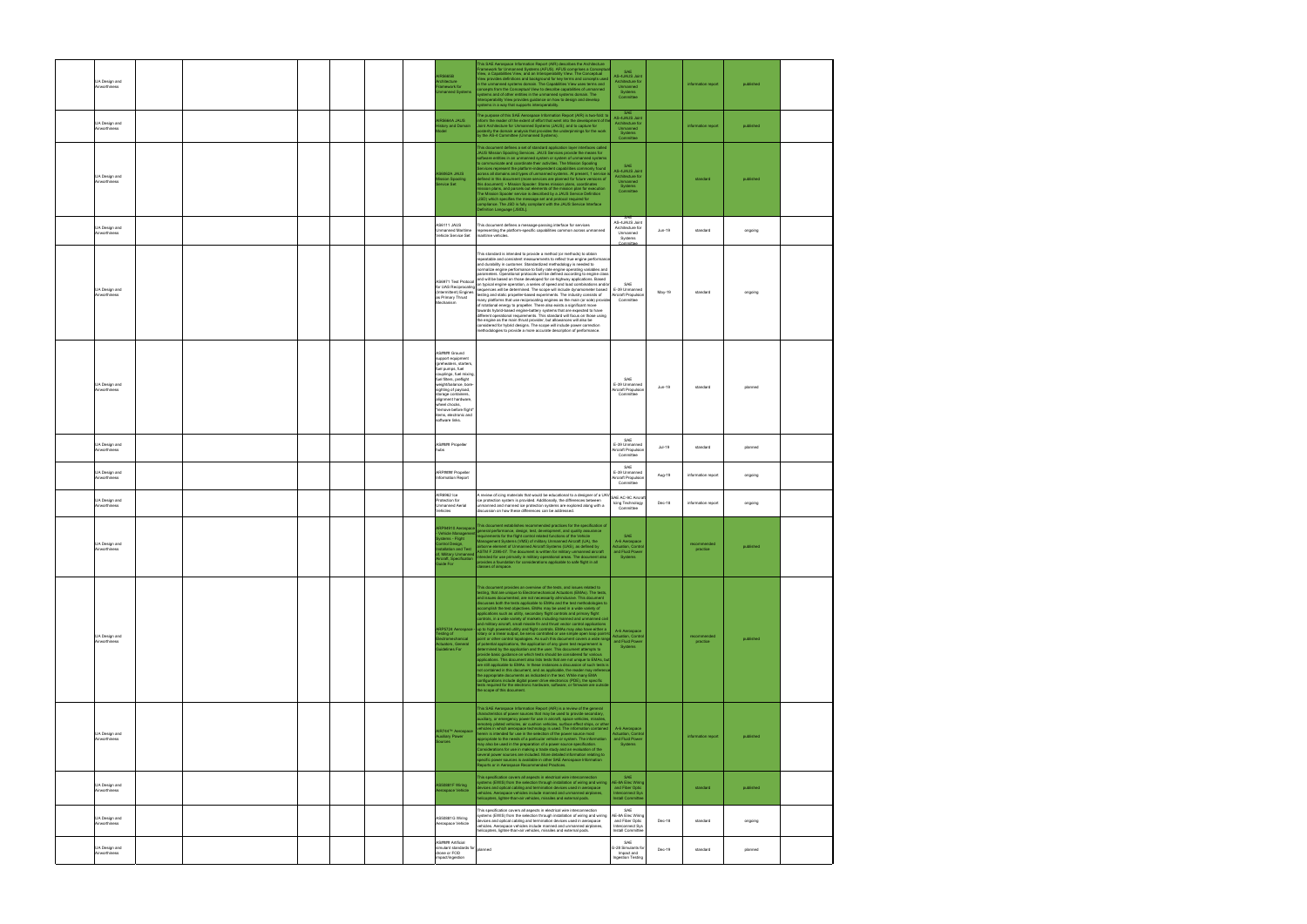| D | Emergency<br>recovery/termination<br>ystems       |  | <b>TM WK59171</b><br><b>JAS</b> parachutes                                                                                                                                | Develop a draft standard that defines the requirements for a parachute<br>w Specification for system that would allow an applicant/proponent to obtain approval to<br>operate a small Unmanned Aircraft System (sUAS) directly over people.                                                                                                                                                                                                                                                                                                                                                                                                                                                                                                  | <b>ASTM</b><br>F38 Unmanned<br><b>Aircraft Systems</b> | Mar-18   | specification                |                   |                                                                                                         |
|---|---------------------------------------------------|--|---------------------------------------------------------------------------------------------------------------------------------------------------------------------------|----------------------------------------------------------------------------------------------------------------------------------------------------------------------------------------------------------------------------------------------------------------------------------------------------------------------------------------------------------------------------------------------------------------------------------------------------------------------------------------------------------------------------------------------------------------------------------------------------------------------------------------------------------------------------------------------------------------------------------------------|--------------------------------------------------------|----------|------------------------------|-------------------|---------------------------------------------------------------------------------------------------------|
|   | mergency<br>ecovery/termination<br>vstems         |  | F3322-18 Standard<br>ecification for Small<br>nanned Aircraft<br>stem (sUAS)<br>rachutes                                                                                  | This specification covers the design and manufacture requirements for<br>ployable parachutes of small unmanned aircraft (sUA). This specification<br>lefines the design, fabrication, and test requirements of installable,<br>leployable parachute recovery systems (PRS) that are designed to be<br>tegrated into a sUA to lessen the impact energy of the system should the<br>sUA fail to sustain normal stable safe flight. Compliance with this<br>specification is intended to support an applicant in obtaining permission<br>from a civil aviation authority (CAA) to fly a sUA over people.                                                                                                                                        | ASTM<br>F38 Unmanned<br><b>Aircraft Systems</b>        | Sept-18  | specification                | Published         |                                                                                                         |
|   | UA Design and<br>Airworthiness                    |  | F2490-05(2013)<br>andard Guide for<br>rcraft Electrical Loa<br>and Power Source<br>pacity Analysis                                                                        | This guide covers how to prepare an electrical load analysis (ELA) to<br>neet Federal Aviation Administration (FAA) requirements.                                                                                                                                                                                                                                                                                                                                                                                                                                                                                                                                                                                                            | <b>ASTM</b><br>F39 Aircraft<br><b>Systems</b>          |          | standard                     | published         | Light Sport Aircraft guidance<br>will be revised to apply to<br>UAS.                                    |
|   | maintenance                                       |  | F2799-14 Standard<br>actice for<br>ntenance of<br>ircraft Electrical<br>/iring Systems                                                                                    | Damaged wiring or equipment in an aircraft, regardless of how minor it ma<br>appear to be, cannot be tolerated. It is, therefore, important that maintenan<br>be accomplished using the best techniques and practices to minimize the<br>ossibility of failure.                                                                                                                                                                                                                                                                                                                                                                                                                                                                              | <b>ASTM</b><br>F39 Aircraft<br>Systems                 |          | standard                     | published         |                                                                                                         |
|   | UA Design and<br>Airworthiness                    |  | ASTM WK62670<br>New Specification for<br>Large UAS Design<br>and Construction                                                                                             | To develop an ASTM design and construction standard for larger mass fixed<br>wing Unmanned Aerial Systems (UAS). Design and Construct Standards<br>are currently in existence for Part 23 General Manned Aircraft as well as for<br>Fixed Wing and VTOL Small UAS (sUAS). There currently exists a gap for<br>Part 23 General Aircraft of the Large Fixed Wing Unmanned Variety. This<br>ASTM standard will serve to fill that gap by including design and construct<br>requirements, best practices, and proposed methods of compliance specific<br>to Large UAS (up to 19,000 lbs).                                                                                                                                                        | ASTM<br>F38 Unmanned<br>Aircraft Systems               | Jun-19   | standard                     | under development |                                                                                                         |
|   | UA Design and<br>Airworthiness                    |  | <b>ASTM F2910-14</b><br>ndard Specificati<br>r Design and<br>nstruction of a<br>all Unmanned<br>rcraft System<br>UAS)                                                     | This specification establishes the design, construction, and test<br>equirements for a small unmanned aircraft system (sUAS). It is intended fo<br>all sUAS that are permitted to operate over a defined area and in airspace<br>authorized by a nation's governing aviation authority (GAA). Unless<br>otherwise specified by a nation's GAA, this specification applies only to UA<br>that have a maximum takeoff gross weight of 55 lb/25 kg or less.                                                                                                                                                                                                                                                                                     | <b>ASTM</b><br>F38 Unmanned<br><b>Aircraft Systems</b> |          | standard                     | published         | This will be reference in AC<br>for Special Class §21.17(b)                                             |
|   | UA Design and<br>Airworthiness                    |  | F3298-18 Standard<br>ecification for<br>sian, Construction<br>Ind Verification of<br>pd-Wing<br>anned Aircraft<br>stems (UAS)                                             | his specification covers the airworthiness requirements for the design of<br>ixed-wing unmanned aircraft systems. This specification defines the<br>aseline design, construction, and verification requirements for an<br>manned aircraft system (UAS)                                                                                                                                                                                                                                                                                                                                                                                                                                                                                       | <b>ASTM</b><br>F38 Unmanned<br>Aircraft Systems        |          | standard                     | published         | Will be revised to include<br>VTOL aircraft under ASTM<br>WK64619/WK64619                               |
|   | UA Design and<br>Airworthiness                    |  | <b>ASTM WK63678/</b><br>WK64619 Revision of<br>Specification for<br>Design, Construction.<br>and Verification of<br>Fixed-Wing<br>Unmanned Aircraft<br>Systems (UAS)      | F3298 - 18 Standard The initial standard only addressed Fixed-Wing UAS. Response from the<br>FAA required both vertical lift and fixed-wing in order to be accepted as a<br>method of compliance for UAS airworthiness certification in the forthcoming<br>advisory circular for 21-17(b). This required a rapid-action reorganization of<br>the standard, inclusion of VTOL-specific items and a title change.                                                                                                                                                                                                                                                                                                                              | ASTM<br>F38 Unmanned<br>Aircraft Systems               | 19-Nov   | standard                     | In progress       | Ballot pending Sub-<br>Committee approval                                                               |
|   | Manufacturer<br>organisation                      |  | ASTM F2911-14e1<br>dard Practice for<br>duction<br>eptance of Small<br>nanned Aircraft<br>stem (sUAS)                                                                     | This standard defines the production acceptance requirements for a small<br>nmanned aircraft system (sUAS). This standard is applicable to sUAS tha<br>mply with design, construction, and test requirements identified in<br>ecification F2910. No sUAS may enter production until such compliance<br>demonstrated.                                                                                                                                                                                                                                                                                                                                                                                                                         | <b>ASTM</b><br>F38 Unmanned<br><b>Aircraft Systems</b> |          | standard                     | published         |                                                                                                         |
|   | Manufacturer<br>organisation                      |  | ASTM F3003-14<br>ndard Specifica<br>of a Small Unmanned<br>Aircraft System<br>UAS)                                                                                        | Quality Assurance This standard definesthe quality assurance requirements for the design,<br>manufacture, and production of a small unmanned aircraft system (sUAS)                                                                                                                                                                                                                                                                                                                                                                                                                                                                                                                                                                          | <b>ASTM</b><br>F38 Unmanned<br>Aircraft Systems        |          | standard                     | published         |                                                                                                         |
|   | Batteries/fuel cell<br>power generating<br>system |  | <b>WKWK60937</b><br><b>Standard Specification</b><br>for design of Fuel<br>Cells for Use in<br><b>Unmanned Aircraft</b><br>Systems (UAS)                                  | This standard will outline specification for the use of fuel cell power<br>generatinhg systems for application in UAS.                                                                                                                                                                                                                                                                                                                                                                                                                                                                                                                                                                                                                       | ASTM<br>F38 Unmanned<br>Aircraft Systems               | TBD      | standard                     | ongoing           |                                                                                                         |
|   | Development<br>assurance (Software)               |  | <b>ASTM F3201-16</b><br>ndard Practice for<br>uring<br>bendability of<br>tware Used in<br>nanned Aircraft<br>tems (UAS)                                                   | This standard practice intends to ensure the dependability of UAS softwar<br>Dependability includes both the safety and security aspects of the software<br>his practice will focus on the following areas: (a) Organizational controls<br>(for example, management, training) in place during software developmen<br>(b) Use of the software in the system, including its architecture and<br>contribution to overall system safety and security. (c) Metrics and design<br>analysis related to assessing the code. (d) Techniques and tools related to                                                                                                                                                                                     | <b>ASTM</b><br>F38 Unmanned<br><b>Aircraft Systems</b> |          | standard                     | published         |                                                                                                         |
|   | UA Design and<br>Airworthiness                    |  | ASTM WK16285 New<br>Specification for<br>Design and<br>Performance of an<br><b>Unmanned Aircraft</b><br>System-Class 1320<br>(550# Gross Weight to<br>1320# Gross Weight) | The specification covers airworthiness requirements for an acceptable<br>powered fixed wing aircraft UAS.                                                                                                                                                                                                                                                                                                                                                                                                                                                                                                                                                                                                                                    | ASTM<br>F38 Unmanned<br>Aircraft Systems               | TBD      | standard                     | ongoing           | This work item will be<br>continued using guidelines<br>from ASTM F37 Light Sport<br>Aircraft Committee |
| D | UA Design and<br>Airworthiness                    |  | <b>STM WK60352</b><br>sign, Construct,<br>d Test of VTOL                                                                                                                  | his specification establishes the design, construction, and test<br>equirements for a VTOL unmanned aircraft system (sUAS). It is intended<br>for all UAS that are permitted to operate over a defined area and in airspace<br>authorized by a nation's governing aviation authority (GAA). Unless<br>therwise specified by a nation's GAA.                                                                                                                                                                                                                                                                                                                                                                                                  | <b>ASTM</b><br>F38 Unmanned<br><b>Aircraft Systems</b> | Aug-18   | standard                     |                   |                                                                                                         |
| D | UA Design and<br>Airworthiness                    |  | TM WK57659<br>sign, Construction<br>d Verification of<br>ed Wing UAS                                                                                                      | This specification establishes the design, construction, and test<br>requirements for a fixed wing unmanned aircraft system (sUAS). It is<br>intended for all UAS that are permitted to operate over a defined area and in F38 Unmanned<br>airspace authorized by a nation's governing aviation authority (GAA). Unless Aircraft Systems<br>otherwise specified by a nation's GAA.                                                                                                                                                                                                                                                                                                                                                           | ASTM                                                   |          | standard                     |                   |                                                                                                         |
|   | naintenance                                       |  | <b>ASTM F2909-14</b><br>ndard Practice for<br>tenance and<br>tinued<br>orthiness of Small<br>anned Aircraft<br>ms (sUAS)                                                  | This standard is written for all sUAS that are permitted to operate over a<br>lefined area and in airspace authorized by a nation's governing aviation<br>uthority (GAA). It is assumed that a visual observer(s) will provide for the<br>sense and avoid requirement to avoid collisions with other aircraft and that<br>the maximum range and altitude at which the sUAS can be flown will be<br>pecified by the nation's GAA. Unless otherwise specified by a nation's GAA<br>this standard applies only to UA that have a maximum take off gross weight<br>of 25 kg (55 lb) or less. The sUAS shall be maintained for continued<br>irworthiness to meet sUAS limitations and performance capabilities<br>required by the nation's GAA.   | <b>ASTM</b><br>F38 Unmanned<br><b>Aircraft Systems</b> |          | standard                     | published         | Updated revision underway<br>under WK WK63991                                                           |
| M | UA Design and<br>Airworthiness                    |  | prEN4709-1<br>Aerospace series -<br>Unmanned Aircraft<br>Systems (UAS) -<br>Product and<br>Verification<br>Requirements                                                   | This European standard will provide means of compliance to cover Part 1 to<br>5 of the delegated act annex.<br>This includes compliance with product requirements for all UAS authorized<br>to operate in the 'open' category (class C0, C1, C2, C3 and C4 UAS).<br>This document does not cover "Specific" or "Certified" category of UAS.<br>Compliance with this document assists in complying with CE marking<br>technical requirements and covers, but is not limited to, physical and<br>mechanical properties, flammability, electrical properties, functional safety,<br>software, readability of the instructions and manual etc.<br>Additional hazards that occur from the characteristics of third party payload<br>are excluded. | ASD-STAN<br>D5WG8                                      | $Jun-20$ | preEN / European<br>standard | ongoing           |                                                                                                         |
|   |                                                   |  | Guidelines                                                                                                                                                                | Applicability of safe design standards for UAS in Specific Operations<br>category                                                                                                                                                                                                                                                                                                                                                                                                                                                                                                                                                                                                                                                            | <b>EUROCAE</b><br><b>WG-105</b>                        | Sep 2019 | Guidance                     | ongoing           |                                                                                                         |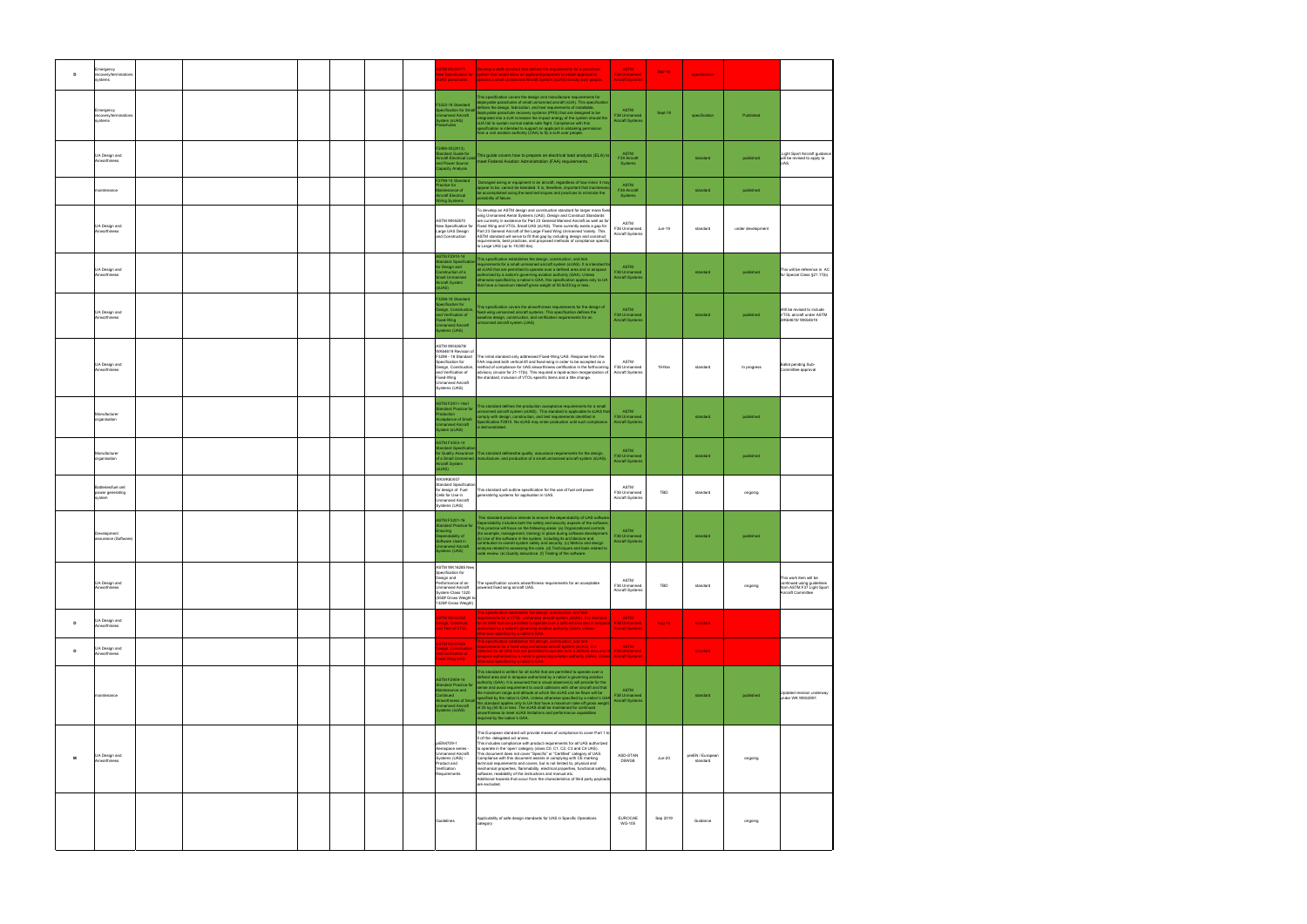| Ground control station                                        |             |                                                                                                                                                                                                                                                                                                                                                                                                                                                                                                                                         |      |          |          |                          | <b>MASPS</b>                                                                                                                                                                                                                                                                                                                                                                                                                                                                                                                              | Minimum Aviation System Performance Standard (End-to-end<br>Requirements at system level) for the Remote Pilot Station interface to Air<br>raffic Control (ATC).                                                                                                                                                                                                                                 | EUROCAE<br>WG-105                                | Jun-19 | standard                | ongoing   |                                                                                                                                                                                                                           |
|---------------------------------------------------------------|-------------|-----------------------------------------------------------------------------------------------------------------------------------------------------------------------------------------------------------------------------------------------------------------------------------------------------------------------------------------------------------------------------------------------------------------------------------------------------------------------------------------------------------------------------------------|------|----------|----------|--------------------------|-------------------------------------------------------------------------------------------------------------------------------------------------------------------------------------------------------------------------------------------------------------------------------------------------------------------------------------------------------------------------------------------------------------------------------------------------------------------------------------------------------------------------------------------|--------------------------------------------------------------------------------------------------------------------------------------------------------------------------------------------------------------------------------------------------------------------------------------------------------------------------------------------------------------------------------------------------|--------------------------------------------------|--------|-------------------------|-----------|---------------------------------------------------------------------------------------------------------------------------------------------------------------------------------------------------------------------------|
|                                                               |             |                                                                                                                                                                                                                                                                                                                                                                                                                                                                                                                                         |      |          |          |                          | Guiidelines                                                                                                                                                                                                                                                                                                                                                                                                                                                                                                                               | Guidelines on the use of multi-GNSS for UAS                                                                                                                                                                                                                                                                                                                                                      | <b>EUROCAE</b><br><b>WG-105</b>                  | Dec-19 | standard                | ongoing   |                                                                                                                                                                                                                           |
|                                                               |             |                                                                                                                                                                                                                                                                                                                                                                                                                                                                                                                                         |      |          |          |                          | Guiidelines                                                                                                                                                                                                                                                                                                                                                                                                                                                                                                                               | Guidelines on the Automatic protection of the flight envelope from human<br>errors for UAS of multi-GNSS for UAS                                                                                                                                                                                                                                                                                 | EUROCAE<br><b>WG-105</b>                         | Dec-19 | standard                | ongoing   |                                                                                                                                                                                                                           |
| Emergency<br>recovery/terminations Opinion 05-2019<br>systems |             | Part 16(6) and 16(7)<br>UAS in class C5 and C6 shall provide the remote pilot with<br>means to continuously monitor the quality of the command and<br>control link and receive an alert when it is likely that the link is<br>going to be lost or degraded to the extent of compromising the<br>safe conduct of the operation, and another alert when the link is                                                                                                                                                                       | EASA | $Jun-20$ | Specific | Opinon<br>published      |                                                                                                                                                                                                                                                                                                                                                                                                                                                                                                                                           |                                                                                                                                                                                                                                                                                                                                                                                                  |                                                  |        |                         |           |                                                                                                                                                                                                                           |
| UA Design and<br>Airworthiness                                | EU 2019/945 | $_{\rm Part\ 1(3)}^{\rm lost}$<br>UAS in Class C0 shall have a maximum attainable height above<br>the take-off point limited to 120 m;                                                                                                                                                                                                                                                                                                                                                                                                  | EASA | Jun-19   | open     | Regulation<br>applicable |                                                                                                                                                                                                                                                                                                                                                                                                                                                                                                                                           |                                                                                                                                                                                                                                                                                                                                                                                                  |                                                  |        |                         |           |                                                                                                                                                                                                                           |
| UA Design and<br>Airworthiness                                | EU 2019/945 | Parts 2(3), 3(2) and 4(2)<br>UAS in Class C1, C2 and C3 shall have a maximum attainable<br>height above the take-off point limited to 120 m or be equipped<br>with a system that limits the height above the surface or above<br>the take-off point to 120 m or to a value selectable by the remote<br>pilot. If the value is selectable, clear information about the height<br>of the UA above the surface or take-off point during flight shall be<br>provided to the remote pilot.                                                   | EASA | Jun-19   | open     | Regulation<br>applicable |                                                                                                                                                                                                                                                                                                                                                                                                                                                                                                                                           |                                                                                                                                                                                                                                                                                                                                                                                                  |                                                  |        |                         |           |                                                                                                                                                                                                                           |
| UA Design and<br>Airworthiness                                | EU 2019/945 | Parts 1(7) and 2(17)<br>UAS in Class C0 and C1 shall, if equipped with a follow-me mode<br>and when this function is on, be in a range not exceeding 50 m<br>from the remote pilot, and make it possible for the remote pilot to<br>regain control of the UA;                                                                                                                                                                                                                                                                           | EASA | Jun-19   | open     | Regulation<br>applicable |                                                                                                                                                                                                                                                                                                                                                                                                                                                                                                                                           |                                                                                                                                                                                                                                                                                                                                                                                                  |                                                  |        |                         |           |                                                                                                                                                                                                                           |
| Manufacturer<br>organisation                                  |             |                                                                                                                                                                                                                                                                                                                                                                                                                                                                                                                                         |      |          |          |                          | ISO 21384-2 -<br>Requirements for<br>nsuring the safety<br>and quality of the<br>design and<br>anufacture of UAS                                                                                                                                                                                                                                                                                                                                                                                                                          | Requirements for ensuring the quality and safety of the design and<br>manufacture UAS. It includes information regarding the UA, any associat<br>remote control station(s), the C2 links, any other required data links and any TC20/SC16/WG2<br>other system elements as may be required.                                                                                                       | <b>ISO</b>                                       | May-20 | standard                | ongoing   |                                                                                                                                                                                                                           |
| UA Design and<br>Airworthiness                                |             |                                                                                                                                                                                                                                                                                                                                                                                                                                                                                                                                         |      |          |          |                          | TANAG 4671 "UAV<br>tem Airworthiness<br>uirements<br>SAR)". (Fix wing<br>AV. MTOW>1<br>Ka).                                                                                                                                                                                                                                                                                                                                                                                                                                               | Set of technical airworthiness requirements intended primarily for the<br>airworthiness certification of fixed-wing military UAS with a maximum take-<br>off weight between 150 and 20,000 kg that intend to regularly operate in nor<br>egregated airspace                                                                                                                                      | <b>NATO</b><br><b>FINAS</b>                      |        |                         | published |                                                                                                                                                                                                                           |
| UA Design and<br>Airworthiness                                |             |                                                                                                                                                                                                                                                                                                                                                                                                                                                                                                                                         |      |          |          |                          | <b>TANAG 4702</b><br>ptary Wing<br>nanned Aerial<br>tems Airworthin<br>uirements"<br>torcraft UAV.<br>OKg <mtow<<br>25Kg</mtow<<br>                                                                                                                                                                                                                                                                                                                                                                                                       | set of technical airworthiness requirements intended for the airworthiness<br>certification of rotary-wing military UAV Systems with a maximum take-off<br>weight between 150 and 3175 kg that intend to regularly operate in non-<br>egregated airspace                                                                                                                                         | <b>NATO</b><br><b>FINAS</b>                      |        |                         | published |                                                                                                                                                                                                                           |
| UA Design and<br>Airworthiness                                |             |                                                                                                                                                                                                                                                                                                                                                                                                                                                                                                                                         |      |          |          |                          | STANAG 4703 "Light<br>anned Aircraft<br>quirements". (Fix<br>ng UAV,<br>SOKg <mtow).< td=""><td>Minimum set of technical airworthiness requirements intended for the<br/>ems Airworthiness<mark>tairworthiness certification of fixed-wing Light UAS with a maximum take-of</mark><br/>weight not greater than 150 kg and an impact energy1 greater than 66 J (49<br/>ft-lb) that intend to regularly operate in non-segregated airspace</td><td><b>NATO</b><br/><b>FINAS</b></td><td></td><td></td><td>published</td><td></td></mtow).<> | Minimum set of technical airworthiness requirements intended for the<br>ems Airworthiness <mark>tairworthiness certification of fixed-wing Light UAS with a maximum take-of</mark><br>weight not greater than 150 kg and an impact energy1 greater than 66 J (49<br>ft-lb) that intend to regularly operate in non-segregated airspace                                                           | <b>NATO</b><br><b>FINAS</b>                      |        |                         | published |                                                                                                                                                                                                                           |
| UA Design and<br>Airworthiness                                |             |                                                                                                                                                                                                                                                                                                                                                                                                                                                                                                                                         |      |          |          |                          | STANAG 4746<br>'Unmanned Aerial<br>Vehicle System<br>Airworthiness<br>Requirements for<br>Light Vertical Take Off<br>and Landing Aircraft"                                                                                                                                                                                                                                                                                                                                                                                                | Set of technical airworthiness requirements intended for the airworthiness<br>certification                                                                                                                                                                                                                                                                                                      | <b>NATO</b><br><b>FINAS</b>                      | 2018   |                         | ongoing   |                                                                                                                                                                                                                           |
| UA Design and<br>Airworthiness                                | EU 2019/945 | Parts 1(5), 3(6) and 4(6)<br>UAS in Class C0, C1 and C2 shall be designed and constructed<br>in such a way as to minimise injury to people during operation.<br>sharp edges shall be avoided, unless technically unavoidable<br>under good design and manufacturing practice. If equipped with<br>propellers, it shall be designed in such a way as to limit any injury<br>that may be inflicted by the propeller blades;                                                                                                               | EASA | Jun-19   | open     | Regulation<br>applicable |                                                                                                                                                                                                                                                                                                                                                                                                                                                                                                                                           |                                                                                                                                                                                                                                                                                                                                                                                                  |                                                  |        |                         |           |                                                                                                                                                                                                                           |
| UA Design and<br>Airworthiness                                | EU 2019/945 | Parts 2(15), 3(17) and 4(13)<br>A UAS Class C1, C2 and C 3 shall provide the remote pilot with<br>clear warning when the battery of the UA or its control station<br>reaches a low level so that the remote pilot has sufficient time to<br>safely land the UA:                                                                                                                                                                                                                                                                         | EASA | Jun-19   | open     | Regulation<br>applicable |                                                                                                                                                                                                                                                                                                                                                                                                                                                                                                                                           |                                                                                                                                                                                                                                                                                                                                                                                                  |                                                  |        |                         |           |                                                                                                                                                                                                                           |
| UA Design and<br>Airworthiness                                | EU 2019/945 | Parts 2(5) and 3(4)<br>UAS in class C1 and C2 shall have the requisite mechanical<br>strength, including any necessary safety factor, and, where<br>appropriate, stability to withstand any stress to which it is<br>subjected to during use without any breakage or deformation that<br>might interfere with its safe flight;                                                                                                                                                                                                          | EASA | Jun-19   | open     | Regulation<br>applicable |                                                                                                                                                                                                                                                                                                                                                                                                                                                                                                                                           |                                                                                                                                                                                                                                                                                                                                                                                                  |                                                  |        |                         |           |                                                                                                                                                                                                                           |
| UA Design and<br>Airworthiness                                | EU 2019/945 | Parts 2(16), 3(18) and 4(14)<br>UAS in Class C1, C2 amd C3 shall be equipped with lights for<br>the purpose of:<br>(a) the controllability of the UA.<br>(b) the conspicuity of the UA at night, the design of the lights<br>shall allow a person on the ground, to distinguish the UA from a<br>manned aircraft;                                                                                                                                                                                                                       | EASA | Jun-19   | open     | Regulation<br>applicable |                                                                                                                                                                                                                                                                                                                                                                                                                                                                                                                                           |                                                                                                                                                                                                                                                                                                                                                                                                  |                                                  |        |                         |           | Joinion US-ZUTY extend the<br>requirement also to specific<br>category when operated in<br>VLL:<br>be equipped:<br>(a) with lights for the purpose<br>of controllability of the UA;<br>and<br>(b) with at least one green |
| UA Design and<br>Airworthiness                                |             |                                                                                                                                                                                                                                                                                                                                                                                                                                                                                                                                         |      |          |          |                          | ARP6336 Lighting<br>Applications for<br>Unmanned Aircraft<br>Systems (UAS)                                                                                                                                                                                                                                                                                                                                                                                                                                                                | This SAE Aerospace Recommended Practice (ARP) provides technical<br>recommendations for the application, design and development of lighting for<br>Unmanned Aircraft (UA). The recommendations set forth in this document<br>are to aid in the design of UA lighting for the type or size of aircraft and the<br>operation in the National Aerospace System for which the aircraft is<br>hehnetn | SAE<br>A-20 Aircraft<br>ighting Committe         | Dec-18 | Recommended<br>Practice | ongoing   | ngoing                                                                                                                                                                                                                    |
| UA Design and<br>Airworthiness                                | EU 2019/945 | Part 2(1)<br>UAS in class C1 shall be made of materials and have<br>performance and physical characteristics such as to ensure that<br>in the event of an impact at terminal velocity with a human head,<br>the energy transmitted to the human head is less than 80 J, or, a<br>an alternative, shall have an MTOM of less than 900 g, including<br>pavload:                                                                                                                                                                           | EASA | Jun-19   | open     | Regulation<br>applicable |                                                                                                                                                                                                                                                                                                                                                                                                                                                                                                                                           |                                                                                                                                                                                                                                                                                                                                                                                                  |                                                  |        |                         |           |                                                                                                                                                                                                                           |
| UA Design and<br>Airworthiness                                | EU 2019/945 | Parts 1(6) and 2(10)<br>UAS in class C0 and C1 shall be powered by electricity and have<br>a nominal voltage not exceeding 24 V direct current (DC) or the<br>equivalent alternating current (AC) voltage; its accessible parts<br>shall not exceed 24 V DC or the equivalent AC voltage; internal<br>voltages shall not exceed 24 V DC or the equivalent AC voltage<br>unless it is ensured that the voltage and current combination<br>generated does not lead to any risk or harmful electric shock<br>even when the UAS is damaged; | EASA | Jun-19   | open     | Regulation<br>applicable |                                                                                                                                                                                                                                                                                                                                                                                                                                                                                                                                           |                                                                                                                                                                                                                                                                                                                                                                                                  |                                                  |        |                         |           |                                                                                                                                                                                                                           |
| UA Design and<br>Airworthiness                                |             |                                                                                                                                                                                                                                                                                                                                                                                                                                                                                                                                         |      |          |          |                          | WK58939 Evaluating<br>AerialResponse<br>RobotEnergy/Power:<br>Duration                                                                                                                                                                                                                                                                                                                                                                                                                                                                    | A suite of standards test methods has been developed to measure<br>manueverability, endurance,communications, durability, logisitics,autonom<br>neasure proficiency.                                                                                                                                                                                                                             | ASTM<br>E54 Homeland<br>Security<br>Applications | TBD    | standard                | ongoing   | E54 Full Committee<br>adjudication February 26 to<br>March 2, 2018                                                                                                                                                        |
| UA Design and<br>Airworthiness                                | EU 2019/945 | Parts 3(12) and 4(7)<br>UAS in class C2 and C3 shall be powered by electricity and have<br>a nominal voltage not exceeding 48 V DC or the equivalent AC<br>voltage; its accessible parts shall not exceed 48 V DC or the<br>equivalent AC voltage; internal voltages shall not exceed 48 V DO<br>or the equivalent AC voltage unless it is ensured that the voltage<br>and current combination generated does not lead to any risk or<br>harmful electric shock even when the UAS is damaged;                                           | EASA | Jun-19   | open     | Regulation<br>applicable |                                                                                                                                                                                                                                                                                                                                                                                                                                                                                                                                           |                                                                                                                                                                                                                                                                                                                                                                                                  |                                                  |        |                         |           |                                                                                                                                                                                                                           |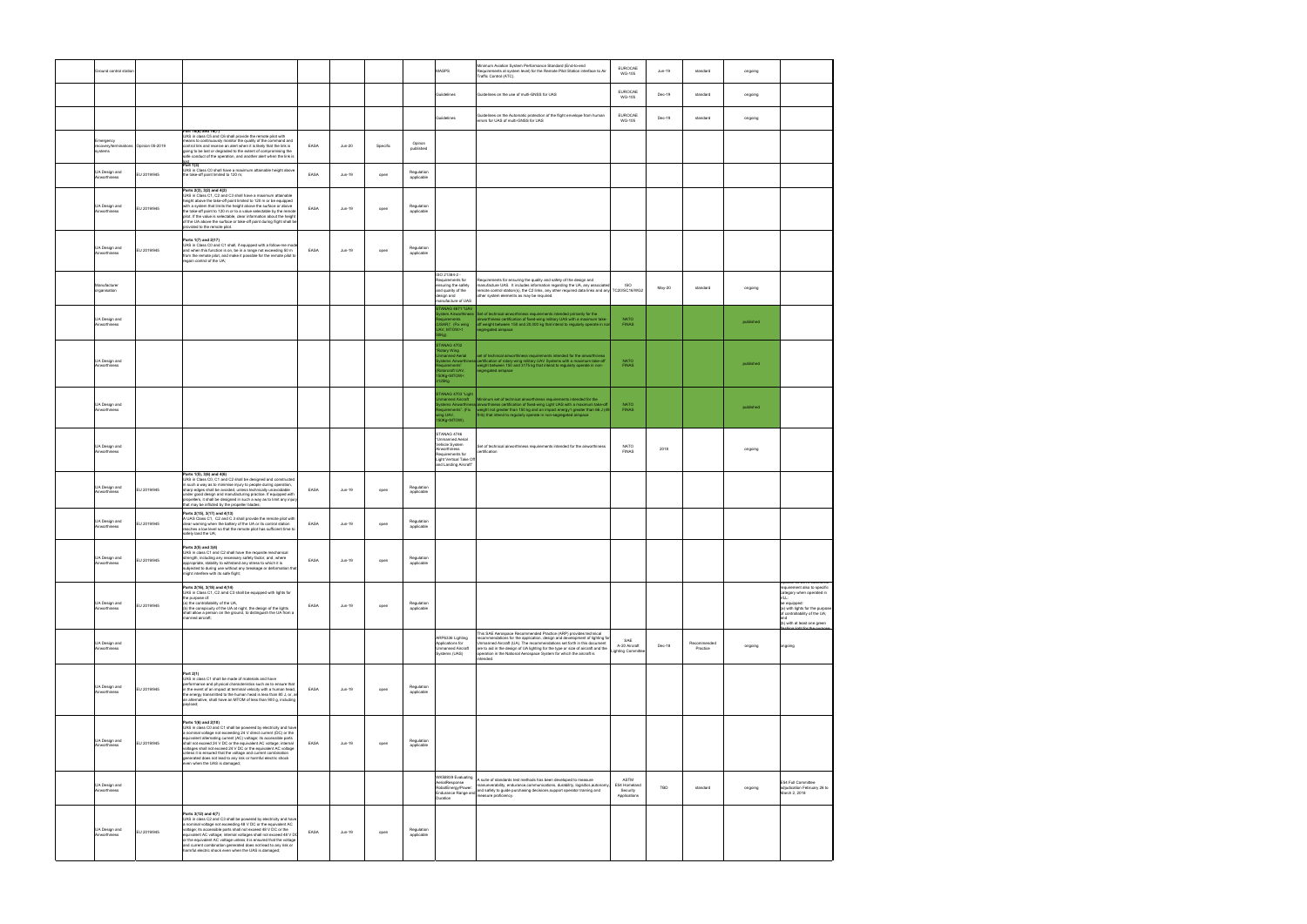| UA Design and<br>Airworthiness                    |                        |                                                                                                                                                                                                                                                                                                                                                                                                                                                                                               |      |               |          |                          | AerialResponse<br>RobotEnergy/Power:                                                                                     | WK58940 Evaluating A suite of standards test methods has been developed to measure<br>manueverability, endurance,communications, durability, logisitics,autonom<br>and safety to guide purchasing decisions, support operator training and<br>ndurance Dwell Time measure proficiency. | ASTM<br>E54 Homeland<br>Security<br>Applications | TBD | standard | ongoing   | E54 Full Committee<br>adjudication February 26 to<br>March 2, 2018<br>ongoing. Delayed till Apr -18                                              |
|---------------------------------------------------|------------------------|-----------------------------------------------------------------------------------------------------------------------------------------------------------------------------------------------------------------------------------------------------------------------------------------------------------------------------------------------------------------------------------------------------------------------------------------------------------------------------------------------|------|---------------|----------|--------------------------|--------------------------------------------------------------------------------------------------------------------------|----------------------------------------------------------------------------------------------------------------------------------------------------------------------------------------------------------------------------------------------------------------------------------------|--------------------------------------------------|-----|----------|-----------|--------------------------------------------------------------------------------------------------------------------------------------------------|
| UA Design and<br>Airworthiness                    |                        |                                                                                                                                                                                                                                                                                                                                                                                                                                                                                               |      |               |          |                          | WK58943 Evaluating<br>AerialResponse<br>RobotSafety: Lights<br>Ind Sounds                                                | A suite of standards test methods has been developed to measure<br>manueverability, endurance,communications, durability, logisitics,autonom<br>and safety to guide purchasing decisions, support operator training and<br>easure proficiency.                                         | ASTM<br>E54 Homeland<br>Security<br>Applications | TBD | standard | ongoing   | E54 Full Committee<br>adjudication February 26 to<br>March 2, 2018<br>ongoing. Delayed till Apr -18                                              |
| UA Design and<br>Airworthiness                    |                        |                                                                                                                                                                                                                                                                                                                                                                                                                                                                                               |      |               |          |                          | 2639-15 Standard<br>ractice for Design,<br>teration, and<br>Certification of Aircraft wiring systems.<br>ectrical Wiring | This practice covers design configuration procedures for aircraft electrical                                                                                                                                                                                                           | ASTM<br>F39 Aircraft<br>Systems                  |     | standard | published |                                                                                                                                                  |
| UA Design and<br>Airworthiness                    |                        |                                                                                                                                                                                                                                                                                                                                                                                                                                                                                               |      |               |          |                          | 2696-14 Standard<br>Aircraft Electrical<br>liring Systems                                                                | ractice for Inspection This practice covers basic inspection procedures for electrical wiring<br>nterconnect systems for aircraft electrical wiring systems.                                                                                                                           | <b>ASTM</b><br>F39 Aircraft<br>Systems           |     | standard | published |                                                                                                                                                  |
| Batteries/fuel cell<br>power generating<br>system |                        |                                                                                                                                                                                                                                                                                                                                                                                                                                                                                               |      |               |          |                          | ASTM F3005-14a<br><b>Indard Specifica</b><br>mall Unmanned<br>ircraft Systems<br>UAS)                                    |                                                                                                                                                                                                                                                                                        | ASTM<br>F38 Unmanned<br><b>Aircraft Systems</b>  |     | standard | published | Currently being reviewed for<br>updates<br>FAA Notice Of Availability<br>(NOA) Pending approval of<br>ASTM WK57659 as<br>oundational document    |
| UA Design and<br>Airworthiness                    |                        |                                                                                                                                                                                                                                                                                                                                                                                                                                                                                               |      |               |          |                          | $-2490 - 05(2013)$<br>nd Power Source<br>apacity Analysis                                                                | vanuaro Guide for<br>Ircraft Electrical Load This guide covers how to prepare an electrical load analysis (ELA) to meet<br>Federal Aviation Administration (FAA) requirements.                                                                                                         | <b>ASTM</b><br>F39 Aircraft<br>Systems           |     | standard | published |                                                                                                                                                  |
| UA Design and<br>Airworthiness                    | EU 2019/945            | Part 5(3)<br>UAS in class C4 shall not be capable of automatic control mode<br>except for flight stabilisation assistance with no direct effect on<br>the trajectory and lost link assistance provided that a pre-<br>determined fixed position of the flight controls in case of lost link<br>s available:                                                                                                                                                                                   | EASA | $Jun-19$      | open     | Regulation<br>applicable |                                                                                                                          |                                                                                                                                                                                                                                                                                        |                                                  |     |          |           |                                                                                                                                                  |
| UA Design and<br>Airworthiness                    | Opinion 05-2019        | Part 17(6)<br>UAS in class C4 shall provide means to programme the UA<br>trajectory;                                                                                                                                                                                                                                                                                                                                                                                                          | EASA | $Jun-20$      | Specific | Opinon<br>published      |                                                                                                                          |                                                                                                                                                                                                                                                                                        |                                                  |     |          |           |                                                                                                                                                  |
| UA Design and<br>Airworthiness                    | EU 2019/945            | Part 3(9)<br>UAS in class C2 shall unless it is a fixed-wing UA, be equipped<br>with a low-speed mode selectable by the remote pilot and limiting<br>the maximum cruising speed to no more than 3 m/s.                                                                                                                                                                                                                                                                                        | EASA | Jun-19        | open     | Regulation<br>applicable |                                                                                                                          |                                                                                                                                                                                                                                                                                        |                                                  |     |          |           |                                                                                                                                                  |
| UA Design and<br>Airworthiness                    | <b>Opinion 05-2019</b> | Part 16(4)<br>UAS in class C5 shall be equipped with a low-speed mode<br>selectable by the remote pilot and limiting the ground speed to<br>not more than 5 m/s                                                                                                                                                                                                                                                                                                                               | EASA | <b>Jun-20</b> | Specific | Opinon<br>published      |                                                                                                                          |                                                                                                                                                                                                                                                                                        |                                                  |     |          |           |                                                                                                                                                  |
| UA Design and<br>Airworthiness                    | Opinion 05-2019        | Part 16(5) and 17(5)<br>UAS in class C5 and C6 shall be provide means for the remote<br>pilot to terminate the flight of the UA, which shall:<br>(a) be reliable, predictable and independent from the automatic<br>flight control and guidance system; this applies also to the<br>activation of this means;<br>(b) force the descent of the UA and prevent its powered horizont                                                                                                             | EASA | <b>Jun-20</b> | Specific | Opinon<br>published      |                                                                                                                          |                                                                                                                                                                                                                                                                                        |                                                  |     |          |           |                                                                                                                                                  |
| UA Design and<br>Airworthiness                    | EU 2019/945            | Parts 3(5) and 4(4)<br>UAS in class C2 and C3 shall in the case of a tethered UA, have<br>a tensile length of the tether that is less than 50 m and a<br>mechanical strength that is no less than:<br>(a) for heavier-than-air aircraft, 10 times the weight of the<br>aerodyne at maximum mass;<br>(b) for lighter-than-air aircraft, 4 times the force exerted by the<br>combination of the maximum static thrust and the aerodynamic<br>force of the maximum allowed wind speed in flight; | EASA | Jun-19        | open     | Regulation<br>applicable |                                                                                                                          |                                                                                                                                                                                                                                                                                        |                                                  |     |          |           |                                                                                                                                                  |
| UA Design and<br>Airworthiness                    | EU 2019/945            | Parts 2(14), 3(16) and 4(11)<br>UAS in class C1, C2 and C3 shall, if the UA has a function that<br>limits its access to certain airspace areas or volumes, this<br>function shall operate in such a manner that it interacts smoothly<br>with the flight control system of the UA without adversely affecting<br>flight safety; in addition, clear information shall be provided to the<br>remote pilot when this function prevents the UA from entering<br>these airspace areas or volumes;  | EASA | Jun-19        | open     | Regulation<br>applicable |                                                                                                                          |                                                                                                                                                                                                                                                                                        |                                                  |     |          |           |                                                                                                                                                  |
| UA Design and<br>wortniness                       | EU 2019/945            | Parts 1(2) and 2(2)<br>UAS in class C0 and C1 shall have a maximum speed in level<br>flight of 19 m/s;                                                                                                                                                                                                                                                                                                                                                                                        | EASA | Jun-19        | open     | Regulation<br>арріісаріє |                                                                                                                          |                                                                                                                                                                                                                                                                                        |                                                  |     |          |           |                                                                                                                                                  |
| UA Design and<br>Airworthiness                    | Opinion 05-2019        | Part 17(1)<br>UAS in class C6 shal have a maximum ground speed in level<br>flight of not more than 50 m/s;                                                                                                                                                                                                                                                                                                                                                                                    | EASA | $Jun-20$      | Specific | Opinon<br>published      |                                                                                                                          |                                                                                                                                                                                                                                                                                        |                                                  |     |          |           |                                                                                                                                                  |
| UA Design and<br>Airworthiness                    | <b>EASA Decision</b>   | OSO#4 UAS developed to authority recognized design standards<br>(e.g. industry standards)                                                                                                                                                                                                                                                                                                                                                                                                     | EASA | Oct-19        | Specific | published                |                                                                                                                          |                                                                                                                                                                                                                                                                                        |                                                  |     |          |           |                                                                                                                                                  |
| UA Design and<br>Airworthiness                    | <b>EASA Decision</b>   | 0SO#5 UAS is designed considering system safety and reliability                                                                                                                                                                                                                                                                                                                                                                                                                               | EASA | Oct-19        | Specific | published                |                                                                                                                          |                                                                                                                                                                                                                                                                                        |                                                  |     |          |           |                                                                                                                                                  |
| UA Design and<br>Airworthiness                    | <b>EASA Decision</b>   | 0S0#10 Safe recovery from technical issue /                                                                                                                                                                                                                                                                                                                                                                                                                                                   | EASA | Oct-19        | Specific | published                |                                                                                                                          |                                                                                                                                                                                                                                                                                        |                                                  |     |          |           |                                                                                                                                                  |
| UA Design and<br>Airworthiness                    | <b>EASA Decision</b>   | OSO#12 The UAS is designed to manage the deterioration of<br>external systems supporting UAS operation                                                                                                                                                                                                                                                                                                                                                                                        | EASA | Oct-19        | Specific | published                |                                                                                                                          |                                                                                                                                                                                                                                                                                        |                                                  |     |          |           |                                                                                                                                                  |
| UA Design and<br>Airworthiness                    | <b>EASA Decision</b>   | 0S0#18 Automatic protection of the flight envelope from human<br>errors                                                                                                                                                                                                                                                                                                                                                                                                                       | EASA | Oct-19        | Specific | published                |                                                                                                                          |                                                                                                                                                                                                                                                                                        |                                                  |     |          |           |                                                                                                                                                  |
| UA Design and<br>Airworthiness                    | <b>EASA Decision</b>   | OSO#19 Safe recovery from Human Error (Criterion #3 UAS<br>design)                                                                                                                                                                                                                                                                                                                                                                                                                            | EASA | Oct-19        | Specific | published                |                                                                                                                          |                                                                                                                                                                                                                                                                                        |                                                  |     |          |           |                                                                                                                                                  |
| HMI                                               | <b>EASA Decision</b>   | 0SO #20 - A Human Factors evaluation has been performed and<br>the HMI found appropriate for the mission                                                                                                                                                                                                                                                                                                                                                                                      | EASA | Oct-19        | Specific | published                |                                                                                                                          |                                                                                                                                                                                                                                                                                        |                                                  |     |          |           |                                                                                                                                                  |
| HMI                                               | Opinion 05-2019        | Part 16(3) and 17(3)<br>UAS Class C5 and C6 during flight shall provide the remote pilot<br>with clear and concise information on the height of the UA above<br>the surface or take-off point;<br>Part 1(4) and 2(4)                                                                                                                                                                                                                                                                          | EASA | <b>Jun-20</b> | Specific | Opinon<br>published      |                                                                                                                          |                                                                                                                                                                                                                                                                                        |                                                  |     |          |           | Opinion 05-2019:: be safely                                                                                                                      |
| HMI                                               | EU 2019/945            | UAS in class C0 and C1 shall be safely controllable with regards<br>to stability, manoeuvrability and data link performance, by a<br>remote pilot following the manufacturer's instructions, as<br>ecessary under all anticipated operating conditions including<br>following the failure of one or, if appropriate, more system:                                                                                                                                                             | EASA | Jun-19        | open     | Regulation<br>applicable |                                                                                                                          |                                                                                                                                                                                                                                                                                        |                                                  |     |          |           | controllable with regard to<br>stability, manoeuvrability and<br>the command and control link<br>performance, by a remote<br>pilot following the |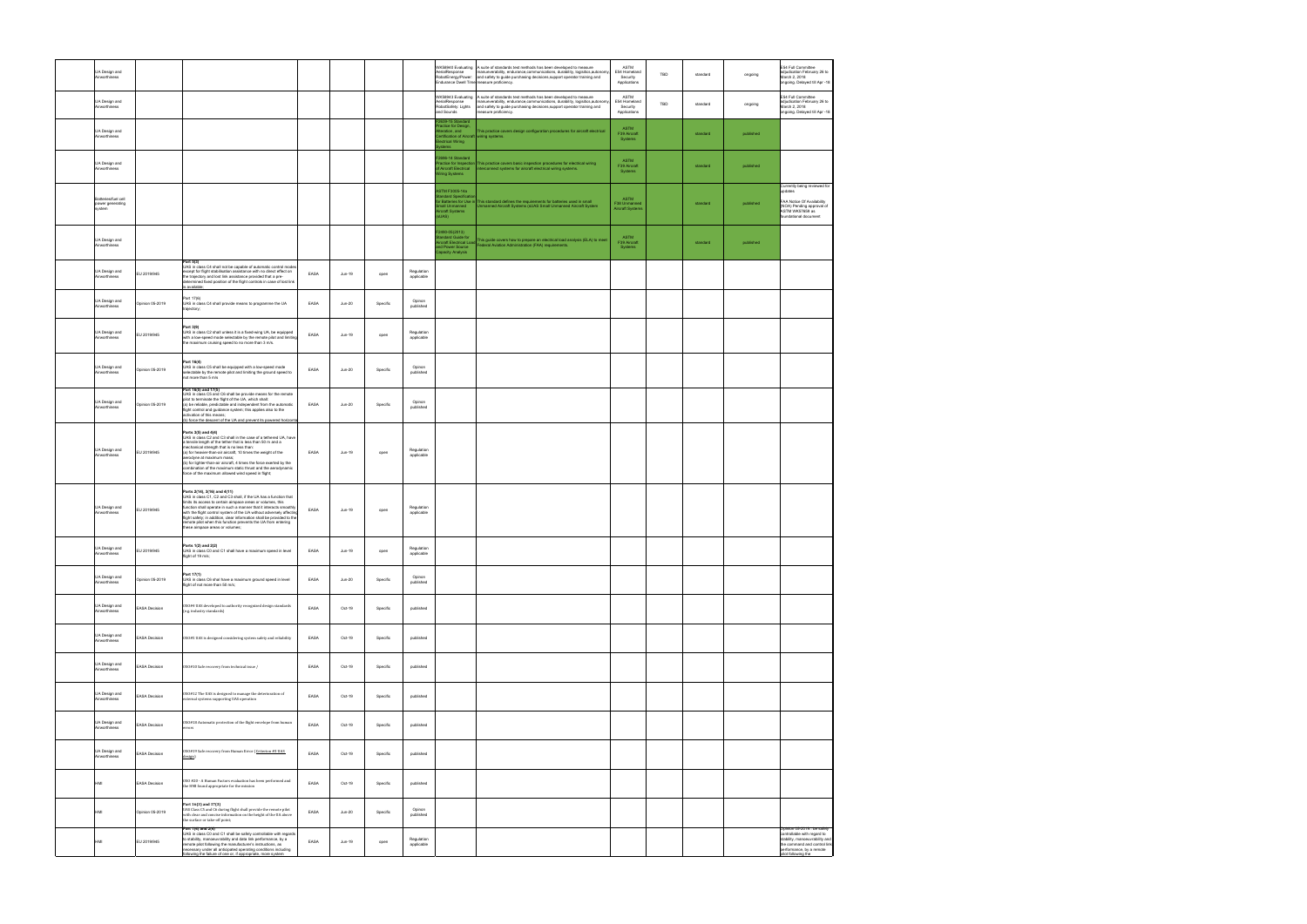|                |                                                 | EU 2019/945            | Part 5(2)<br>UAS in class C4 shall be safely controllable and manoeuvrable<br>by a remote pilot following the manufacturer's instructions, as<br>necessary under all anticipated operating conditions including<br>following the failure of one or, if appropriate, more systems;                                                                  | EASA | Jun-19        | open     | Regulation<br>applicable |                                                                                                                               |                                                                                                                                                                                                                                                                                                                                                                                                                                                                                                                                                                                                                                                                                      |                                                        |            |               |           |                                                                                                                                                                              |
|----------------|-------------------------------------------------|------------------------|----------------------------------------------------------------------------------------------------------------------------------------------------------------------------------------------------------------------------------------------------------------------------------------------------------------------------------------------------|------|---------------|----------|--------------------------|-------------------------------------------------------------------------------------------------------------------------------|--------------------------------------------------------------------------------------------------------------------------------------------------------------------------------------------------------------------------------------------------------------------------------------------------------------------------------------------------------------------------------------------------------------------------------------------------------------------------------------------------------------------------------------------------------------------------------------------------------------------------------------------------------------------------------------|--------------------------------------------------------|------------|---------------|-----------|------------------------------------------------------------------------------------------------------------------------------------------------------------------------------|
|                |                                                 | EU 2019/945            | Part 3(3) and 4(3)<br>UAS in class C2 and C3 shall be safely controllable with regards<br>to stability, manoeuvrability and data link performance, by a<br>remote pilot with adequate competency as defined in<br>Implementing Regulation (EU) [20190517-120] and following the<br>manufacturer's instructions, as necessary under all anticipated | EASA | Jun-19        | open     | Regulation<br>applicable |                                                                                                                               |                                                                                                                                                                                                                                                                                                                                                                                                                                                                                                                                                                                                                                                                                      |                                                        |            |               |           | Opinion 05-2019: be safely<br>controllable with regard to<br>stability, manoeuvrability an<br>the command and control link<br>erformance, by a remote<br>vilot with adequate |
|                | UA Design and<br>Airworthiness                  | <b>EASA Decision</b>   | OSO #24 - UAS designed and qualified for adverse environmental<br>conditions (e.g. adequate sensors, DO-160 qualification)                                                                                                                                                                                                                         | EASA | Oct-19        | Specific | published                |                                                                                                                               |                                                                                                                                                                                                                                                                                                                                                                                                                                                                                                                                                                                                                                                                                      |                                                        |            |               |           |                                                                                                                                                                              |
|                | UA Design and<br>Airworthiness                  | <b>EASA Decision</b>   | 0SO#24 UAS designed and qualified for adverse environmental<br>conditions (e.g. adequate sensors, DO-160 qualification)                                                                                                                                                                                                                            | EASA | Oct-19        | Specific | published                |                                                                                                                               |                                                                                                                                                                                                                                                                                                                                                                                                                                                                                                                                                                                                                                                                                      |                                                        |            |               |           |                                                                                                                                                                              |
|                | UA Design and<br>Airworthiness                  | <b>EASA Decision</b>   | M#2 Effects of ground impact are reduced. A category. Measures<br>reducing the effect of the UAS impact dynamics (e.g. emergency<br>parachute).<br>Part 16                                                                                                                                                                                         | EASA | Oct-19        | Specific | published                |                                                                                                                               |                                                                                                                                                                                                                                                                                                                                                                                                                                                                                                                                                                                                                                                                                      |                                                        |            |               |           |                                                                                                                                                                              |
|                |                                                 |                        | A class C5 UAS may consist in a class C3 UAS fitted with an<br>accessories kit that ensures the conversion of the IIAS into a class<br>C5 UAS. In this case, the class C5 label is affixed on the accessories                                                                                                                                      |      |               |          |                          |                                                                                                                               |                                                                                                                                                                                                                                                                                                                                                                                                                                                                                                                                                                                                                                                                                      |                                                        |            |               |           |                                                                                                                                                                              |
|                | UA Design and<br>Airworthiness                  | <b>Opinion 05-2019</b> | An accessories kit may only ensure conversion of a class C3 UAS<br>that complies with (1) and provides the necessary interfaces to the<br>accessories.<br>The accessories kit shall not include changes to the software of the<br>class C3 UAS.<br>The accessories kit shall be designed, and each accessory shall be                              | EASA | <b>Jun-20</b> | Specific | Opinon<br>published      |                                                                                                                               |                                                                                                                                                                                                                                                                                                                                                                                                                                                                                                                                                                                                                                                                                      |                                                        |            |               |           |                                                                                                                                                                              |
|                | UA Design and<br>Airworthiness                  | <b>EASA Decision</b>   | M#3 Technical containment in place and effective (e.g. tether)                                                                                                                                                                                                                                                                                     | EASA | Oct-19        | Specific | published                |                                                                                                                               |                                                                                                                                                                                                                                                                                                                                                                                                                                                                                                                                                                                                                                                                                      |                                                        |            |               |           |                                                                                                                                                                              |
|                |                                                 |                        |                                                                                                                                                                                                                                                                                                                                                    |      |               |          |                          |                                                                                                                               |                                                                                                                                                                                                                                                                                                                                                                                                                                                                                                                                                                                                                                                                                      |                                                        |            |               |           |                                                                                                                                                                              |
| А              |                                                 |                        |                                                                                                                                                                                                                                                                                                                                                    |      |               |          |                          | ASTM WK67357<br>New Specification for<br>Light Unmanned<br>Aircraft System<br><b>Manufacturers Quality</b><br>ssurance System | This specification establishes the minimum requirements for a quality<br>assurance system for manufacturers of Light Unmanned Aircraft Systems o<br>Light Unmanned Aircraft System kits, or both.                                                                                                                                                                                                                                                                                                                                                                                                                                                                                    | ASTM<br>F38 Unmanned<br>Aircraft Systems               | Mar-19     | specification | ongoing   |                                                                                                                                                                              |
| A              |                                                 |                        |                                                                                                                                                                                                                                                                                                                                                    |      |               |          |                          | <b>ASTM WK 63407</b><br>nformation to be<br>Jnmanned Aircraft                                                                 | This specification covers the minimum requirements for information that<br>Itandard Specification shall be provided by the sUAS OEM or seller of a new small unmanned<br>for Required Product aircraft, small unmanned aircraft kit, engines, propellers, or accessories (tha<br>is, radio, automated flight control system, remote pilot station, GPS, and so<br>Provided with a Small forth) as a part of the initial sale or transfer to the first end user. This<br>specification does not apply to the sale or transfer of used small unmanned                                                                                                                                  | ASTM<br>F38 Unmanned<br>Aircraft Systems               | Oct-19     | standard      | ongoing   | currently under ballot                                                                                                                                                       |
|                |                                                 |                        |                                                                                                                                                                                                                                                                                                                                                    |      |               |          |                          | stem                                                                                                                          | aircraft, engines, propellers, or accessories. This specification applies to                                                                                                                                                                                                                                                                                                                                                                                                                                                                                                                                                                                                         |                                                        |            |               |           |                                                                                                                                                                              |
| $\overline{7}$ |                                                 |                        |                                                                                                                                                                                                                                                                                                                                                    |      |               |          |                          | <b>Operations</b>                                                                                                             |                                                                                                                                                                                                                                                                                                                                                                                                                                                                                                                                                                                                                                                                                      |                                                        |            |               |           |                                                                                                                                                                              |
|                | Operations                                      |                        |                                                                                                                                                                                                                                                                                                                                                    |      |               |          |                          | S6062 - Mission<br>ooling Service Set                                                                                         | ent defines a set of standard application layer inte<br>JAUS Mission Spooling Services. JAUS Services provide the means for<br>oftware entities in an unmanned system or system of unmanned systems<br>communicate and coordinate their activities. The Mission Spooling<br>Services represent the platform-independent capabilities commonly found                                                                                                                                                                                                                                                                                                                                  | SAE<br>AS-4JAUS Joint<br>Architecture for<br>Unmanned  |            | standard      | published | published                                                                                                                                                                    |
|                |                                                 |                        |                                                                                                                                                                                                                                                                                                                                                    |      |               |          |                          | <b>ASTM F3364-19</b>                                                                                                          | across all domains and types of unmanned systems. At present, 1 service is<br>defined in this document (more services are planned for future versions of<br>ent): • Mission Spooler: Stor                                                                                                                                                                                                                                                                                                                                                                                                                                                                                            | Systems<br>Committee                                   |            |               |           |                                                                                                                                                                              |
| м              | Qualified entitites                             |                        |                                                                                                                                                                                                                                                                                                                                                    |      |               |          |                          | ndard Practice for<br>endent Audit<br>gram for<br>nanned Aircraft<br>Doerators                                                | Ainimum requirements, responsibilities, qualifications for entities<br>onducting internal audits against ASTM standards on Unmanned Aircraft                                                                                                                                                                                                                                                                                                                                                                                                                                                                                                                                         | ASTM<br>F38 Unmanned<br>Aircraft Systems               |            | standard      | published |                                                                                                                                                                              |
| м              | Qualified entitites                             |                        |                                                                                                                                                                                                                                                                                                                                                    |      |               |          |                          | F3365-19 Standard<br>actice for<br>npliance Audits to<br><b>STM Standards on</b><br>manned Aircraft<br>tems                   | -How to conduct a third party audit program for those who execute audits t<br>eet the consensus set of minimum requirements and qualifications.                                                                                                                                                                                                                                                                                                                                                                                                                                                                                                                                      | <b>ASTM</b><br>F38 Unmanned<br><b>Aircraft Systems</b> |            | standard      | published |                                                                                                                                                                              |
|                | Qualified entitites                             |                        |                                                                                                                                                                                                                                                                                                                                                    |      |               |          |                          | ASTM WK62744<br>General Operations<br>Manual for<br>of Light Unmanned<br>Aircraft Systems<br>(UAS)                            | Best practices to support professional entities receiving operator certification<br>Professional Operator by a CAA, and provide practice for self- or third-party audit of operators of<br>UAS.                                                                                                                                                                                                                                                                                                                                                                                                                                                                                      | ASTM<br>F38 Unmanned<br>Aircraft Systems               | TBD        | Best practice | ongoing   | Draft                                                                                                                                                                        |
|                | Manuals                                         |                        |                                                                                                                                                                                                                                                                                                                                                    |      |               |          |                          | <b>STM F2908-16</b><br>dard Specifi<br>Aircraft Flight<br>anual (AFM) for a<br>all Unmanned<br>rcraft System<br>UAS).         | This specification provides the minimum requirements for an Aircraft Flight<br>Manual (AFM) for an unmanned aircraft system (UAS) designed,<br>anufactured, and operated in the small UAS (sUAS) category as defined<br>by a Civil Aviation Authority (CAA). Depending on the size and complexity<br>he sUAS, an AFM may also contain the instruction for maintenance and<br>ntinuing airworthiness for owner / operator authorized maintenance.                                                                                                                                                                                                                                     | ASTM<br>F38 Unmanned<br><b>Aircraft Systems</b>        |            | standard      | published | published                                                                                                                                                                    |
|                | Automatic modes.<br>takeoff, Landing,<br>taxing |                        |                                                                                                                                                                                                                                                                                                                                                    |      |               |          |                          | WK58931 Evaluating<br>AerialResponse<br>RobotManeuvering:<br>Maintain Position and<br>Orientation                             | ose or this test method is to specify the apparatuses<br>and performance metrics necessary to quantitatively evaluate the system<br>capability to accurately maintain position and orientation (pose) in open<br>space relative to an object of interest. This test method applies to aerial<br>systems operated remotely from a standoff distance appropriate for the<br>ntended mission. The system includes a remote operator in control of all<br>functionality and any assistive features or autonomous behaviors that<br>morove the effectiveness or efficiency of the overall system. This test<br>The purpose of this test method is to specify the apparatuses, procedures, | ASTM<br>E54 Homeland<br>Security<br>Applications       | TBD        | standard      | ongoing   | E54 Full Committee<br>adjudication February 26 to<br>March 2, 2018. Delayed till<br>Apr-18                                                                                   |
|                | Automatic modes,<br>takeoff, Landing,<br>taxing |                        |                                                                                                                                                                                                                                                                                                                                                    |      |               |          |                          | WK58932 Evaluating<br>AerialResponse<br>RobotManeuvering:<br>Orbit a Point                                                    | and performance metrics necessary to quantitatively evaluate the system<br>capability to accurately orbit an object of interest . Results should be<br>considered within the context of related test methods in the Maneuvering<br>suite when comprehensively evaluating robotic system capabilities. This test<br>nethod applies to aerial systems operated remotely from a standoff distano<br>poropriate for the intended mission. The system includes a remote opera                                                                                                                                                                                                             | ASTM<br>E54 Homeland<br>Security<br>Applications       | TBD        | standard      | ongoing   |                                                                                                                                                                              |
|                | Detect and avoid                                |                        |                                                                                                                                                                                                                                                                                                                                                    |      |               |          |                          | WK58933 Evaluating<br>AerialResponse<br>RobotManeuvering:<br><b>Avoid Static Obstacles</b>                                    | The purpose of this test method is to specify the apparatuses, procedures,<br>and performance metrics necessary to quantitatively evaluate the system<br>capability to avoid static obstacles.                                                                                                                                                                                                                                                                                                                                                                                                                                                                                       | ASTM<br>E54 Homeland<br>Security<br>Applications       | <b>TBD</b> | standard      | ongoing   | E54 Full Committee<br>adjudication February 26 to<br>March 2, 2018. Delayed till<br>Apr-18                                                                                   |
|                | Detect and avoid                                |                        |                                                                                                                                                                                                                                                                                                                                                    |      |               |          |                          | WK58934 Evaluating<br>AerialResponse<br>RobotManeuvering:<br>Pass Through<br>Openings                                         | The purpose of this test method is to specify the apparatuses, procedures,<br>and performance metrics necessary to quantitatively evaluate the system<br>capability to pass through openings of various sizes and orientations.                                                                                                                                                                                                                                                                                                                                                                                                                                                      | ASTM<br>E54 Homeland<br>Security<br>Applications       | TBD        | standard      | ongoing   | E54 Full Committee<br>adjudication February 26 to<br>March 2, 2018. Delayed till<br>Apr-18                                                                                   |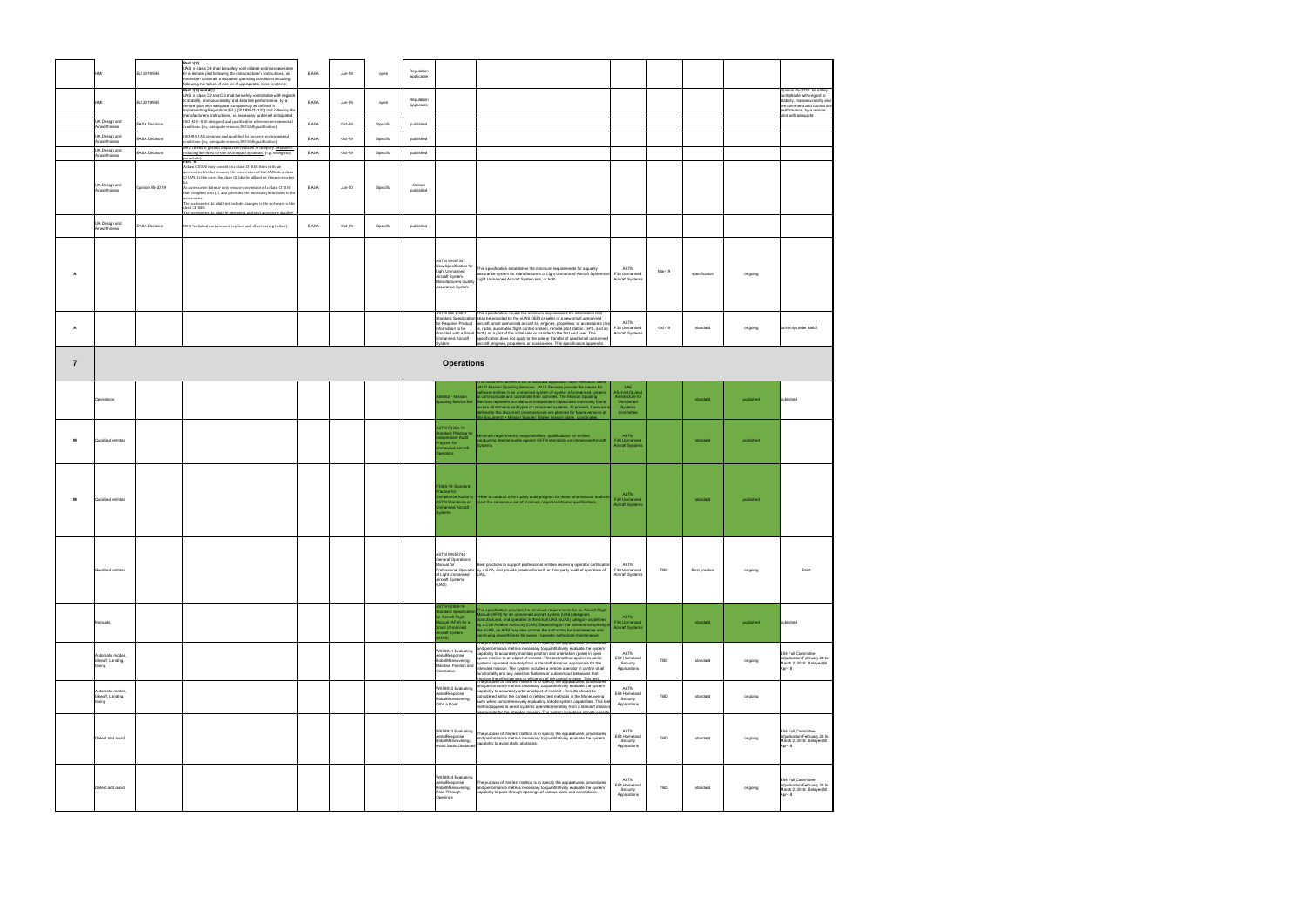|   | Automatic modes,<br>takeoff, Landing,<br>prixet |  | WK58935 Evaluating<br>AerialResponse<br>RobotManeuvering:<br><b>Land Accurately</b><br>(Vertical)                                               | The purpose of this test method is to specify the apparatuses, procedures,<br>and performance metrics necessary to quantitatively evaluate the system<br>capability to accurately land vertically within a defined area.                                                                                                                                                                                                                                                                                                                                                                                                                                                                                                                                                                     | ASTM<br>E54 Homeland<br>Security<br>Applications                                | TBD      | standard                     | ongoing   | E54 Full Committee<br>adjudication February 26 to<br>March 2, 2018. Delayed till<br>Apr-18                                                       |
|---|-------------------------------------------------|--|-------------------------------------------------------------------------------------------------------------------------------------------------|----------------------------------------------------------------------------------------------------------------------------------------------------------------------------------------------------------------------------------------------------------------------------------------------------------------------------------------------------------------------------------------------------------------------------------------------------------------------------------------------------------------------------------------------------------------------------------------------------------------------------------------------------------------------------------------------------------------------------------------------------------------------------------------------|---------------------------------------------------------------------------------|----------|------------------------------|-----------|--------------------------------------------------------------------------------------------------------------------------------------------------|
|   | UAS-ATM                                         |  | Specifications for the<br>Use of Military<br>Imanned Aerial<br>hicles (UAV) as<br><b>DAT)</b> outside<br>gregated airspace<br>ification, v 1.0, | This specification addresses aspects of military UAV ATM, dealing briefly<br>with extant regulations that impact upon the UAV specifications and then<br>erational Air Traffic explaining the nature of UAV airspace requirements. It also summarises a<br>umber of national UAV ATM regulations, albeit none were suitable for<br>daptation into EUROCONTROL specifications                                                                                                                                                                                                                                                                                                                                                                                                                 | EUROCONTROL                                                                     |          | specification                | published |                                                                                                                                                  |
|   | UAS-ATM                                         |  | Air Traffic<br>Management<br>uidelines for Global<br>Hawk in European<br>Airspace, v 1.0, 2010                                                  | These Guidelines establish a set of minimum ATM requirements for Global<br>Hawk (GH) / Euro Hawk (EH) flight in European airspace, with the primary<br>purpose of enabling GH/EH operators to use them as the basis for<br>regotiating access to national airspace within Europe. The Guidelines<br>envisage the isolation of GH/EH from other airspace users by requiring it to<br>climb-out and recover in segregated airspace and to fly IFR/OAT in the<br>cruise in non-segregated airspace at high altitudes that are above those occupied by manned aviation.                                                                                                                                                                                                                          | <b>EUROCONTROL</b>                                                              |          | guidance material            | published |                                                                                                                                                  |
| м | Local E-identification                          |  | rEN4709-2<br>erospace series -<br>manned Aircraft<br>/stems (UAS) -<br>ecurity<br>equirements<br>STM F3196-18                                   | This European standard will provide means of compliance to cover Part 6<br>and the relevant requirements from part 2 to 4 of the delegated act.<br>DIRECT REMOTE IDENTIFICATION shall comply with the following:<br>Ensure, in real time during the whole duration of the flight of the UA to which<br>it is attached, the direct periodic broadcast, using an open and documented<br>transmission protocol, of the following data in a way that they can be<br>received directly by existing mobile devices within the broadcasting range<br>(a) the UAS operator registration number;<br>(b) the physical serial number of the add-on compliant with standard<br>ANSI/CTA-2063;<br>(c) the geographical position of the UA, its height above the take-off point<br>associated date and tin | ASD-STAN<br>D5WG8                                                               | $Jun-20$ | preEN / European<br>standard | ongoing   | Body of standard revised an                                                                                                                      |
|   | Standard scenarios                              |  | and Aircraft                                                                                                                                    | ndard Practice for Compliance with this practice is recommended as one means of seeking<br>Iking Approval for <b>provalent and a state of the se</b> t (CAA) to operate a small unmanned<br>anded Visual Line aircraft system (sUAS) to fly extended visual line of sight (EVLOS) or<br>Sight (EVLOS) or beyond visual line of sight (BVLOS), or both. Any regulatory application of<br>ond Visual Line of this practice to sUAS and other unmanned aircraft systems (UASs) is at the<br>jht (BVLOS) Small discretion of the appropriate CAA.                                                                                                                                                                                                                                                | <b>ASTM</b><br>F38 Unmanned<br><b>Aircraft Systems</b>                          |          | standard                     | published | published incorporating<br>Oathfinder results, appendix<br>is pending.<br>To be revised and<br>ammended to include use<br>ase scenarios: package |
| D | Standard scenarios                              |  |                                                                                                                                                 | THE MERCUPS<br><b>State Control of The main purpose of this revision is to add an Appendix A that provides<br/>selected by The main purpose of this revision is to add an Appendix A that provides<br/>standed Visual Line Theoretical in t</b>                                                                                                                                                                                                                                                                                                                                                                                                                                                                                                                                              | ASTM<br>F38 Unmanned<br><b>Aircraft Systems</b>                                 | $Jun-18$ | standard                     | published | Completed                                                                                                                                        |
| м | Standard scenarios                              |  | <b>ASTM WK 62344</b><br><b>BVLOS Package</b>                                                                                                    | Appendix to to ASTM F3196-17. The main purpose of this revision is to add<br>an Appendix that can be used in developing proposed risk mitigation<br>Leawery as an action of the community of the second of the second residence of the community proposed risk.<br>Appendix to F3196-17 strategies for package delivery sUAS BVLOS operationsy                                                                                                                                                                                                                                                                                                                                                                                                                                               | ASTM<br>F38 Unmanned<br>Aircraft Systems                                        | Jun-19   | standard                     | ongoing   | Working group formed and<br>continues                                                                                                            |
|   | Operations                                      |  | マミネルコーツスクスリ<br>andard Practice for<br>ndling of<br>nanned Aircraft<br>tems at Divert                                                            |                                                                                                                                                                                                                                                                                                                                                                                                                                                                                                                                                                                                                                                                                                                                                                                              | ASTM<br>F38 Unmanned<br><b>Aircraft Systems</b>                                 |          | practice                     | published |                                                                                                                                                  |
|   | Operations                                      |  | SO 21384-3 -<br>Requirements for safe<br>civil RPAS/UAS<br>to all types, categories,<br>lasses, sizes and                                       | Requirements for safe commercial UAS operations and applies to all types,<br>operations and applies categories, classes, sizes and modes of operation of UAS.                                                                                                                                                                                                                                                                                                                                                                                                                                                                                                                                                                                                                                | <b>ISO</b>                                                                      | Dec-18   | standard                     | ongoing   |                                                                                                                                                  |
|   | UAS-ATM                                         |  | ARP#### Access to<br>controlled airspace                                                                                                        |                                                                                                                                                                                                                                                                                                                                                                                                                                                                                                                                                                                                                                                                                                                                                                                              | SAE<br>G-30 UAS Operate<br>Qualifications<br>Committee                          | May-19   | recommended<br>practice      | planned   |                                                                                                                                                  |
|   | Standard scenarios                              |  | RP#### Flight<br>beyond visual line of<br>sight                                                                                                 |                                                                                                                                                                                                                                                                                                                                                                                                                                                                                                                                                                                                                                                                                                                                                                                              | $\ensuremath{\mathsf{SAE}}$<br>G-30 UAS Operator<br>Qualifications<br>Committee | May-19   | recommended<br>practice      | planned   |                                                                                                                                                  |
|   | Standard scenarios                              |  | ARP#### Night<br>operations                                                                                                                     |                                                                                                                                                                                                                                                                                                                                                                                                                                                                                                                                                                                                                                                                                                                                                                                              | SAE<br>G-30 UAS Operato<br>Qualifications<br>Committee<br>SAE                   | May-19   | recommended<br>practice      | planned   |                                                                                                                                                  |
|   | Standard scenarios                              |  | ARP#### Aerial<br>photography                                                                                                                   |                                                                                                                                                                                                                                                                                                                                                                                                                                                                                                                                                                                                                                                                                                                                                                                              | G-30 UAS Operate<br>Qualifications<br>Committee<br>SAE                          | Jun-19   | recommended<br>practice      | planned   |                                                                                                                                                  |
|   | Standard scenarios                              |  | ARP#### Power line<br>inspection                                                                                                                |                                                                                                                                                                                                                                                                                                                                                                                                                                                                                                                                                                                                                                                                                                                                                                                              | G-30 UAS Operate<br>Qualifications<br>Committee<br>SAE                          | $Jul-19$ | recommended<br>practice      | planned   |                                                                                                                                                  |
|   | Standard scenarios                              |  | ARP#### Precision<br>agriculture                                                                                                                |                                                                                                                                                                                                                                                                                                                                                                                                                                                                                                                                                                                                                                                                                                                                                                                              | G-30 UAS Operato<br>Qualifications<br>Committee<br>SAE                          | Aug-19   | recommended<br>practice      | planned   |                                                                                                                                                  |
|   | Standard scenarios                              |  | ARP#### Bridge<br>inspection                                                                                                                    |                                                                                                                                                                                                                                                                                                                                                                                                                                                                                                                                                                                                                                                                                                                                                                                              | G-30 UAS Operate<br>Qualifications<br>Committee                                 | Sep-19   | recommended<br>practice      | planned   |                                                                                                                                                  |
|   | Standard scenarios                              |  | ARP#### Train right-<br>of-way's                                                                                                                |                                                                                                                                                                                                                                                                                                                                                                                                                                                                                                                                                                                                                                                                                                                                                                                              | SAE<br>G-30 UAS Operato<br>Qualifications<br>Committee                          | Oct-19   | recommended<br>practice      | planned   |                                                                                                                                                  |
|   | Standard scenarios                              |  | ARP#### Flare stack<br>inspections                                                                                                              |                                                                                                                                                                                                                                                                                                                                                                                                                                                                                                                                                                                                                                                                                                                                                                                              | SAE<br>G-30 UAS Operato<br>Qualifications<br>Committee                          | Nov-19   | recommended<br>practice      | planned   |                                                                                                                                                  |
|   | Standard scenarios                              |  | WK58243 New Guide                                                                                                                               | This standard consists of guidelines for utilizing drones with cameras to<br>WKS8243 New Guide<br>for Visual Inspection of of this standard is to establish procedures and still photography. The purpose ASTM<br>Puilding Encode using of this standard is to establish procedures and methodologies for conduct<br>and Building Facade using of uns standard to the server processing processes.<br>Building Facade using visual inspections of building facades via drone, and documenting such<br>inspections.                                                                                                                                                                                                                                                                           | of Buildings                                                                    | Jan-18   | guide                        | ongoing   |                                                                                                                                                  |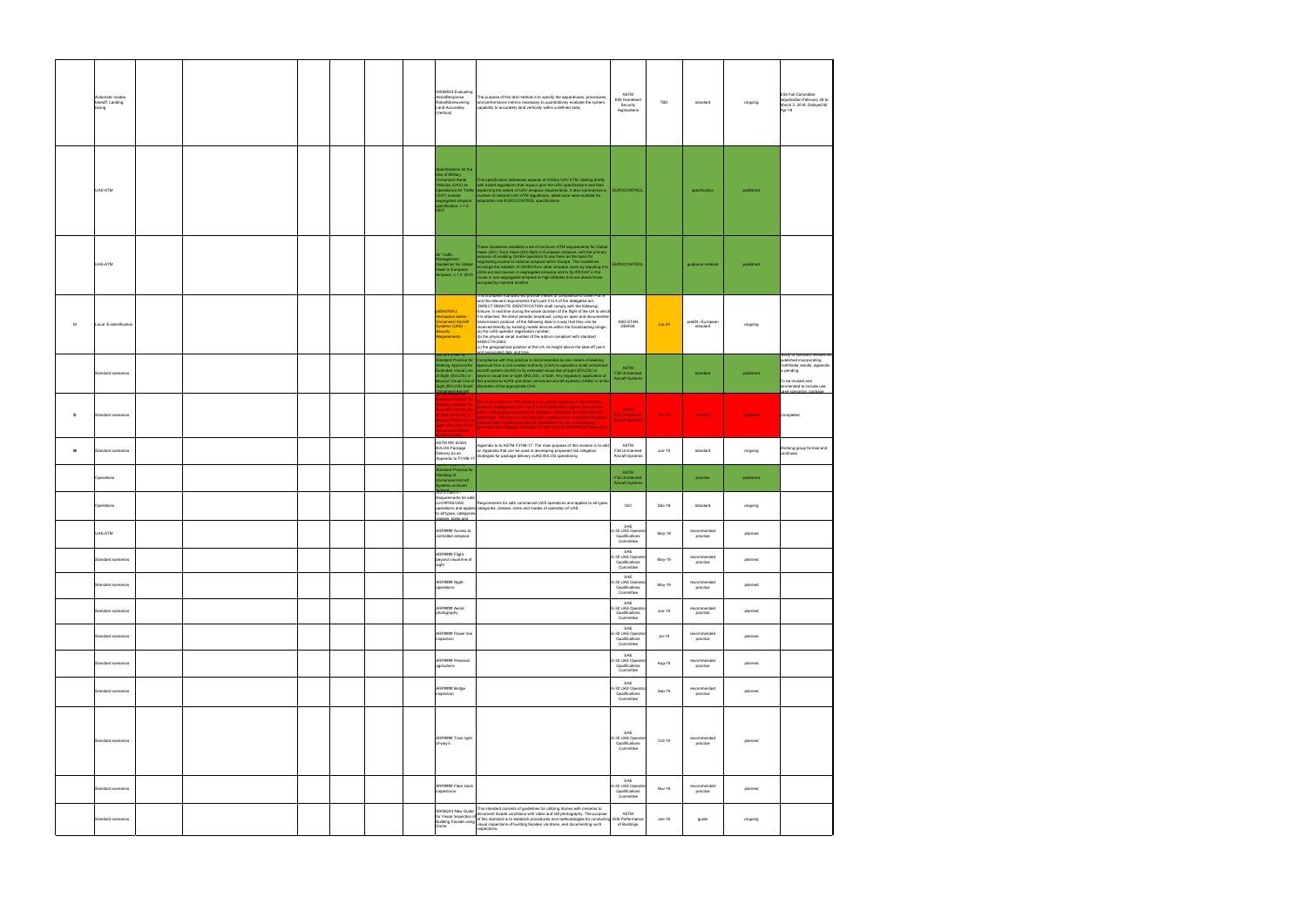|   | Navigation                       |  |  |  | VK58677 Evaluating<br>erialResponse<br><b>kobotSensing:</b> Visual                                                       | ne purpose or ans test meatou is to specify are apparatuses, procedures<br>and performance metrics necessary to quantitatively evaluate the visual<br>electro-optical) image acuity of the system as viewed through a control<br>station. This test method applies to aerial systems operated remotely from                                                                                                                                                                                                                                                                                                                          | <b>ASTM</b><br>E54 Homeland                             | Apr-18 | standard      | ongoing   | E54 Full Committee<br>adjudication February 26 to                                          |
|---|----------------------------------|--|--|--|--------------------------------------------------------------------------------------------------------------------------|--------------------------------------------------------------------------------------------------------------------------------------------------------------------------------------------------------------------------------------------------------------------------------------------------------------------------------------------------------------------------------------------------------------------------------------------------------------------------------------------------------------------------------------------------------------------------------------------------------------------------------------|---------------------------------------------------------|--------|---------------|-----------|--------------------------------------------------------------------------------------------|
|   |                                  |  |  |  | age Acuity                                                                                                               | standoff distance appropriate for the intended mission. The system includes<br>a remote operator in control of all functionality and any assistive features or                                                                                                                                                                                                                                                                                                                                                                                                                                                                       | Security<br>Applications                                |        |               |           | March 2, 2018. Delayed till<br>Apr-18                                                      |
|   | Ground control statio            |  |  |  | VK58925 Evaluating<br>AerialResponse<br>RobotSensing: Visual<br>Color Acuity                                             | The purpose of this test method is to specify the apparatuses, procedures,<br>and performance metrics necessary to quantitatively evaluate the visual<br>(electro-optical) color acuity of the system as viewed through a control<br>station.                                                                                                                                                                                                                                                                                                                                                                                        | ASTM<br>E54 Homeland<br>Security<br>Applications        | Apr-18 | standard      | ongoing   | E54 Full Committee<br>adjudication February 26 to<br>March 2, 2018. Delayed till<br>Apr-18 |
|   | Ground control station           |  |  |  | WK58926 Evaluating<br>AerialResponse<br>RobotSensing: Visual<br>Dynamic Range                                            | The purpose of this test method is to specify the apparatuses, procedures<br>and performance metrics necessary to quantitatively evaluate the visual<br>(electro-optical) dynamic range of the system as viewed through a control<br>station.                                                                                                                                                                                                                                                                                                                                                                                        | ASTM<br>E54 Homeland<br>Security<br>Applications        | Apr-18 | standard      | ongoing   | E54 Full Committee<br>adjudication February 26 to<br>March 2, 2018. Delaved till<br>Apr-18 |
|   | C3 datalink and<br>communication |  |  |  | VK58927 Evaluating<br>erialResponse<br>RobotSensing: Audio<br>Speech Acuity                                              | The purpose of this test method is to specify the apparatuses, procedures<br>and performance metrics necessary to quantitatively evaluate the audio<br>speech acuity of the system as heard bi-directionally between a control<br>station and aerial robot in flight.                                                                                                                                                                                                                                                                                                                                                                | ASTM<br>E54 Homeland<br>Security<br>Applications        | Apr-18 | standard      | ongoing   | E54 Full Committee<br>adjudication February 26 to<br>March 2, 2018. Delayed till<br>Apr-18 |
|   | Ground control station           |  |  |  | VK58928 Evaluating<br>AerialResponse<br>RobotSensing:<br>Thermal Image Acuity                                            | The purpose of this test method is to specify the apparatuses, procedures<br>and performance metrics necessary to quantitatively evaluate the thermal<br>mage acuity of the system as viewed through a control station. This test<br>method applies to aerial systems operated remotely from a standoff distanc<br>appropriate for the intended mission                                                                                                                                                                                                                                                                              | ASTM<br>E54 Homeland<br>Security<br>Applications        | Apr-18 | standard      | ongoing   | E54 Full Committee<br>adjudication February 26 to<br>March 2, 2018. Delayed till<br>Apr-18 |
|   | Ground control statio            |  |  |  | WK58929 Evaluating<br>AerialResponse<br>RobotSensing:<br>Thermal Dynamic<br>ange                                         | The purpose of this test method is to specify the apparatuses, procedures,<br>and performance metrics necessary to quantitatively evaluate the thermal<br>dynamic range of the system as viewed through a control station.                                                                                                                                                                                                                                                                                                                                                                                                           | ASTM<br>E54 Homeland<br>Security<br>Applications        | Apr-18 | standard      | ongoing   | E54 Full Committee<br>adjudication February 26 to<br>March 2, 2018. Delayed till<br>Apr-18 |
|   | Ground control station           |  |  |  | WK58930 Evaluating<br>erialResponse<br>RobotSensing:<br>atency of Video,<br>Audio, and Control                           | The purpose of this test method is to specify the apparatuses, procedures<br>and performance metrics necessary to quantitatively evaluate the latency of<br>video, audio, and control sub-systems as viewed through a control station.                                                                                                                                                                                                                                                                                                                                                                                               | ASTM<br>E54 Homeland<br>Security<br>Applications        | Apr-18 | standard      | ongoing   | E54 Full Committee<br>adjudication February 26 to<br>March 2, 2018. Delayed till<br>Apr-18 |
|   | Detect and avoid                 |  |  |  | /K58936 Evaluatin<br><b>AerialResponse</b><br>RobotSituational<br>wareness: Identify<br>bjects (Point and<br>om Cameras) | The purpose of this test method is to specify the apparatuses, procedures<br>and performance metrics necessary to quantitatively evaluate the system<br>apability to identify objects of interest in the environment using cameras<br>lectro-optical and thermal) from defined altitudes in open space.                                                                                                                                                                                                                                                                                                                              | <b>ASTM</b><br>E54 Homeland<br>Security<br>Applications | Apr-18 | standard      | ongoing   | E54 Full Committee<br>adjudication February 26 to<br>March 2, 2018. Delayed till<br>Apr-18 |
|   | Standard scenarios               |  |  |  | WK58937 Evaluating<br>AerialResponse<br>RobotSituational<br>wareness: Inspect<br>Static Objects                          | The purpose of this test method is to specify the apparatuses, procedures,<br>and performance metrics necessary to quantitatively evaluate the system<br>capability to inspect objects of interest in close proximity                                                                                                                                                                                                                                                                                                                                                                                                                | ASTM<br>E54 Homeland<br>Security<br>Applications        | Apr-18 | standard      | ongoing   | E54 Full Committee<br>adjudication February 26 to<br>March 2, 2018. Delayed till<br>Apr-18 |
|   | Standard scenarios               |  |  |  | WK58938 Evaluating<br>AerialResponse<br>RobotSituational<br>Areas (Stitched<br>ages)                                     | The purpose of this test method is to specify the apparatuses, procedures,<br>and performance metrics necessary to quantitatively evaluate the system<br>wareness: Map Wide <mark>capability to accurately map wide areas with objects of interest in the</mark><br>nvironment                                                                                                                                                                                                                                                                                                                                                       | ASTM<br>E54 Homeland<br>Security<br>Applications        | Apr-18 | standard      | ongoing   | E54 Full Committee<br>adjudication February 26 to<br>March 2, 2018. Delayed till<br>Apr-18 |
|   | Standard scenarios               |  |  |  | <b>ASTM WK52858</b><br>mall Unmanned<br>Aircraft Systems<br>sUASs) for Land<br>Search and Rescue                         | This classification defines small unmanned aircraft system (sUAS) land<br>search and rescue resources in terms of their capabilities. It provides a<br>means by which resource managers and sUAS pilots/operators can convey<br>to emergency management the tasks for which their systems are capable o<br>performing.                                                                                                                                                                                                                                                                                                               | ASTM<br>F32 Search and<br>Rescue                        | TBD    | standard      | ongoing   |                                                                                            |
|   | Standard scenarios               |  |  |  | ASTM WK54226<br>sUAS Operations in<br>Search and Rescue<br>Operations                                                    | This quide establishes a framework within which sUAS search and rescue<br>(SAR) operations shall be conducted as part of the National Incident<br>Management System (NIMS)/Incident Command System (ICS). 1.2 The<br>requirements of this guide shall apply to individuals, agencies, and<br>organizations that respond to SAR operations, including those not regulate<br>by government mandates.                                                                                                                                                                                                                                   | ASTM<br>F32 Search and<br>Rescue                        | TBD    | standard      | ongoing   |                                                                                            |
|   | Standard scenarios               |  |  |  | ASTM WK65042 New                                                                                                         | Recent research conducted on risk, safety, design, operations and impact to<br>inform development of standard with supporting documentation from<br>Pathfinder studies. Using results of the Pathfinder Program, impact testing<br>opeonication ion in pact testifications such as deployable sUAS parachutes to be incorporated.<br>Operation over People into photographs such as deployable sUAS parachutes to be incorporated<br>into standard.                                                                                                                                                                                  | <b>ASTM</b><br>F38 Unmanned<br>Aircraft Systems         | Mar-19 | specification | ongoing   | Final draft for ballot in<br>October 2018, adjudicating<br>comments                        |
|   | UA Design and<br>Airworthiness   |  |  |  | ASTM WK56338<br>Aircraft Systems for<br>Flying Over People                                                               | Develop a draft standard for product marking of UAS weighing 250 grams<br>less. Develop draft standard for Category 2, 3, and 4 UAS that: (1)<br>Establishes a test method(s) to measure typical or likely impact energy of<br>Safety of Unmanned the small unmanned aircraft when the aircraft is operating in the most<br>probable failure mode(s) to determine whether it meets the FAA specified<br>impact energy threshold. Testing may be subject to manufacturer defined<br>operating limitations, if any. The impact energy threshold used in the<br>standards may account for the energy dissipation caused by the physical | ASTM<br>F38 Unmanned<br>Aircraft Systems                | TBD    | standard      | ongoing   | Adjudicating ballot<br>:omment:                                                            |
|   | <b>Risk Assessment</b>           |  |  |  | STM F3178-16<br>ndard Practice for<br>erational Risk<br>essment of Small<br>nanned Aircraft<br>tems (sUAS)               | paration of an ORA in accordance with this practice is intended to<br>reduce, the risk of an operation in which system complexity is minimal, the<br>operation is conducted in a lower risk environment, and the likelihood for<br>harm to people or property, though present, is reduced to an acceptable<br>level. As mission complexity increases, the operational environment may<br>ecome less risk tolerant.A.                                                                                                                                                                                                                 | <b>ASTM</b><br>F38 Unmanner<br>Aircraft Systems         |        | standard      | published | This will be reference in AC<br>for Special Class §21.17(b)                                |
|   | Manuals                          |  |  |  | ASTM WK60938 New<br>ractice for General<br>Operations Manual for<br>rofessional Operator of<br>stems (UAS)               | This standard defines the requirements for General Operations Manual for<br>Professional Operator of Light Unmanned Aircraft Systems (UAS). The<br>standard addresses the requirements and/or best practices for<br>Light Unmanned Aircraft Cocumentation and organization of a professional operator (i.e., for<br>compensation and hire).                                                                                                                                                                                                                                                                                          | <b>ASTM</b><br>F38 Unmanned<br>Aircraft Systems         | Sep-18 | specification | ongoing   | Draft Complete - will be<br>balloted Jun 2018                                              |
|   | Take off/ Landing<br>zones       |  |  |  | ASTM WK59317<br>/ertiport Design                                                                                         | Tto support the design of civil vertiports and vertistops for the landing and<br>takeoff of VTOL aircraft boarding and discharging passengers or cargo. The<br>proliferation of electric-powered VTOL should be carefully considered in the<br>development of this document. The standard must be scalable to address<br>aircraft ranging in size and kinetic energy, including unmanned and<br>flerorie betolig villenoite                                                                                                                                                                                                          | ASTM<br>F38 Unmanned<br>Aircraft Systems                | TBD    | specification | ongoing   | New draft in work                                                                          |
|   | UAS-ATM                          |  |  |  | <b>STANAG 7234</b><br>Remotely Piloted<br>Aircraft Systems<br>(RPAS) Airspace<br>ntegration (AI) -<br>AATMP-51           |                                                                                                                                                                                                                                                                                                                                                                                                                                                                                                                                                                                                                                      | <b>NATO</b><br>FINAS                                    | 2018   | standard      | ongoing   | Under development                                                                          |
|   | C3 datalink and<br>communication |  |  |  | STANAG 7232<br><b>Jnmanned Aerial</b><br>systems Tactics<br>Fechniques and<br>rocedures - ATP-<br>3.3.8.2 Edition A      | Provide standardized tactics, techniques, and procedures 217 for the<br>planning, command and control (C2), and employment of unmanned aircraft MCASB/JCGUAS<br>ystems 218 (UAS) in NATO operations                                                                                                                                                                                                                                                                                                                                                                                                                                  | <b>NATO</b><br>os                                       | 2018   | standard      |           |                                                                                            |
| A |                                  |  |  |  | 102744-13611618<br>Professional Operator<br>of Light Unmanned                                                            | This standard defines the requirements for General Operations Manual f<br>Operations Manual for professional Operator of Light Unmanned Aircraft Systems (UAS). The<br>standard addresses the requirements and/or best practices for<br>documentation and organization of a professional operator (i.e., for                                                                                                                                                                                                                                                                                                                         | ASTM<br>F38 Unmanned<br>Aircraft System                 | Mar-19 | standard      | ongoing   | Under development                                                                          |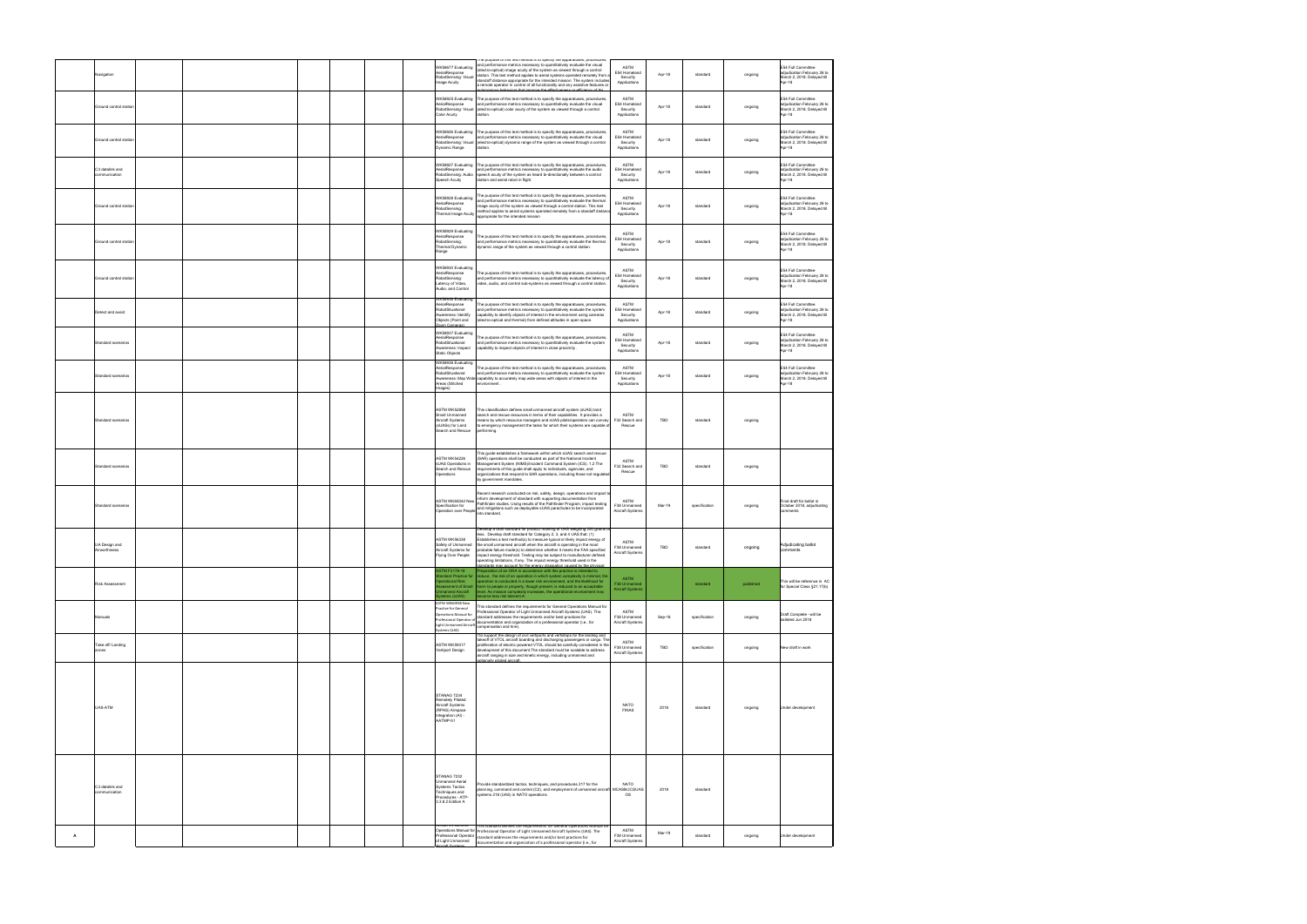| А |                            |             |                                                                                                                                                                                                                                                                                                                                                                                                                                                                                                                                                                                                 |      |        |                   |                                                   | WK69335 Framework<br>for Using ASTM<br>Standards for UAS                                                             | This guide provides some major themes and examples for consideration<br>related to compliance which are not necessarily captured in any single<br>standard pertinent to UAS. The outline of this document is intended to<br>loosely reflect the process that an organization would go through in order<br>to reach and maintain production of UAS that is demonstrably compliant<br>with the applicable Consensus-based standards. The guide describes the<br>ASTM<br>current standards and identifies gap areas to support unmanned aircraft<br>Mar-19<br>F38 Unmanned<br>operations for commercial purposes. A CAA may, at their discretion, use<br>Aircraft Systems<br>this guide to aid the development of regulations. A commercial operator<br>may, at their discretion, use this guide to aid their applications for<br>regulatory approval; for example, when submitting a safety case as part of<br>a Specific Operations Risk Assessment (SORA) | guide<br>ongoing                        |                                               |
|---|----------------------------|-------------|-------------------------------------------------------------------------------------------------------------------------------------------------------------------------------------------------------------------------------------------------------------------------------------------------------------------------------------------------------------------------------------------------------------------------------------------------------------------------------------------------------------------------------------------------------------------------------------------------|------|--------|-------------------|---------------------------------------------------|----------------------------------------------------------------------------------------------------------------------|-----------------------------------------------------------------------------------------------------------------------------------------------------------------------------------------------------------------------------------------------------------------------------------------------------------------------------------------------------------------------------------------------------------------------------------------------------------------------------------------------------------------------------------------------------------------------------------------------------------------------------------------------------------------------------------------------------------------------------------------------------------------------------------------------------------------------------------------------------------------------------------------------------------------------------------------------------------|-----------------------------------------|-----------------------------------------------|
| М |                            |             |                                                                                                                                                                                                                                                                                                                                                                                                                                                                                                                                                                                                 |      |        |                   |                                                   | prEN4709-4<br>erospace series -<br><b>Jnmanned Aircraft</b><br>Systems (UAS) -<br>Security requirements              | I his European standard will provide means of compliance to cover lighting<br>related requirements for part 2 to 4 of the delegated act.<br>The purpose is to be able to verify that an UA is equipped with lights which:<br>ensure controllability of the UA<br>ASD-STAN<br>$Jun-20$<br>ensure conspicuity of the aircraft at night, the design of the light shall allow<br>D5WG8<br>person on the ground to distinguish a UA from a manned aircraft<br>The standards will address:<br>Definition of types, technical requirements and technical parameters of UA                                                                                                                                                                                                                                                                                                                                                                                        | preEN / European<br>ongoing<br>standard |                                               |
| 8 |                            |             |                                                                                                                                                                                                                                                                                                                                                                                                                                                                                                                                                                                                 |      |        |                   |                                                   | <b>FCL</b>                                                                                                           |                                                                                                                                                                                                                                                                                                                                                                                                                                                                                                                                                                                                                                                                                                                                                                                                                                                                                                                                                           |                                         |                                               |
|   | Remore pilot<br>competence | EU 2019/947 | UAS.OPEN.2014<br>be performed by a remote pilot:<br>(a) familiarised with the user's manual provided by the<br>manufacturer of the UAS;<br>(b) in the case of an unmanned aircraft class C1, as defined in<br>Part 2 of the Annex to Delegated Regulation (EU) [20190306-                                                                                                                                                                                                                                                                                                                       | EASA | Jun-19 | open and specific | Regulation<br>applicable from<br><b>July 2020</b> |                                                                                                                      |                                                                                                                                                                                                                                                                                                                                                                                                                                                                                                                                                                                                                                                                                                                                                                                                                                                                                                                                                           |                                         |                                               |
|   |                            |             |                                                                                                                                                                                                                                                                                                                                                                                                                                                                                                                                                                                                 |      |        |                   |                                                   | ISO 23665 -<br>Jnmanned aircraft<br>JAS operations<br><b>P5707 - Pilot</b>                                           | The purpose of this international standard is that the persons who work for<br>UAS operation receive appropriate education and obtain required<br>ISO/TC 20/SC<br>01/01/2022<br>systems -- Training for knowledge and skill. Persons or educational organizations qualified<br>16/WG 3<br>personnel involved in according to this standard will be internationally regarded. It will enhance<br>international operation of UAS, personal exchange and international trade.<br>This document provides an approach to the development of training topics<br>SAE<br>3-30 UAS Opera<br>or pilots of Unmanned Aircraft Systems (UAS) for use by operators,                                                                                                                                                                                                                                                                                                     | Standard<br>ongoing                     |                                               |
|   | Remore pilot<br>competence |             |                                                                                                                                                                                                                                                                                                                                                                                                                                                                                                                                                                                                 |      |        |                   |                                                   | anned Aircraft<br>ems (UAS) Civil<br>erations                                                                        | ndations for manufacturers, and regulators. The identification of training topics is based<br>Qualifications<br>nitially on Practical Test Standard (PTS) topics for manned aircraft pilots.<br>Committee & G-<br>The topics identified could be used for the construction of a PTS for UAS<br>10U Unmanned<br>ommercial pilot operations and a PTS for a UAS pilot instrument rating.<br>erospace Vehick<br>The UAS commercial pilot rating would contain restrictions on the types of                                                                                                                                                                                                                                                                                                                                                                                                                                                                   | recommended<br>published<br>practice    |                                               |
|   | Remore pilot<br>competence |             | <b>UAS.OPEN.030(2)</b>                                                                                                                                                                                                                                                                                                                                                                                                                                                                                                                                                                          |      |        |                   |                                                   | ARP#### Common<br>perator qualifications                                                                             | SAF<br>G-30 UAS Operato<br>May-19<br>Qualifications<br>Committee                                                                                                                                                                                                                                                                                                                                                                                                                                                                                                                                                                                                                                                                                                                                                                                                                                                                                          | recommended<br>planned<br>practice      |                                               |
|   | Remore pilot<br>competence | EU 2019/947 | be performed by a remote pilot who is familiar with the user's<br>manual provided by the manufacturer of the UAS and holds a<br>certificate of remote pilot competency issued by the competent<br>authority or by an entity recognised by the competent authority of<br>the Member State of registration of the UAS operator. This<br>certificate shall be obtained after complying with all of the<br>following conditions and in the order indicated:<br>(a) completing an online training course and passed the online<br>theoretical knowledge examination as referred to in point (4)(b) ( | EASA | Jun-19 | open and specific | Regulation<br>applicable from<br><b>July 2020</b> |                                                                                                                      |                                                                                                                                                                                                                                                                                                                                                                                                                                                                                                                                                                                                                                                                                                                                                                                                                                                                                                                                                           |                                         |                                               |
|   | maintenance                |             |                                                                                                                                                                                                                                                                                                                                                                                                                                                                                                                                                                                                 |      |        |                   |                                                   | ASTM WK60659 UAS<br>Maintenance<br>Technician<br>Qualification                                                       | ASTM<br>Will outline gulaifications required for skilled UAS maintenance technicians<br>F38 Unmanned<br>with broad understanding of supporting the continued airworthiness of UAS<br>Jun-18<br>latforms and their subsystems<br>Aircraft Systems                                                                                                                                                                                                                                                                                                                                                                                                                                                                                                                                                                                                                                                                                                          | standard<br>ongoing                     | Undergoing revisions prior to                 |
|   | temore pilot<br>competence |             |                                                                                                                                                                                                                                                                                                                                                                                                                                                                                                                                                                                                 |      |        |                   |                                                   | Public Safety Remote<br>Pilot of UAS<br>Endorsement                                                                  | To develop a standard that defines the requirements for Training for Public<br>Safety Remote Pilot of Unmanned Aircraft Systems (UAS) Endorsement.<br>WK61764 Training for The guide describes the knowledge, skills, and abilities required to operate<br>ASTM<br>unmanned aircraft for public safety purposes. A CAA may, at their<br>F38 Unmanned<br>TBD<br>discretion, use this guide to aid the development of regulations. An<br>Aircraft Systems<br>approved ASTM guide that describes required education, training, and<br>continuing professional development for those performing as professional                                                                                                                                                                                                                                                                                                                                               | standard<br>ongoing                     |                                               |
|   | Remore pilot<br>competence |             |                                                                                                                                                                                                                                                                                                                                                                                                                                                                                                                                                                                                 |      |        |                   |                                                   | <b>ASTM F3266</b><br>tandard Guide for<br>nmanned Aircraft<br>stems (UAS)<br>dorsement                               | Establish criteria for Training and Certification of sUAS Pilots, Instructors,<br>and School Houses. This practice defines the knowledge, skills, and abiliti<br>sUAS pilots require for the conduct training and flight operations for Small<br>aining for Remote Unmanned Aircraft Sytems (sUAS) in the NAS. The Training and<br><b>ASTM</b><br>lot in Command of Certification of sUAS Pilots, Instructors, and School Houses include areas to F38 Unmanned<br>Apr-18<br>cover pilot qualifications, training and proficiency, instructor certification, and Aircraft Systems<br>sUAS flight training facility operations. This document sets forth standards<br>to meet the requirements to establish quality training and certification<br>programs, and failitate aviation safety.                                                                                                                                                                  | standard<br>published                   |                                               |
|   |                            |             |                                                                                                                                                                                                                                                                                                                                                                                                                                                                                                                                                                                                 |      |        |                   |                                                   | ASTM WK61763<br><b>Unmanned Aircraft</b><br>Systems (UAS)<br>Endorsement                                             | To develop an ASTM standard that defines the requirements for Training for<br>Training for Remote Remote Pilot Instructor (RPI) of Unmanned Aircraft Systems (UAS)<br>ASTM<br>Pilot Instructor (RPI) of Endorsement. The guide describes the knowledge, skills, and abilities<br>F38 Unmanned<br>Jul-19<br>required to safely instruct remote pilots to operate unmanned aircraft for<br>Aircraft Systems<br>commercial purposes. A CAA may, at their discretion, use this guide to aid<br>the development of regulations                                                                                                                                                                                                                                                                                                                                                                                                                                 | standard<br>ongoing                     |                                               |
|   |                            |             |                                                                                                                                                                                                                                                                                                                                                                                                                                                                                                                                                                                                 |      |        |                   |                                                   | <b>ASTM WK62733</b><br>Training and the<br>Development of<br>Systems (UAS)<br>Operator                               | 1.1 This specification defines the requirements for training and the<br>development of training manuals for the unmanned aircraft systems (UAS)<br>operator. 1.2 This specification addresses the requirements or best<br>practices or both for documentation and organization of a professional<br>ASTM<br>F38 Unmanned<br>Training Manuals for operator (that is, for compensation and hire). 1.3 This specification supports<br>Sep-19<br>the Unmanned Aircraft professional entities that will receive operator certification by a civil aviation<br>Aircraft Systems<br>authority (CAA) and provide standards of practice for self- or third-party<br>audit of operators of UAS. 1.4 The case study used to develop this<br>specification focused on operators of light UAS (below 1320 lb/600 kg as                                                                                                                                                 | standard<br>ongoing                     |                                               |
|   | Remore pilot<br>competence |             |                                                                                                                                                                                                                                                                                                                                                                                                                                                                                                                                                                                                 |      |        |                   |                                                   | <b>ASTM F3330-18</b><br><b>Standard Specification</b><br>Development of<br>Training Manuals for<br>the UAS Operator  | ASTM<br>for Training and the This specification defines the requirements for training and the developmer<br>F38 Unmanned<br>Nov-19<br>of training manuals for the unmanned aircraft systems (UAS) operator.<br>Aircraft Systems                                                                                                                                                                                                                                                                                                                                                                                                                                                                                                                                                                                                                                                                                                                           | standard<br>publihed                    |                                               |
| D | Remore pilot<br>competence |             |                                                                                                                                                                                                                                                                                                                                                                                                                                                                                                                                                                                                 |      |        |                   |                                                   | andard Specification<br>r Training and the<br>evelopment of<br>aining Manuals for<br>e UAS Unmanned<br>rcraft System |                                                                                                                                                                                                                                                                                                                                                                                                                                                                                                                                                                                                                                                                                                                                                                                                                                                                                                                                                           |                                         | It has been published as<br>F3266 in line 235 |
|   | Remore pilot<br>competence |             |                                                                                                                                                                                                                                                                                                                                                                                                                                                                                                                                                                                                 |      |        |                   |                                                   | <b>ARP5707 Pilot</b><br>aining<br>anned Aircraft<br>perations<br>TANAG 7192 Ed: 1                                    | 3-30 UAS Operato<br>1.2 The specification addresses the requirements or best practices, or both,<br>Qualifications<br>ndations for for documentation and organization of a professional operator (that is, for<br>Committee & G-<br>compensation and hire) for the purposes of internal training programs and<br>10U Unmanned<br>stems (UAS) Civil for programs offered to the general public.<br>erospace Vehicle<br>Committee                                                                                                                                                                                                                                                                                                                                                                                                                                                                                                                           | recommended<br>published<br>practice    |                                               |
|   | Remore pilot<br>competence |             |                                                                                                                                                                                                                                                                                                                                                                                                                                                                                                                                                                                                 |      |        |                   |                                                   | inciples<br>derpinning Medical<br>andards for<br>perators of<br>manned Aerial<br>stems (UAS) -<br>MedP-1.25, Edition | lighlight the medical factors involved in the medical aspects<br>of Flight Crew Licensing to enable individual nations to further their own<br><b>NATO</b><br>tandards for safe UAS operation.                                                                                                                                                                                                                                                                                                                                                                                                                                                                                                                                                                                                                                                                                                                                                            | published<br>standard                   |                                               |